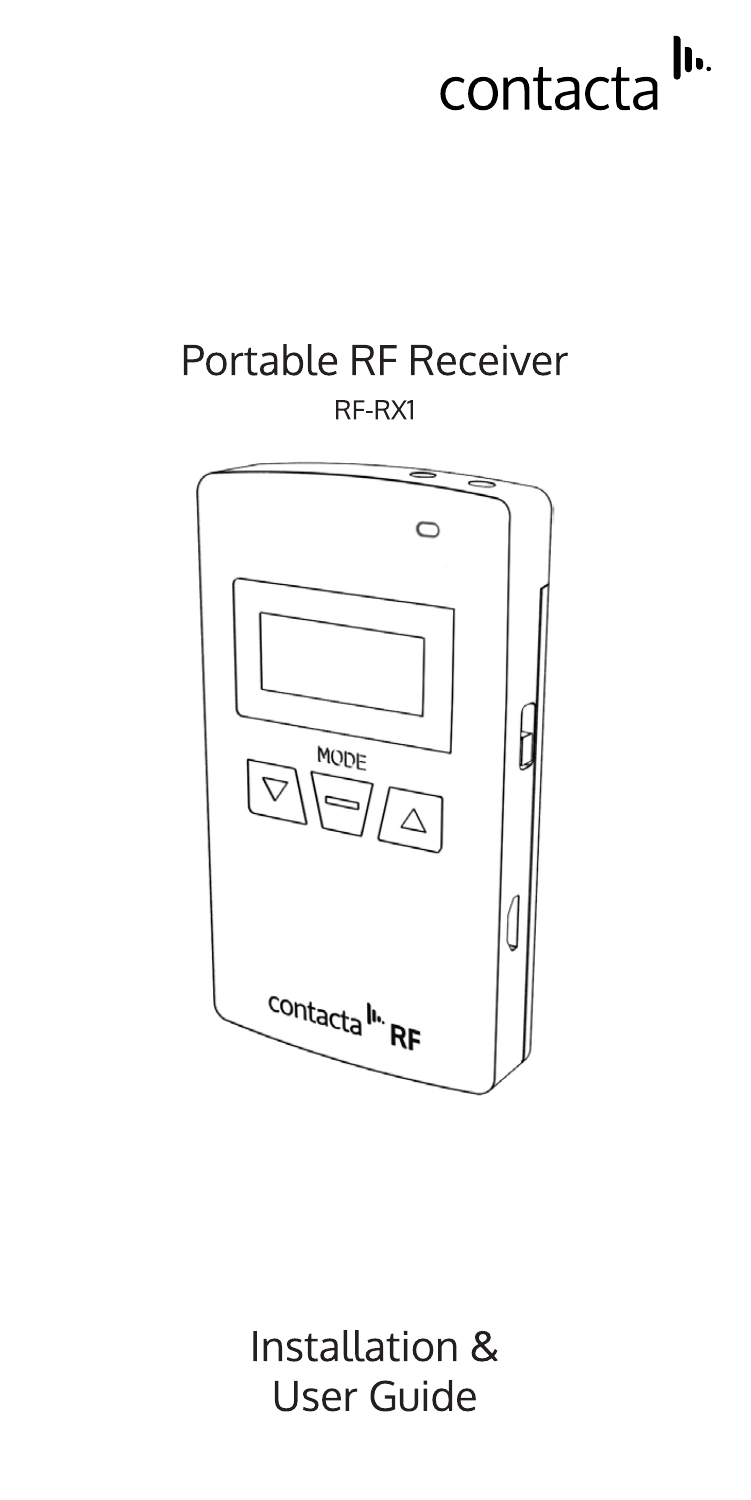# **1. General information**

### **1.1 Introduction**

Thank you very much for purchasing the Contacta RF communication system! You have chosen a modern and reliable system. Please read this manual carefully to be able to set up the unit correctly and to familiarize yourself with all of the systems features.

Contacta RF is an ideal system for application within groups – ranging from simple dialogue to interpreter-, team-teaching- and conference systems.

Being slim and light-weight in design, it combines quality and versatility with easy use and state-of-the-art radio technology.

# **1.2 Scope of delivery Contacta RF-RX1**

Please check if all of the following components are included:

- Contacta RF-RX1
- In-Ear earpones
- belt clip RF-BC
- USB-charging cable
- neck strap
- user manual
- warranty card

Should any parts be missing, please contact your dealer or the manufacturer directly.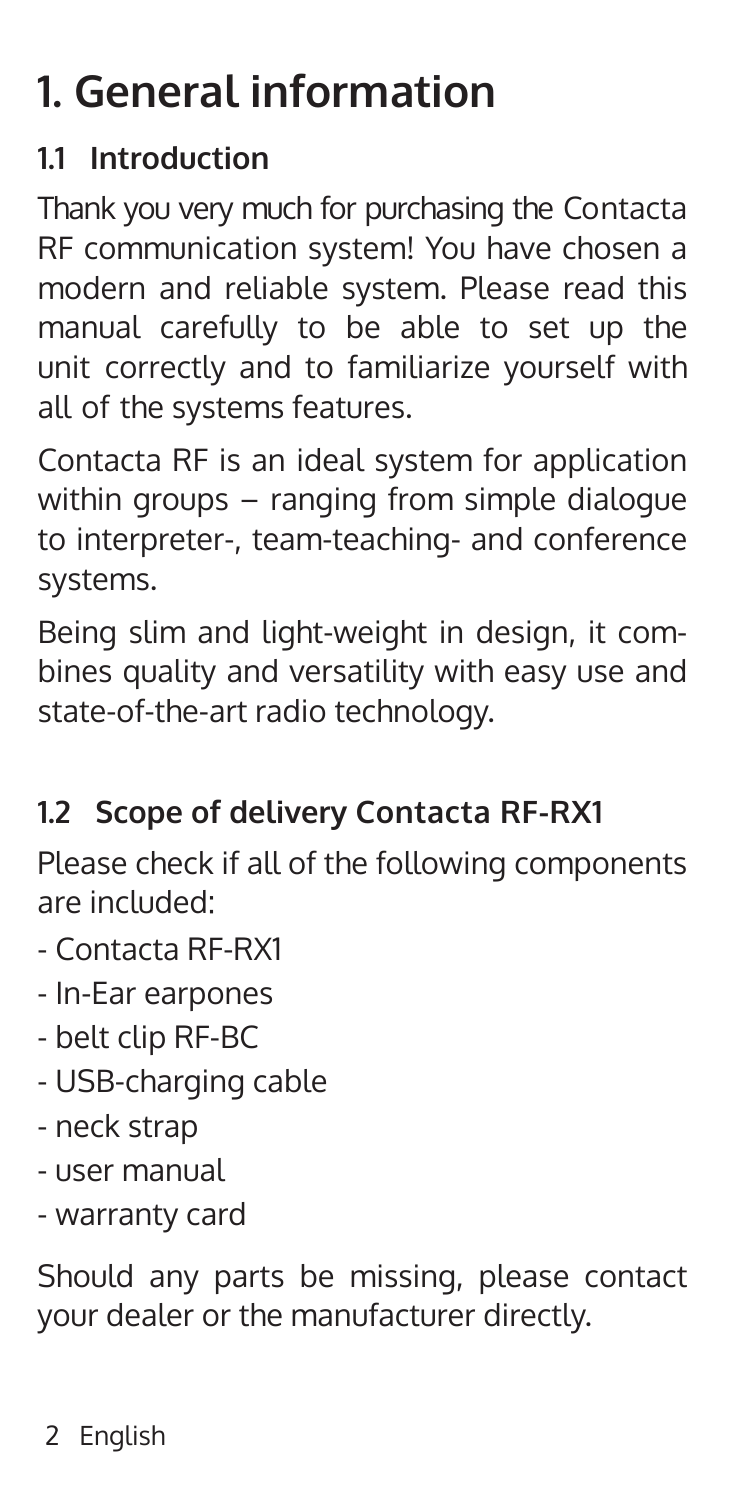### **1.3 Main Features**

- Worldwide compatibility due to restrictionfree 2.4 GHz transmission
- Large transmission range of up to 150 m
- Fully digitalized crystal clear sound quality
- Up to 20 hours of use per battery charge
- Convenient charging by Micro-USB, compatible with most mobile phone charging adapters

### **1.4 Available accessories**

- BATT-TXRX rechargeable Li-ION battery
- RF-BC belt clip
- RF-TXS stationary transmitter
- RF-TXRM stationary rack transmitter
- RF-TX1 portable transmitter
- RF-TRX-MCB USB charging case for 10 units RF-RX1 / RF-TX1
- RF-DC20 drop-in charger case for 20 pieces of RF-TX1 or RF-RX1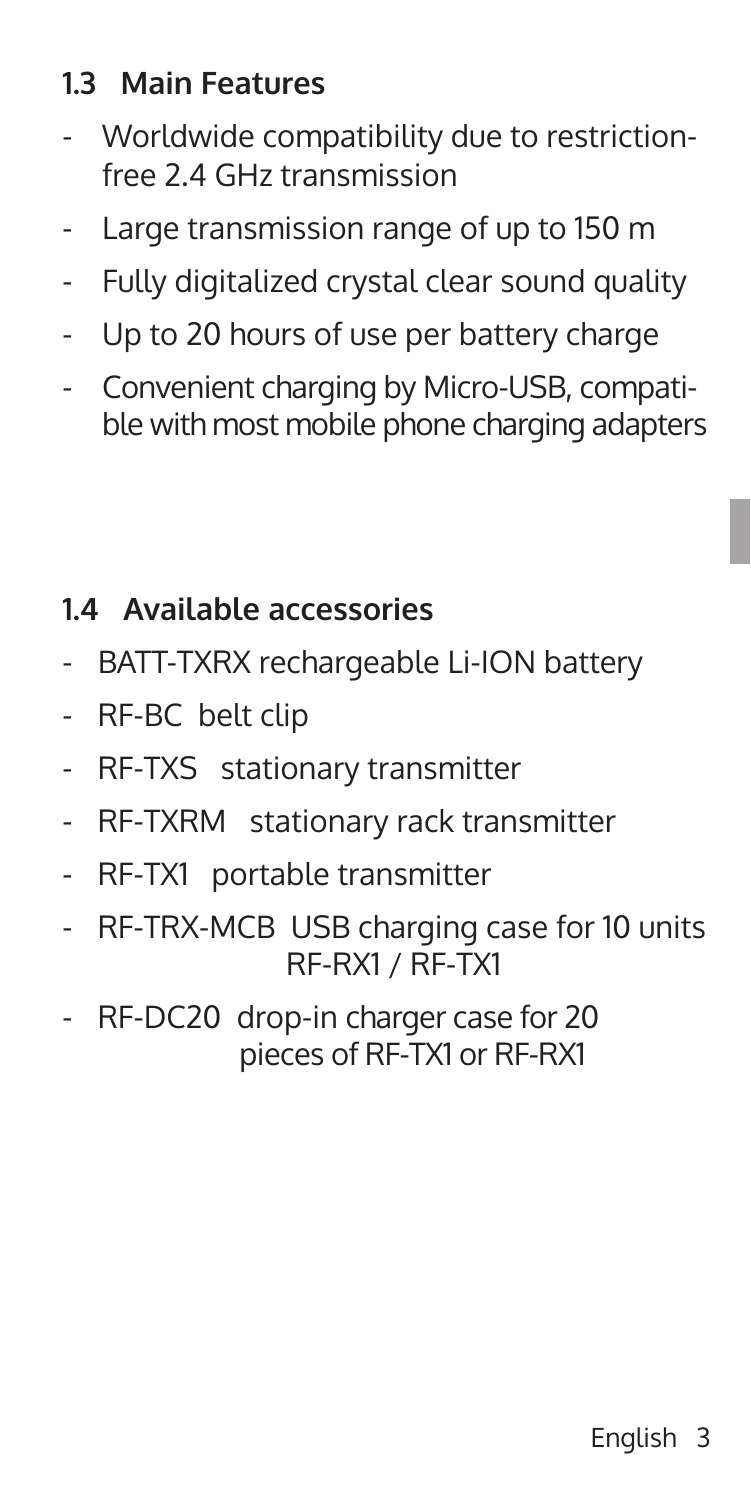# **2. Contacta RF-RX1 Receiver**

### **2.1 Controls and displays**

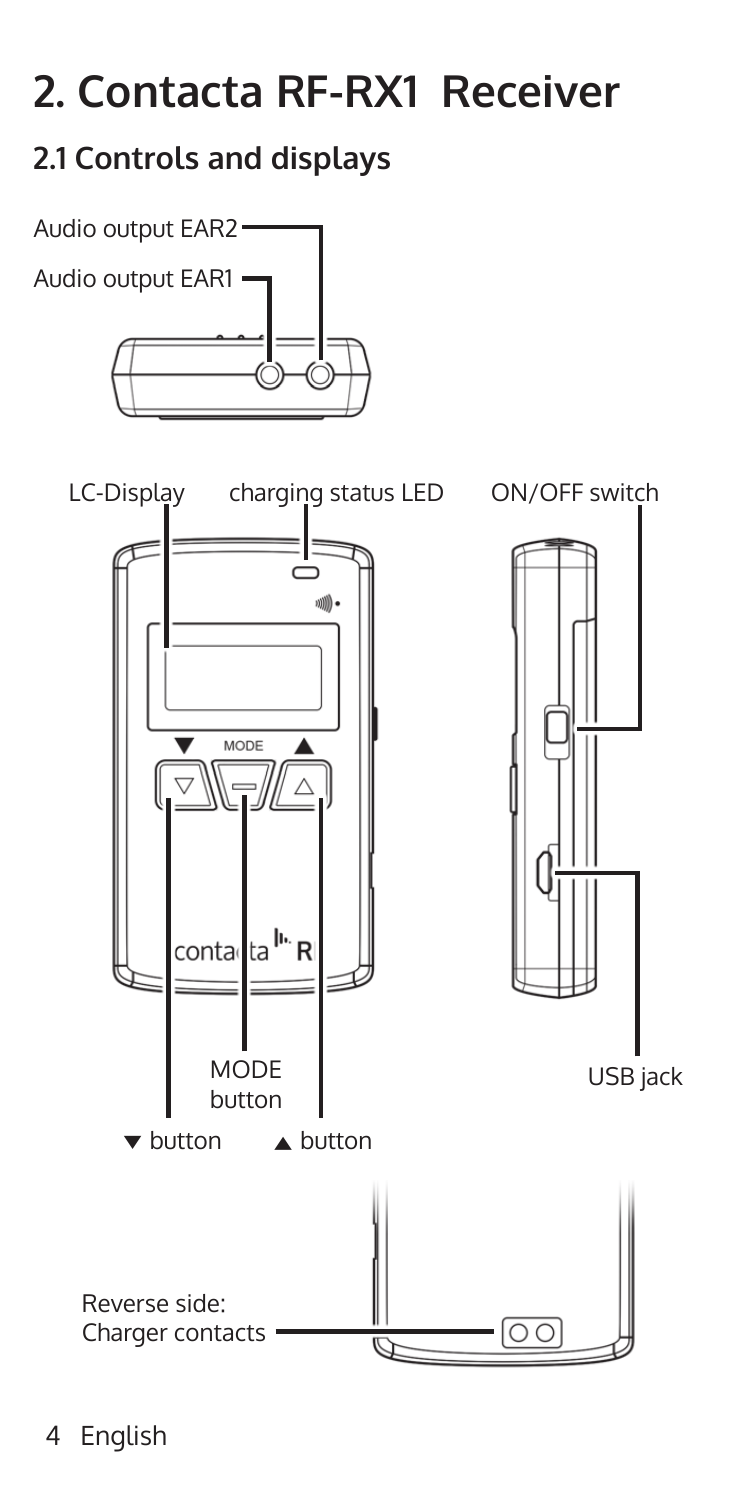# **2.2 Power ON / OFF**

Slide the ON/OFF switch upwards to switch the device on. The LC-display will light up and the currently selected group number is shown.

To switch the device off after use: Slide the ON/ OFF switch back to the lower position.

# **2.3 Reception**

Reception will start as soon as the device is switched on. The symbol  $\sum_{n=1}^{\infty}$  indicates the incoming signal strength.

# **2.4 Volume up / down**

The volume can be adjusted through levels 00 (Mute) to 09 (maximum volume).

The VOL symbol is indicated on the display. Use the  $\sqrt{*}$  and  $\sqrt{*}$  buttons to adjust the volume as desired.

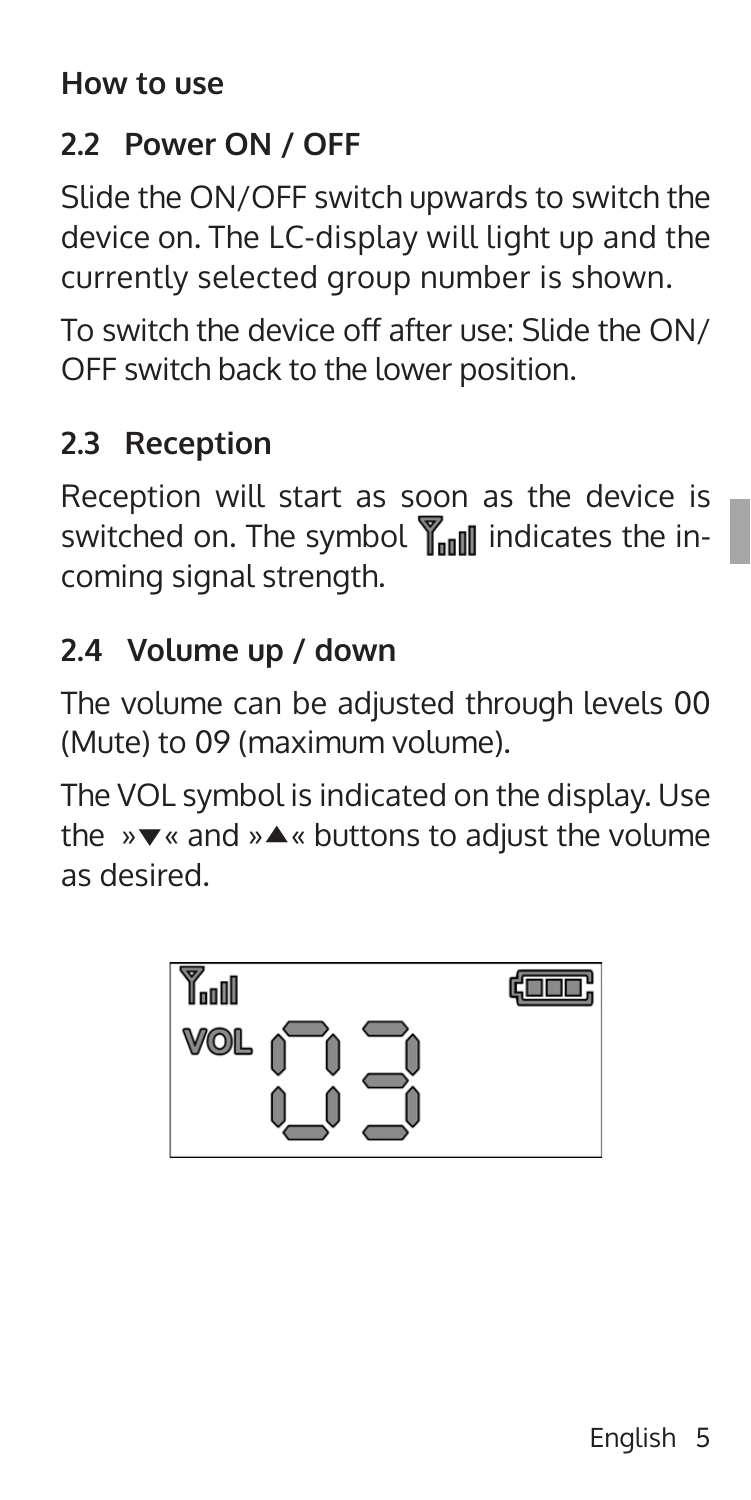# **2.5 Audio outputs EAR1 and EAR2**

The earphones (included) can be plugged into any of the outputs EAR1 or EAR2.

The 3,5 mm audio jack makes it possible to connect various audio reproduction equipment, such as earphones, headphones, neckloops but also audio amplifiers and more.

A simultaneous use of both outputs is possible but the volume cannot be adjusted separately.

# **2.6 Group selection**

Switch the device off. Then press and hold both the »« and »« buttons while switching the device on.

The symbol »GRP« in the display will blink. Select a group number of your choice between 00 and 39 by pressing the  $\sqrt{*}$  and  $\sqrt{*}$  we buttons. After the selection, wait for 5 seconds to set the chosen group number.

The »GRP«-symbol will stop to blink and the selected group number is displayed.



### Please note:

Transmitters and receivers must be set to the same group number if they are to communicate with each other.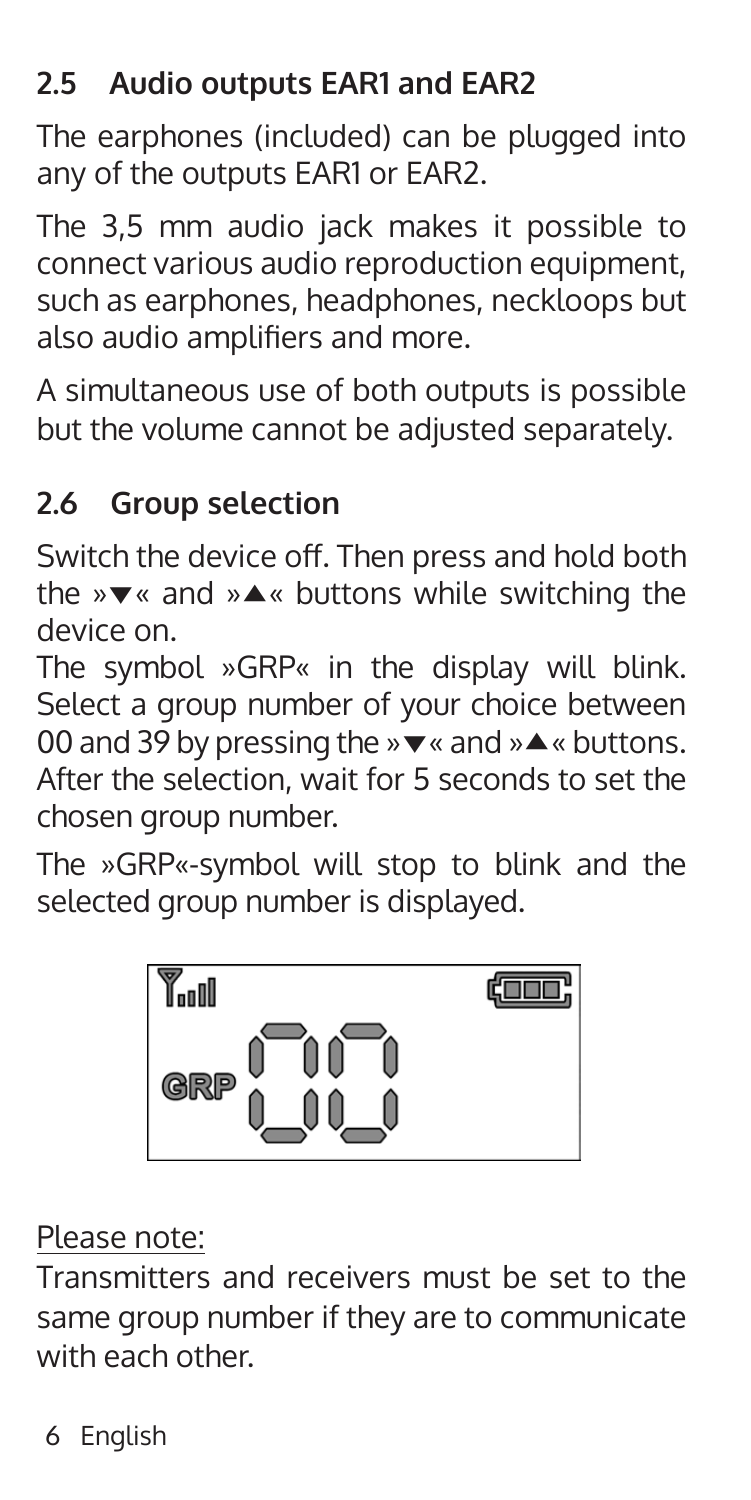# **2.7 Power supply / recharge**

The device is equipped with a rechargeable lithium-ion battery of 3,7 V / 1100 mAh. The red charging status LED is lit during recharge. The LED switches off when the battery is fully loaded.

To charge the battery, plug the USB charging cable into the USB jack of the RF-RX1 and connect it to a regular USB port (computer, laptop, USB power supply). The charging case RF-TRX-MCB is equipped with USB charging cables.

The charging case RF-DC20 can be used for charging larger amounts of RF-RX1 and RF-TX1. Simply place the devices in the according charging slots.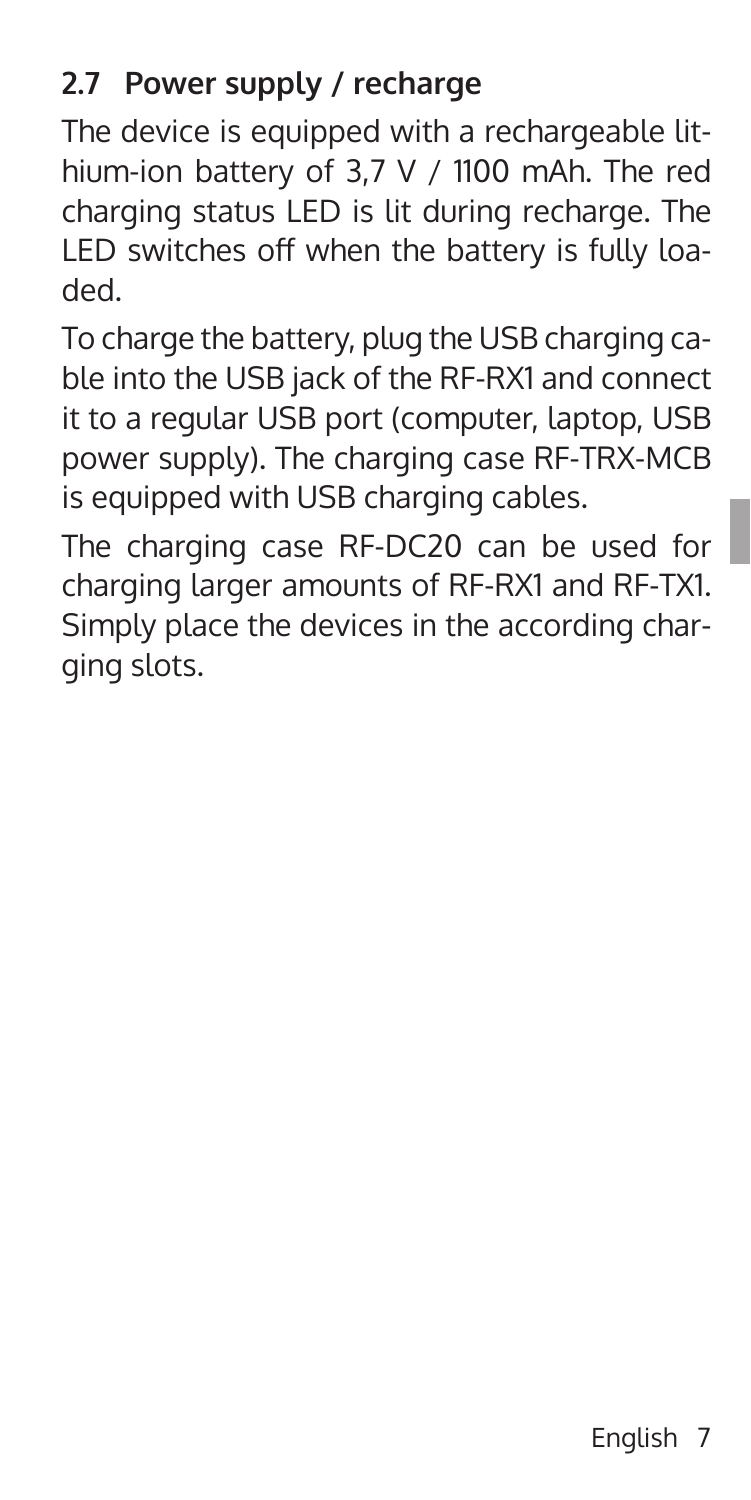# **2.8 Specifications Contacta RF-RX1**

| Device type    | Receiver                                                                 |
|----------------|--------------------------------------------------------------------------|
| Dimensions     | $85 \times 50 \times 15$ mm (H $\times$ W $\times$ D)                    |
| Weight         | 66 q                                                                     |
| Frequency type | ISM 2403 - 2480 MHz                                                      |
|                | Transmission mode ISM 2.4 GHz FSK modula-<br>tion with frequency hopping |
| RX-sensitivity | $-95$ dBm                                                                |
| Latency        | $<$ 30 ms                                                                |
| Data rate      | 2 Mbps                                                                   |
| Power          | LI-ION 3,7 V / 1100 mAh                                                  |
| Listening time | 20 hours typical                                                         |

### **Conformity**

### **Conformity**

This device complies with the following EU directives:

- RED Directive 2014/53/EU
- EMC Directive 2014/30/EU
- LVD Directive 2014/35/EU
- RoHS Directive 2011/65/EU
- WEEE Directive 2012/19/EU



Compliance with the directives listed above is confirmed by the CE seal on the device.

Specifications subject to change.

8 English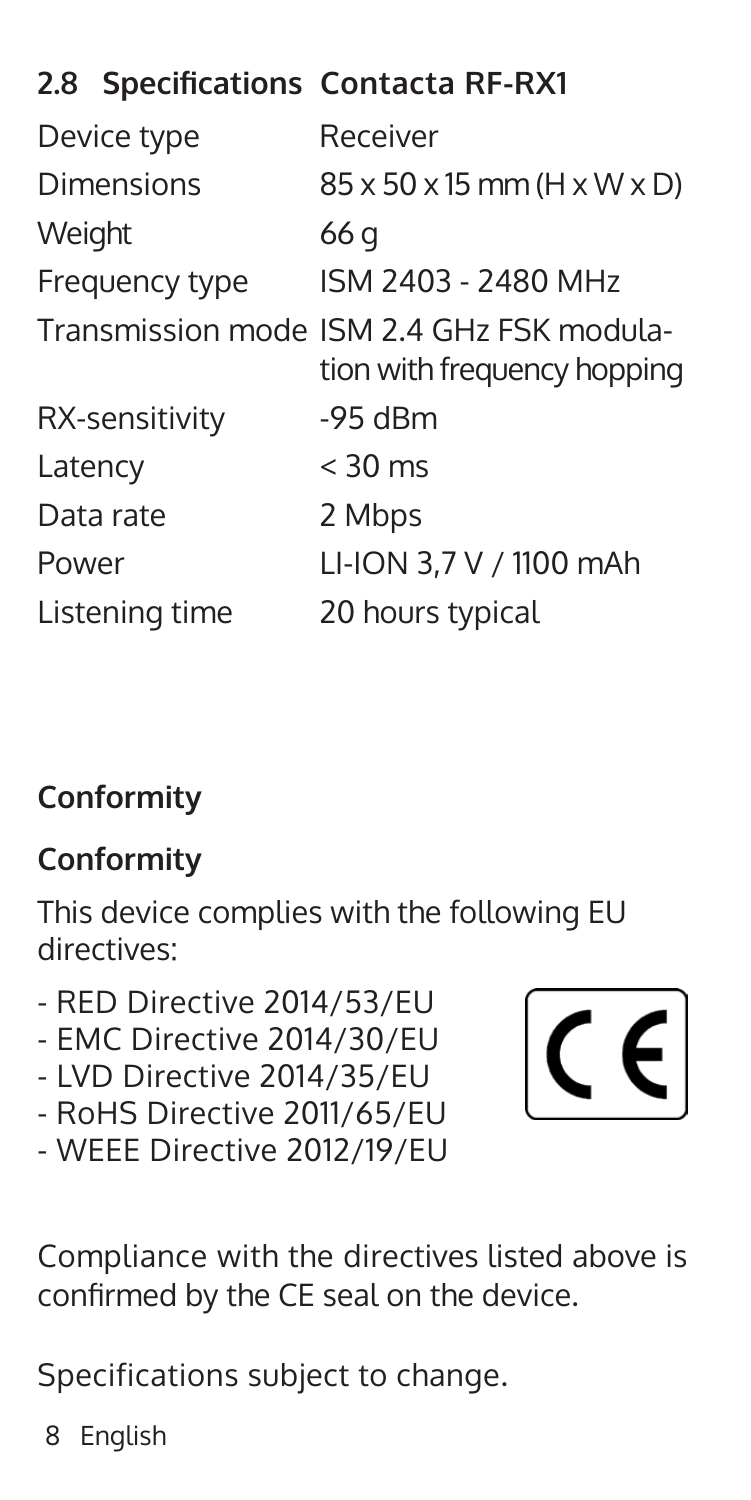### **Maintenance and care**

All »Contacta RF«-devices do not require any maintenance. If they become dirty, simply wipe them clean with a soft, damp cloth.

Never use spirits, thinners or other organic solvents. Do not expose them to full sunlight.

In addition, they must be protected against excessive heat, moisture and severe mechanical shocks.

Note:

This product is not protected against splash water. Do not place any containers filled with water, such as flower vases, or anything with an open flame, such as a lit candle, above or near the products.

### **Warranty**

All »Contacta RF«-devices are very reliable products. Should a malfunction occur despite the unit having been set up and operated correctly, please contact your dealer or the manufacturer directly.

This warranty covers the repair of the product and returning it to you free of charge. It is recommended that you send in the product in its original packaging, so keep the packaging for the duration of the warranty period.

The warranty does not apply to damage caused by incorrect handling or attempts to repair the unit by unauthorised persons (destruction of the seal on the unit).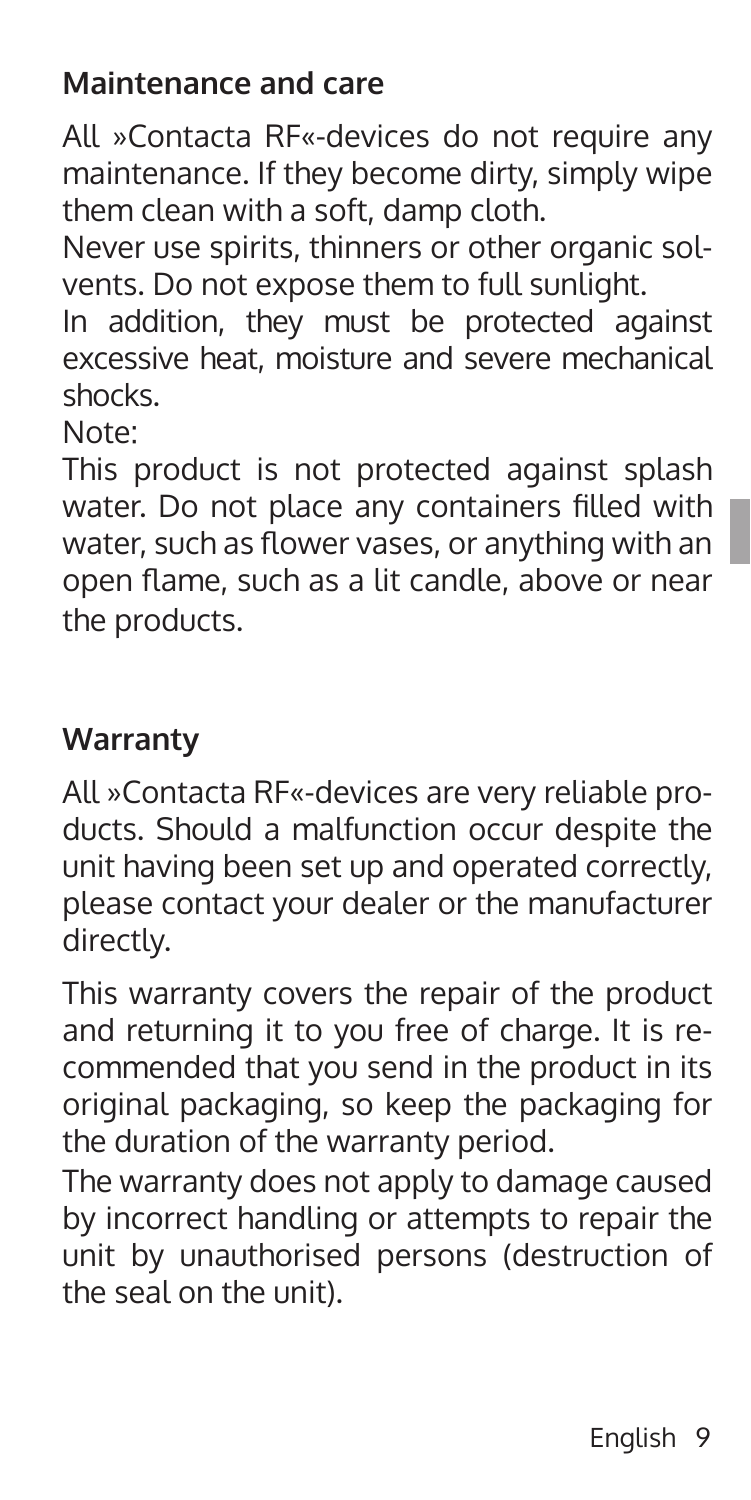Repairs will only be carried out under warranty if the completed warranty card is returned accompanied by a copy of the dealer's invoice/till receipt.

**Always specify the product serial number in any event.**



**Disposal** of used electrical and electronic units (applicable in the countries of the European Union and other European with a separate collection system).

The symbol on the product or the packaging indicates that this product is not to be handled as ordinary household waste but has to be returned to a collecting point for the recycling of electrical and electronic units.

You protect the environment and health of your fellow man by the correct disposal of this product.

Environment and health are endangered by incorrect disposal.

Material recycling helps to reduce the consumption of raw material. You will receive further information on the recycling of products from your local community, our communal disposal company or your local dealer.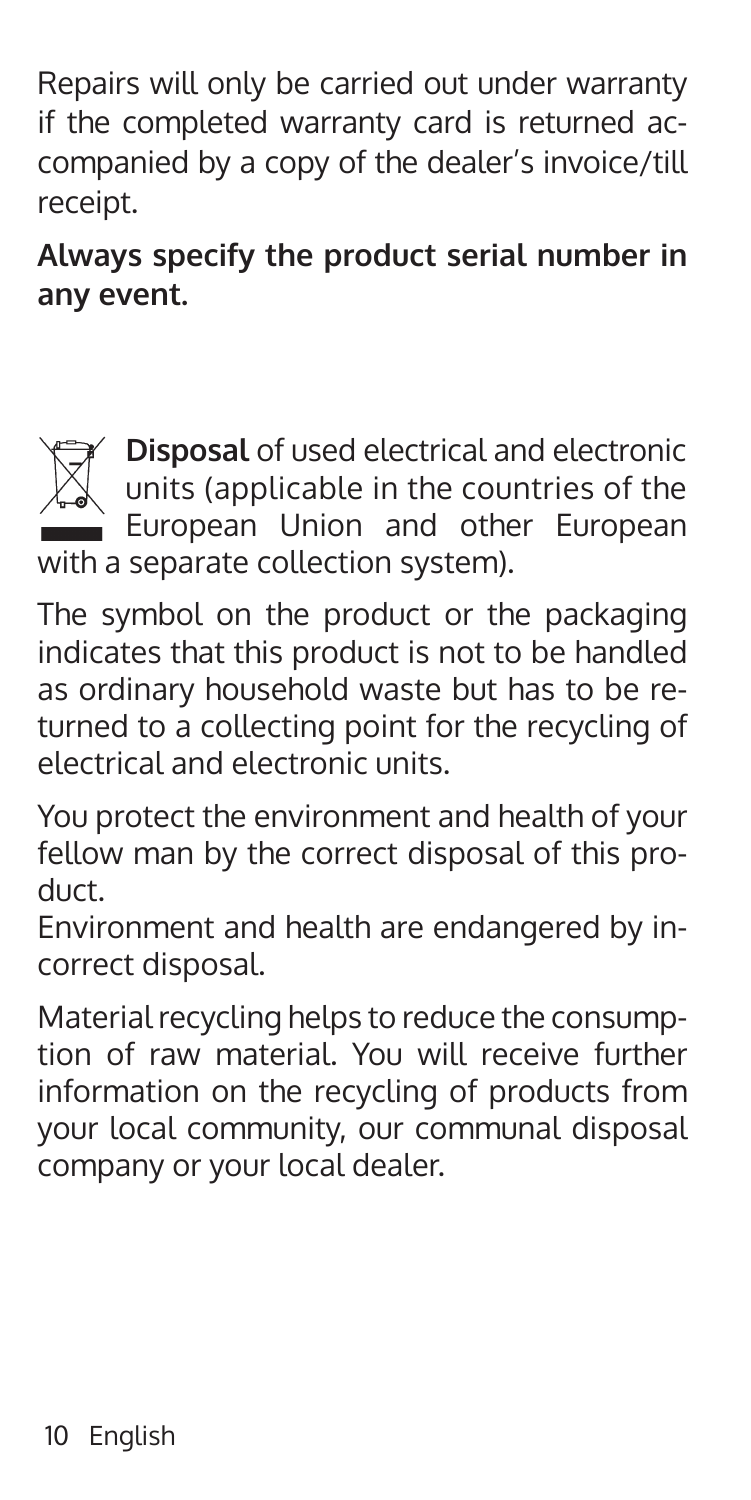English 11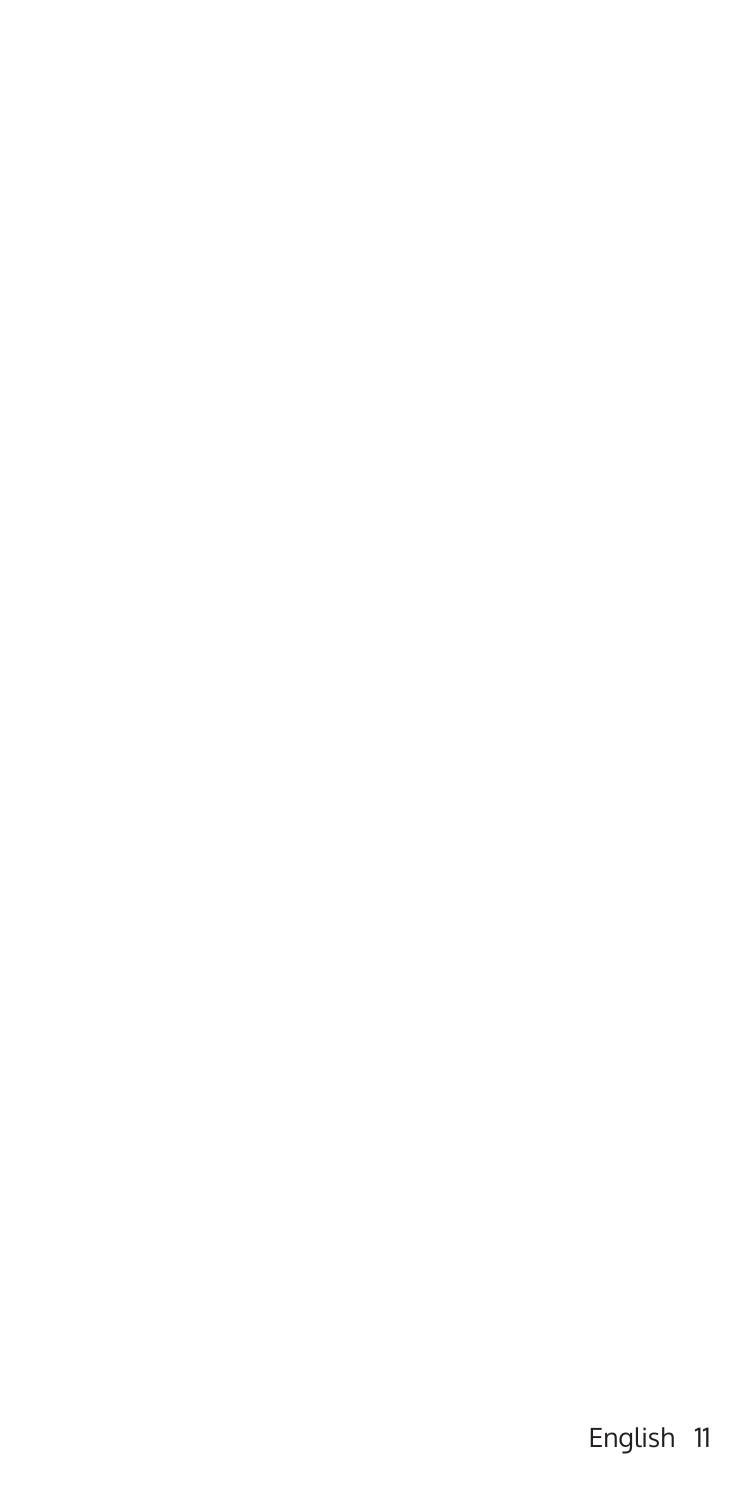# **1. Allgemeine Information**

### **1.1 Einführung**

Vielen Dank für den Kauf des Contacta RF Kommunikationssystems! Sie haben sich dabei für ein modernes und zuverlässiges System entschieden. Bitte lesen Sie diese Bedienungsanleitung aufmerksam durch, um die Geräte richtig in Betrieb nehmen zu können und mit allen Möglichkeiten des Systems vertraut zu werden.

»Contacta« ist ein ideales System für Gruppenanwendungen - vom einfachen Dialog bis hin zu Dolmetscher-, Team-Teaching- und Konferenzsystemen.

Leicht und schlank im Design vereint es Qualität und Vielseitigkeit mit Bedienungsfreundlichkeit und dem neuesten Stand der Funktechnologie.

### **1.2 Lieferumfang Contacta RF-RX1**

Überprüfen Sie bitte, ob alle nachfolgend aufgeführten Teile enthalten sind:

- Contacta RF-RX1
- In-Ear-Ohrhörer
- Gürtelclip RF-BC
- USB-Ladekabel
- Trageschlinge
- Bedienungsanleitung
- Garantiekarte

Sollten Teile fehlen, wenden Sie sich bitte an den Fachhändler oder direkt an den Hersteller.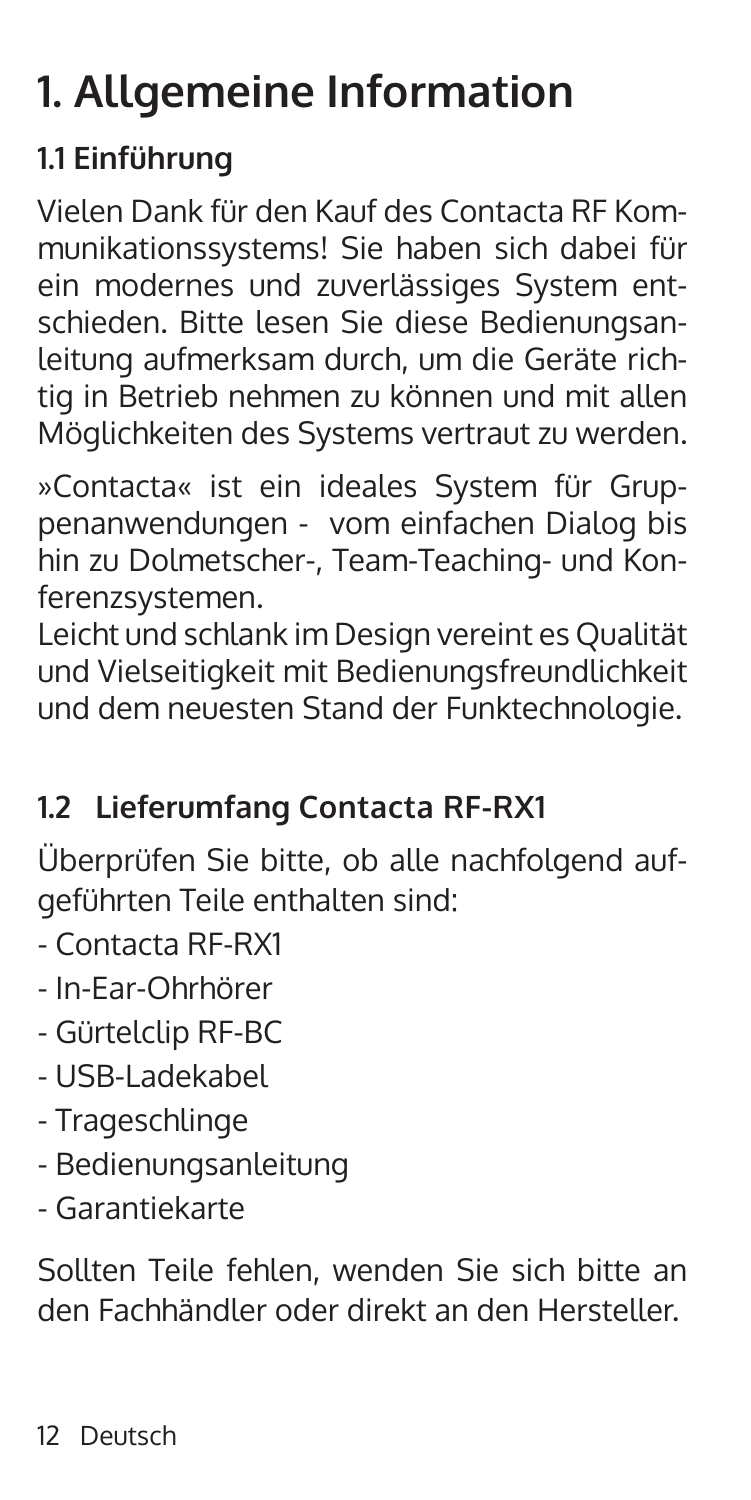### **1.3 Hauptmerkmale**

- Weltweit nutzbare 2.4 GHz-Übertragung
- Hohe Reichweite von bis zu 150 m
- Vollständig digitale kristallklare Tonqualität
- Bis zu 20 Stunden Betriebszeit pro Akkuladung
- Komfortables Laden über Micro-USB, kompatibel mit den meisten Mobiltelefon-Ladegeräten

### **1.4 Lieferbares Zubehör**

- BATT-TXRX Li-ION Akku
- RF-BC Gürtelclip
- RF-TXS Stationärer Sender
- RF-TXRM Rack-montierbarer Sender
- RF-TX1 Tragbarer Sender
- RF-TRX-MCB USB-Kabel-Ladekoffer für 10 Stück Contacta RF-Geräte
- RF-DC20 Drop-in Ladekoffer für 20 Stück RF-TX1 /RF-RX1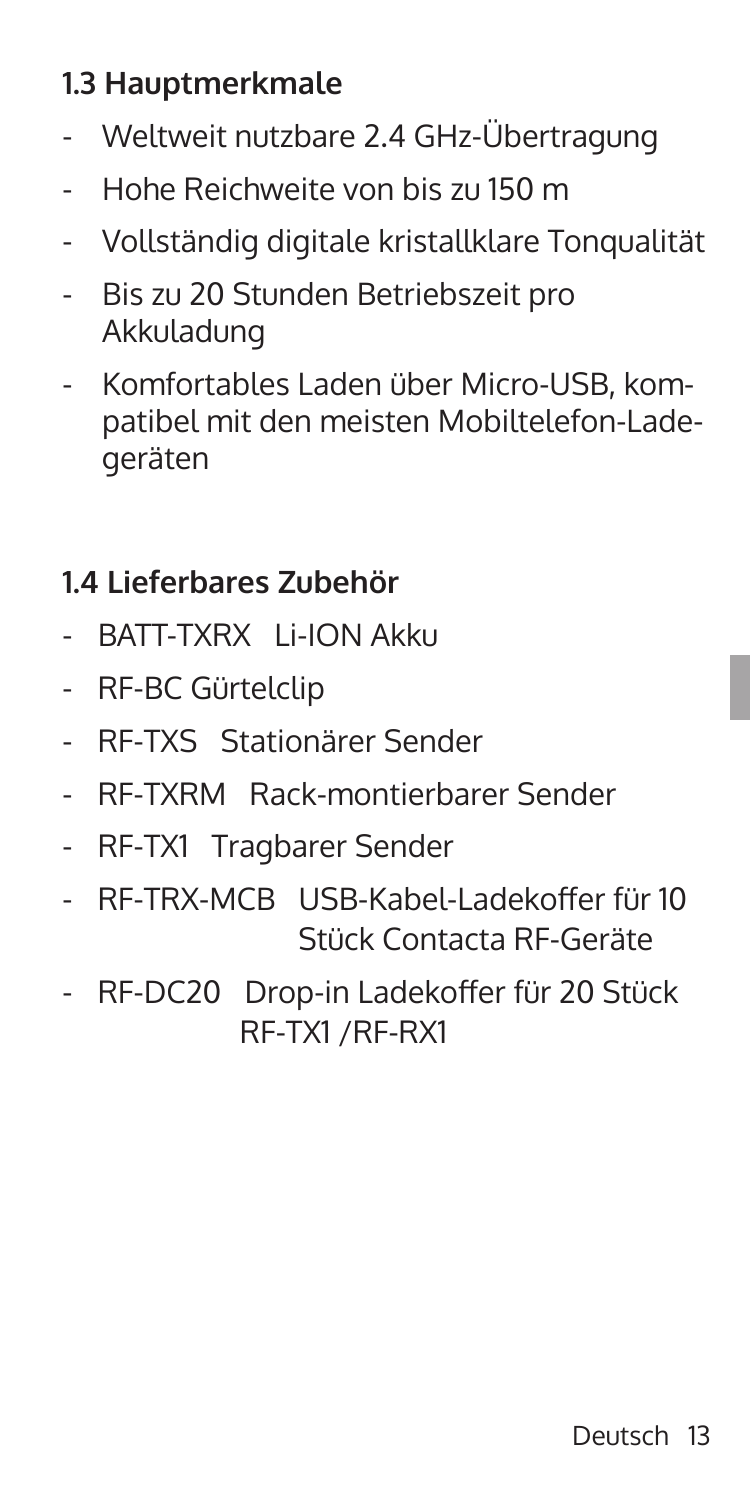# **2. Contacta RF-RX1 Empfänger**

### **2.1 Elemente und Anzeigen**

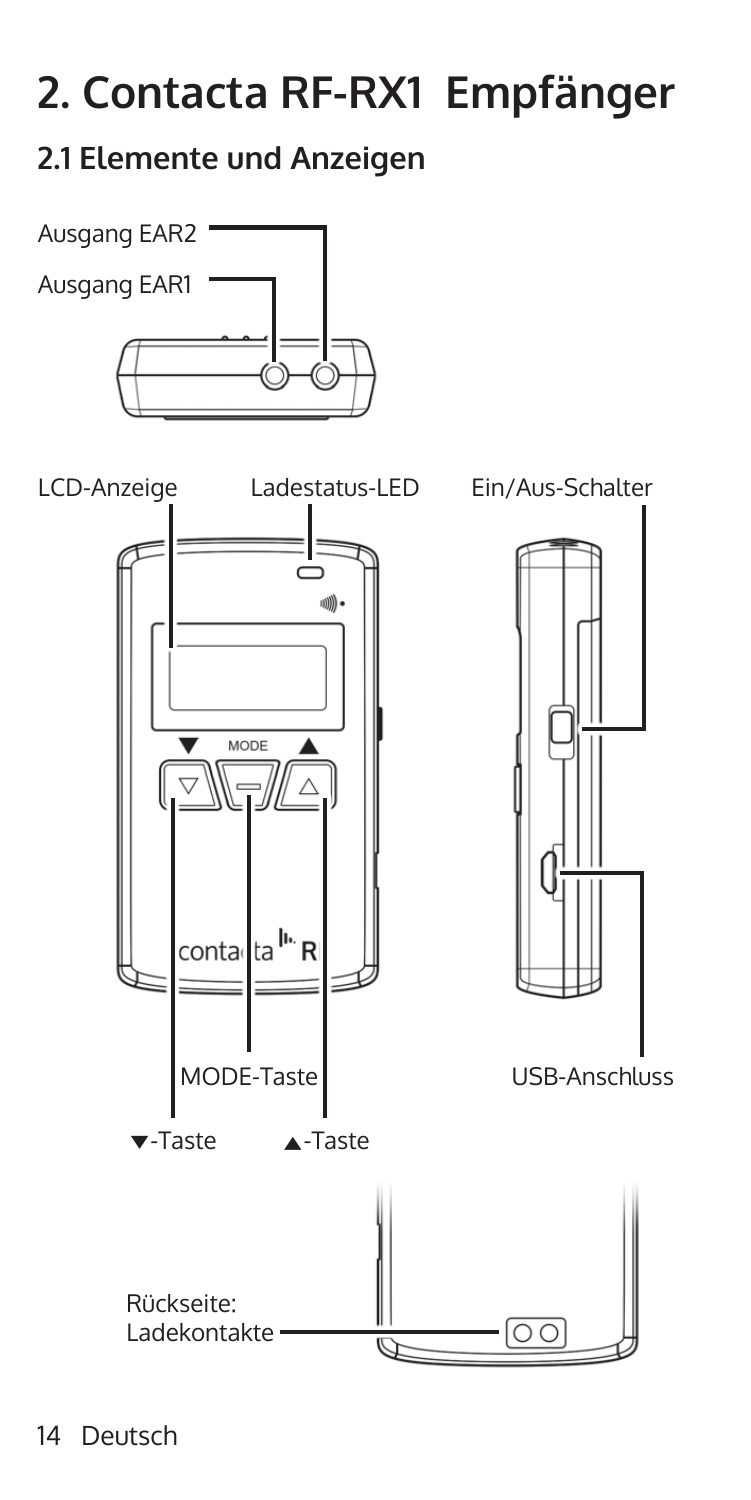### **Bedienung**

### **2.2 Ein- und Ausschalten**

Schieben Sie den Ein/Aus-Schalter nach oben um das Gerät einzuschalten.

Die LCD-Anzeige leuchtet auf und die aktuell eingestellte Gruppennummer wird angezeigt.

Um das Gerät nach Gebrauch auszuschalten: Schieben Sie den Ein/Aus-Schalter nach unten.

# **2.3 Empfangen**

Nach dem Einschalten ist das Gerät sofort empfangsbereit. Das Symbol **Toul** zeigt die Stärke des eingehenden Signals an.

# **2.4 Lautstärke einstellen**

Die Lautstärke kann in Stufen von 00 (Stummschaltung) bis 09 (maximale Lautstärke) eingestellt werden.

Das Symbol »VOL« wird angezeigt. Mit den Tasten »« und »« wird der gewünschte Lautstärkepegel ausgewählt.

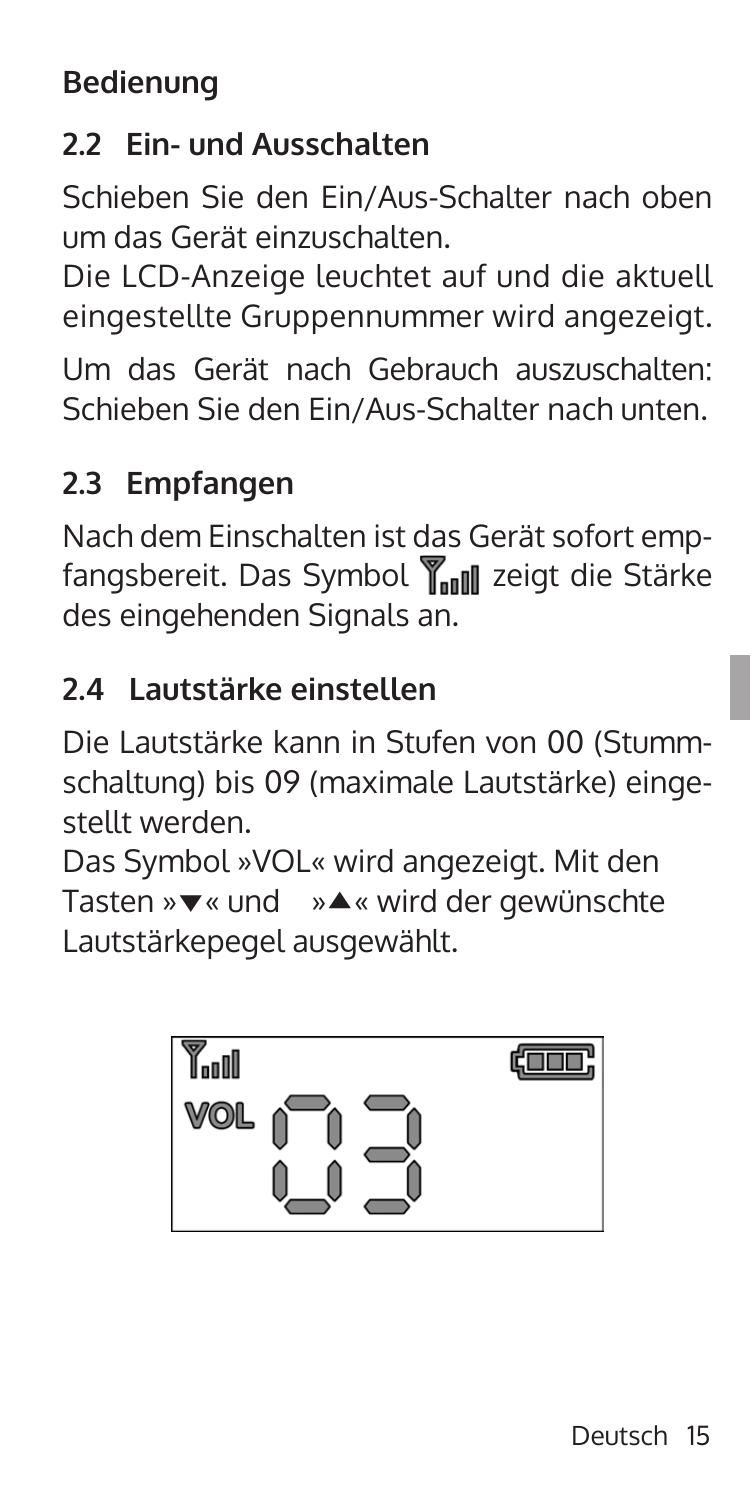# **2.5 Ausgänge EAR1 und EAR2**

Die mitgelieferten Ohrhörer können wahlweise an den Ausgängen EAR1 oder EAR2 eingesteckt werden.

Das 3,5 mm Klinkenformat erlaubt den Anschluss verschiedenster Wiedergabegeräte, wie Ohrhörer, Kopfhörer, Teleschlingen aber auch eine Verbindung zu Verstärkern usw.

Eine gleichzeitige Belegung beider Ausgänge ist möglich, jedoch kann die Lautstärke nicht nach Ausgang getrennt eingestellt werden.

### **2.6 Gruppe auswählen**

Halten Sie beim Einschalten des Gerätes die Tasten » v« und » ▲ « gleichzeitig gedrückt.

Das »GRP«-Symbol innerhalb der LCD-Anzeige blinkt. Wählen Sie eine Gruppen-Nummer von 0 - 39 unter Verwendung der » v« und »▲« -Tasten aus. Warten Sie nach der Auswahl 5 Sekunden um die Auswahl zu übernehmen.

Das »GRP«-Symbol blinkt nun nicht mehr und die gewählte Gruppen-Nummer wird angezeigt.



### Bitte beachten Sie:

Der Empfänger muss auf die gleiche Gruppennummer wie der zu empfangende Sender eingestellt sein.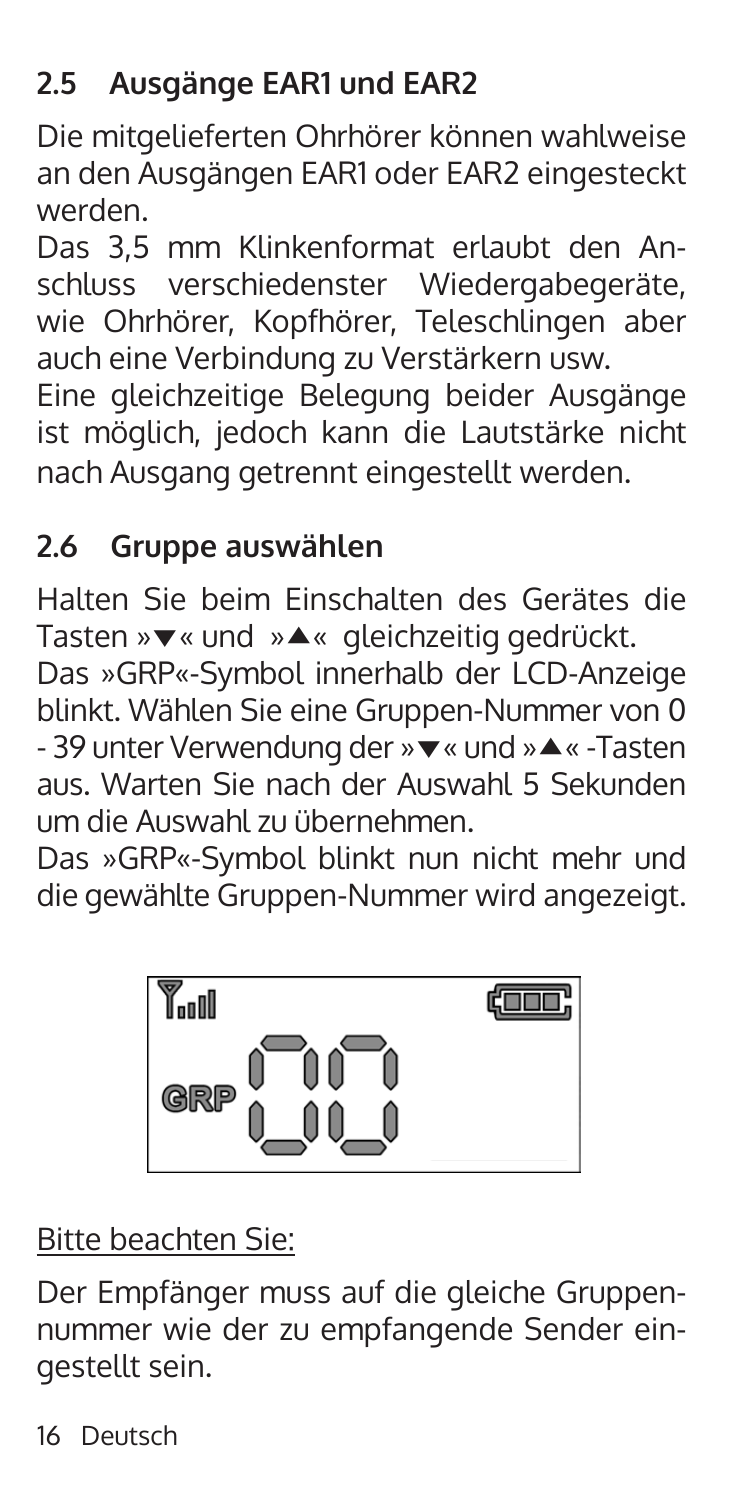### **2.7 Stromversorgung / Aufladen**

Das Gerät besitzt einen Lithium-Ionen-Akku mit 3,7 V / 1100 mAh. Die rote Ladestatus-LED leuchtet während des Ladevorgangs. Bei erfolgter, vollständiger Ladung schaltet sich die LED aus.

Stecken Sie zum Laden des Akkus das USB-Kabel in die USB-Buchse des RF-RX1 und verbinden Sie das Kabel mit einem USB-Anschluss (PC, USB-Netzteil). Der Ladekoffer RF-TRX-MCB verfügt über entsprechende USB-Kabel.

Wenn eine größere Menge an RF-RX1 und RF-TX1 geladen werden muss, so kann der Ladekoffer RF-DC20 verwendet werden. Hierzu werden die Geräte einfach in den Ladeschächten der Koffer platziert.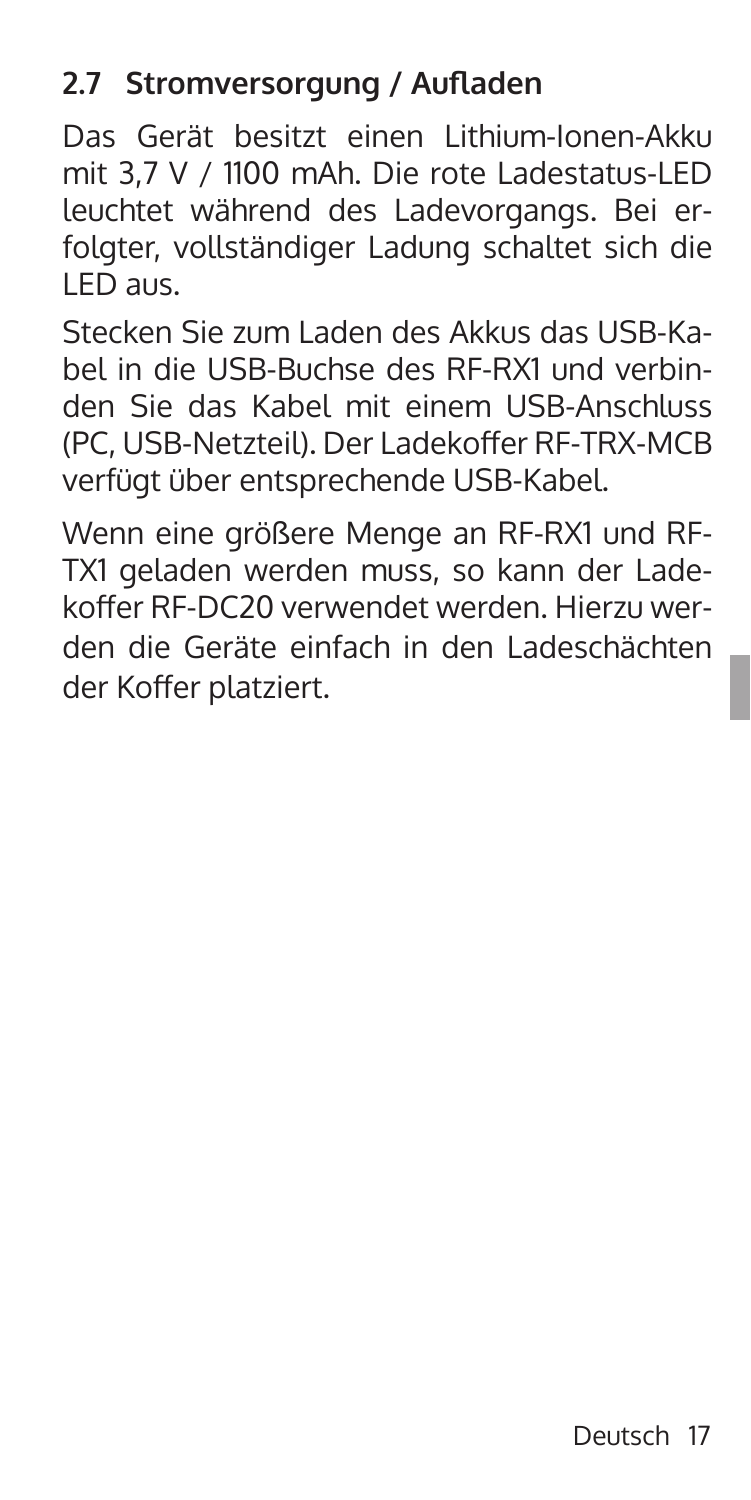### **2.8 Technische Daten Contacta RF-RX1**

| Gerätetyp          | Empfänger                                             |
|--------------------|-------------------------------------------------------|
| Abmessungen        | $85 \times 50 \times 15$ mm (H $\times$ B $\times$ T) |
| Gewicht            | 66 q                                                  |
| Funkfrequenzart    | ISM 2403 - 2480 MHz                                   |
| Übertragungsart    | ISM 2.4 GHz FSK Modula-                               |
|                    | tion mit Frequenzhopping                              |
| RX-Empfindlichkeit | $-95$ dBm                                             |
| Verzögerung        | $<$ 30 ms                                             |
| Kanalabstand       | 1 MH <sub>7</sub>                                     |
| Datenrate          | 2 Mbps                                                |
| Stromversorgung    | LI-ION 3,7 V / 1100 mAh                               |
| Empfangszeit       | Durchschnittlich 20 h                                 |

#### **Konformität**

Dieses Gerät erfüllt die Anforderungen folgender EU-Richtlinien:

- RED Richtlinie 2014/53/EU
- EMC Richtlinie 2014/30/EU
- LVD Richtlinie 2014/35/EU
- RoHS Richtlinie 2011/65/EU
- WEEE Richtlinie 2012/19/EU



Die Konformität mit den o. a. Richtlinien wird urch das CE-Zeichen auf dem Gerät bestätigt.

Technische Änderungen vorbehalten.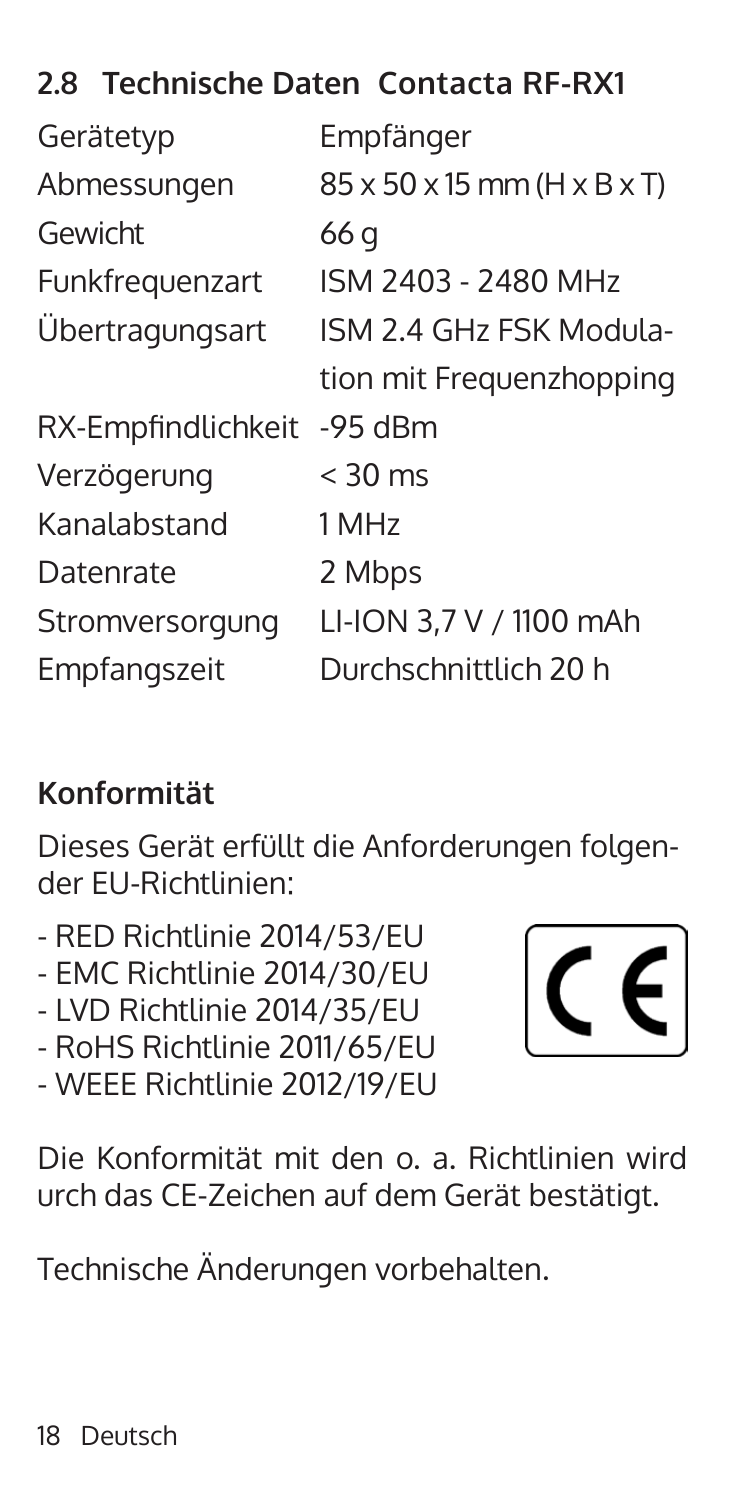### **Wartung und Pflege**

Alle Contacta-Geräte sind wartungsfrei.

Bei Verschmutzung sollten Sie die Geräte gelegentlich mit einem weichen, angefeuchteten Tuch reinigen. Verwenden Sie niemals Alkohol, Verdünner oder andere organische Lösungsmittel.

Setzen Sie die Geräte bitte nicht über längere Zeit direkter Sonneneinstrahlung aus und schützen diese darüber hinaus vor großer Hitze, Feuchtigkeit oder starker mechanischer Erschütterung.

Achtung: Die Geräte sind nicht gegen Spritzwasser geschützt (Ausnahme: RF-TRX). Stellen Sie keine mit Flüssigkeit gefüllten Gegenstände, z.B. Vasen, neben die Geräte. Ebenfalls dürfen keine offenen Brandquellen, wie z.B. brennende Kerzen, in die unmittelbare Nähe der Geräte gestellt werden.

### **Garantie**

Alle Contacta-Geräte weisen eine hohe Betriebssicherheit auf. Sollten trotz sachgerechter Bedienung Störungen auftreten, setzen Sie sich bitte mit Ihrem Fachhändler in Verbindung oder wenden Sie sich direkt an den Hersteller.

Die Garantieleistung umfasst die kostenlose Reparatur sowie den kostenlosen Rückversand. Das Einsenden sollte möglichst in der Originalverpackung erfolgen, werfen Sie diese daher während der Garantiezeit nicht weg.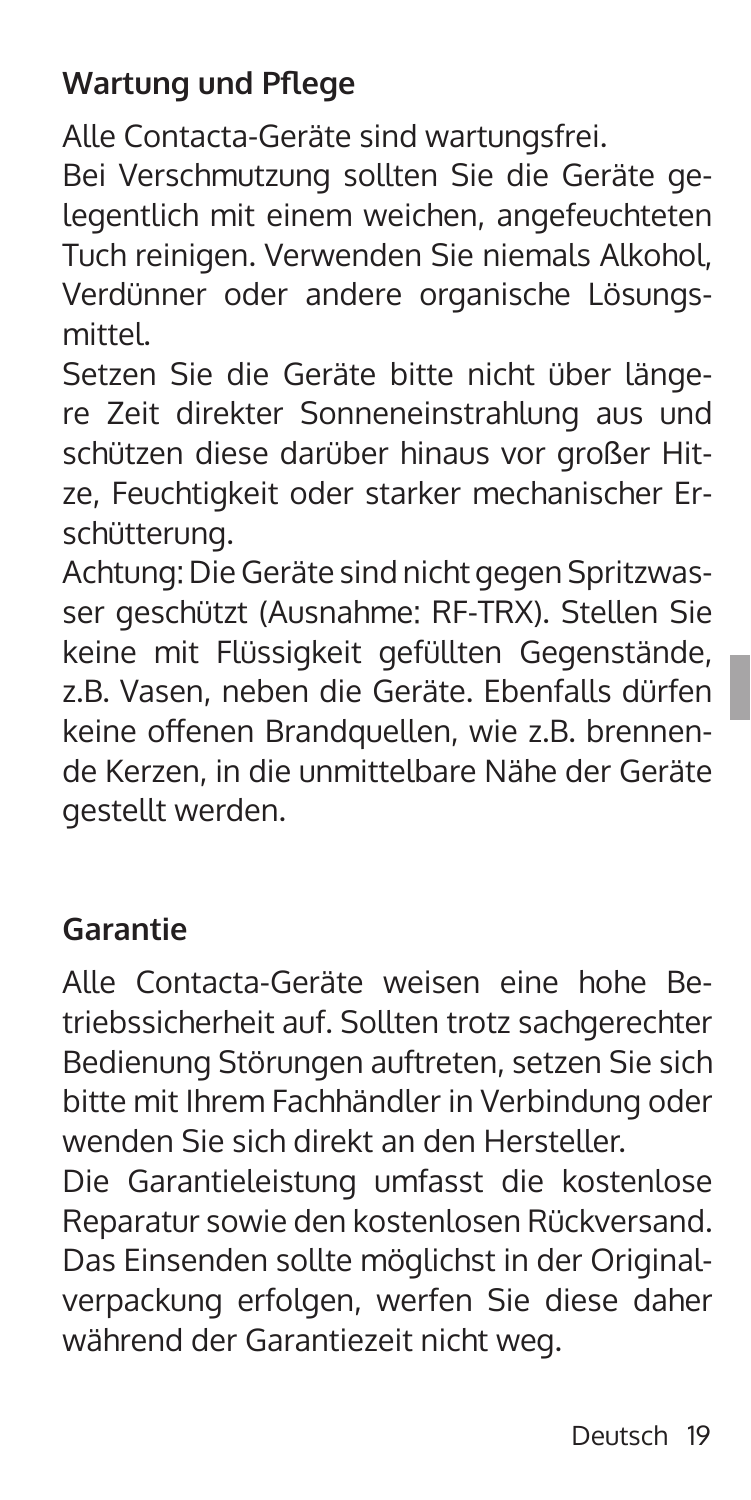Die Garantie verfällt bei Schäden, die durch unsachgemäße Behandlung oder Reparaturversuchen von nicht autorisierten Personen (Zerstörung des Gerätesiegels) herbeigeführt wurden. Garantiereparaturen werden nur bei Einsendung der ausgefüllten Garantiekarte und einer Kopie der Rechnung/Kassenbeleg des Fachhändlers durchgeführt.

**Die Gerätenummer muss in jedem Fall mit angegeben werden.**

**Entsorgung** von gebrauchten elektrischen schen und elektronischen Geräten (anzuwenden in den Ländern der Europäischen Union und anderen europäischen Ländern mit einem separaten Sammelsystem für diese Geräte).

Das Symbol auf dem Produkt oder seiner Verpackung weist darauf hin, dass dieses Produkt nicht als normaler Haushaltsabfall zu behandeln ist, sondern an einer Annahmestelle für das Recycling von elektrischen und elektronischen Geräten abgegeben werden muss.

Durch Ihren Beitrag zum korrekten Entsorgen dieses Produkts schützen Sie die Umwelt und die Gesundheit Ihrer Mitmenschen.

Umwelt und Gesundheit werden durch falsches Entsorgen gefährdet. Materialrecycling hilft den Verbrauch von Rohstoffen zu verringern.

Weitere Informationen über das Recycling dieses Produkts erhalten Sie von Ihrer Gemeinde,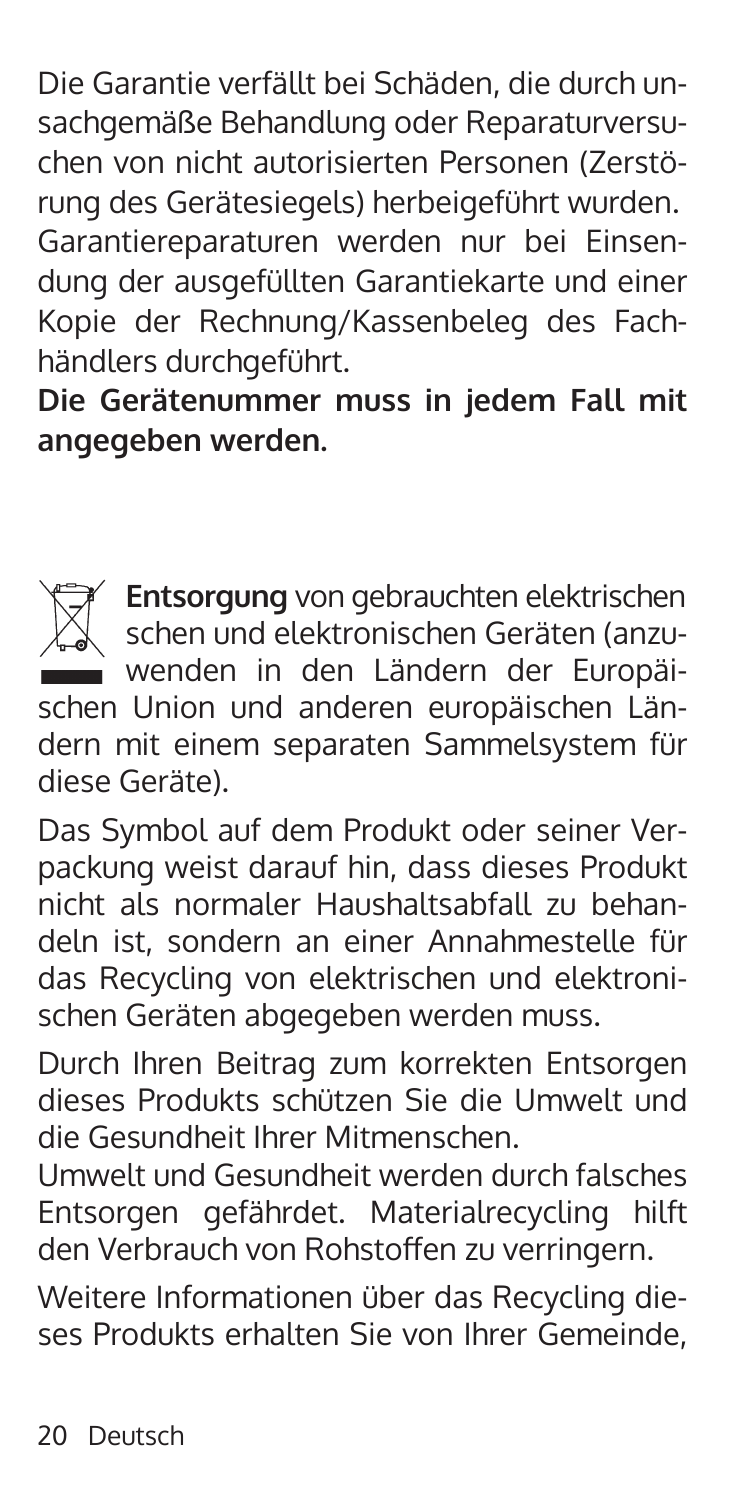den kommunalen Entsorgungsbetrieben oder dem Geschäft, in welchem Sie das Produkt gekauft haben.dem Geschäft, in welchem Sie das Produkt gekauft haben.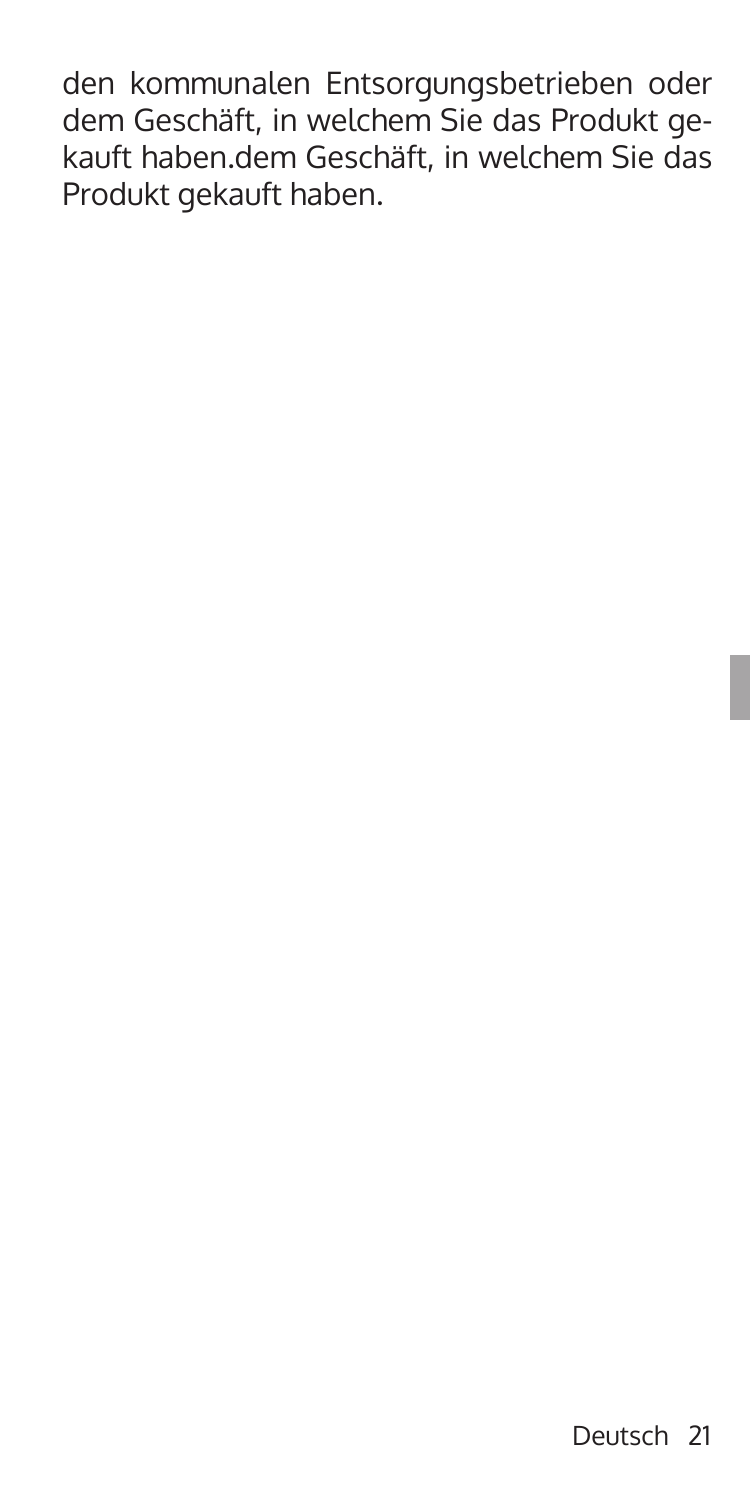# **1. Informations générales**

### **1.1 Introduction**

Nous vous remercions d'avoir acheté le système de communication « Contacta RF » ! Vous avez opté pour un système moderne et fiable. Veuillez lire attentivement ce mode d'emploi afin de mettre correctement en service les appareils et de vous familiariser avec toutes les possibilités du système.

« Contacta RF » est un système idéal pour les applications de groupes - du simple dialogue jusqu'aux systèmes d'interprétation, de formation en équipe et de conférence.

Ce système au design épuré et fin associe la qualité et la polyvalence à la facilité d'utilisation et aux progrès les plus récents en matière de technologie radio.

# **1.2 Équipement standard Contacta RF-RX1**

Veuillez vérifier si les pièces suivantes sont présentes :

- Contacta RF-RX1
- écouteurs intra-auriculaires
- clip de ceinture RF-BC
- câble de chargement USB
- dragonne
- mode d'emploi
- carte de garantie

Si des pièces manquent, veuillez vous adresser à votre revendeur ou directement au fabricant.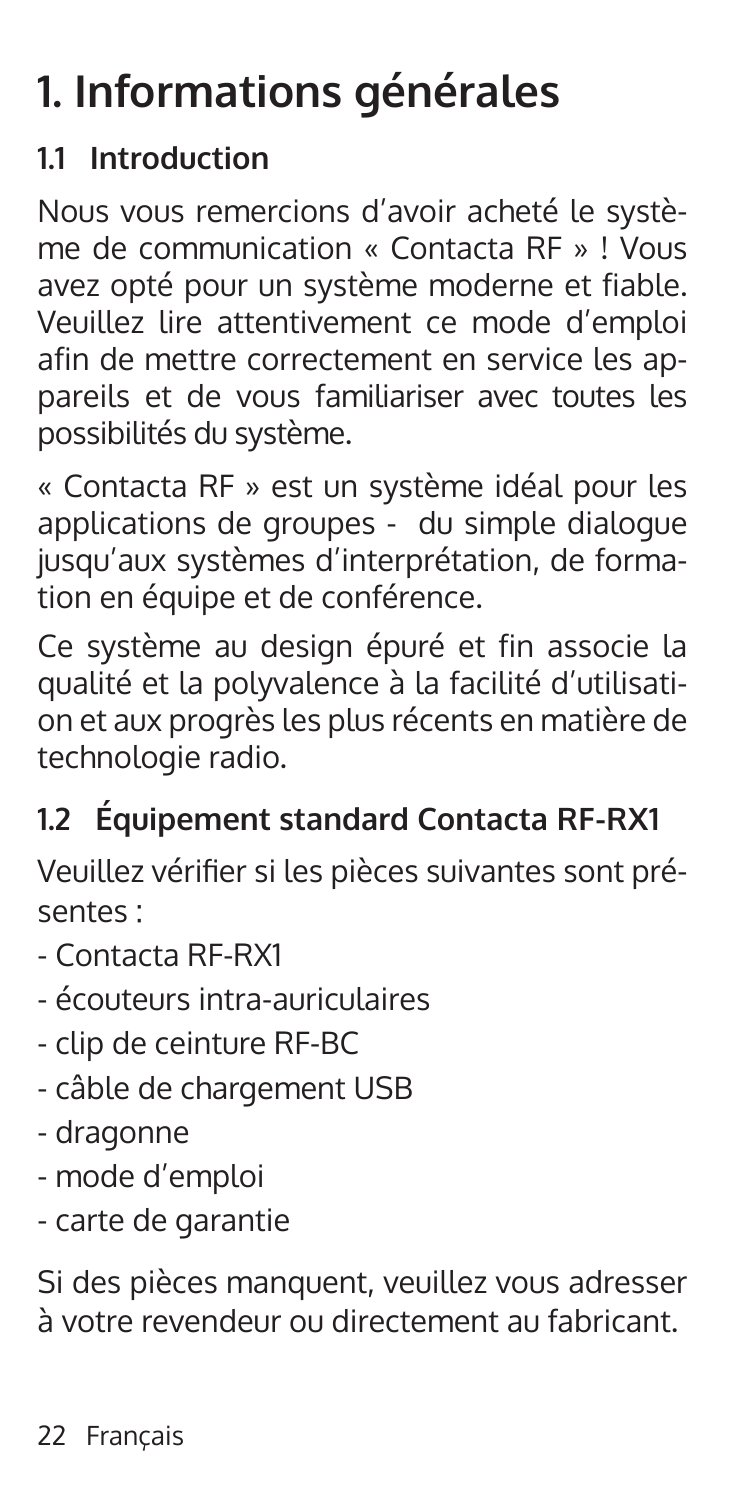### **1.3 Caractéristiques principales**

- Transmission 2.4 GHz utilisable partout dans le monde
- Portée élevée de jusqu'à 150 m
- Qualité de son cristalline entièrement numérique
- Jusqu'à 20 heures d'autonomie par charge
- Chargement confortable à l'aide du Micro-USB, compatible avec la plupart des chargeurs de téléphones portables

### **1.4 Accessoires disponibles**

- BATT-TXRX batterie rechargeable Li-ION
- RF-BC clip de ceinture
- RF-TXS émetteur stationnaire
- RF-TXRM émetteur stationnaire pour rack
- RF-TX1 émetteur portable
- RF-TRX-MCB Coffret de chargement USB pour 10 RF-TX1 / RF-RX1 / RF-TRX
- RF-DC20 Coffret de chargement pour 20 RF-TX1 / RF-RX1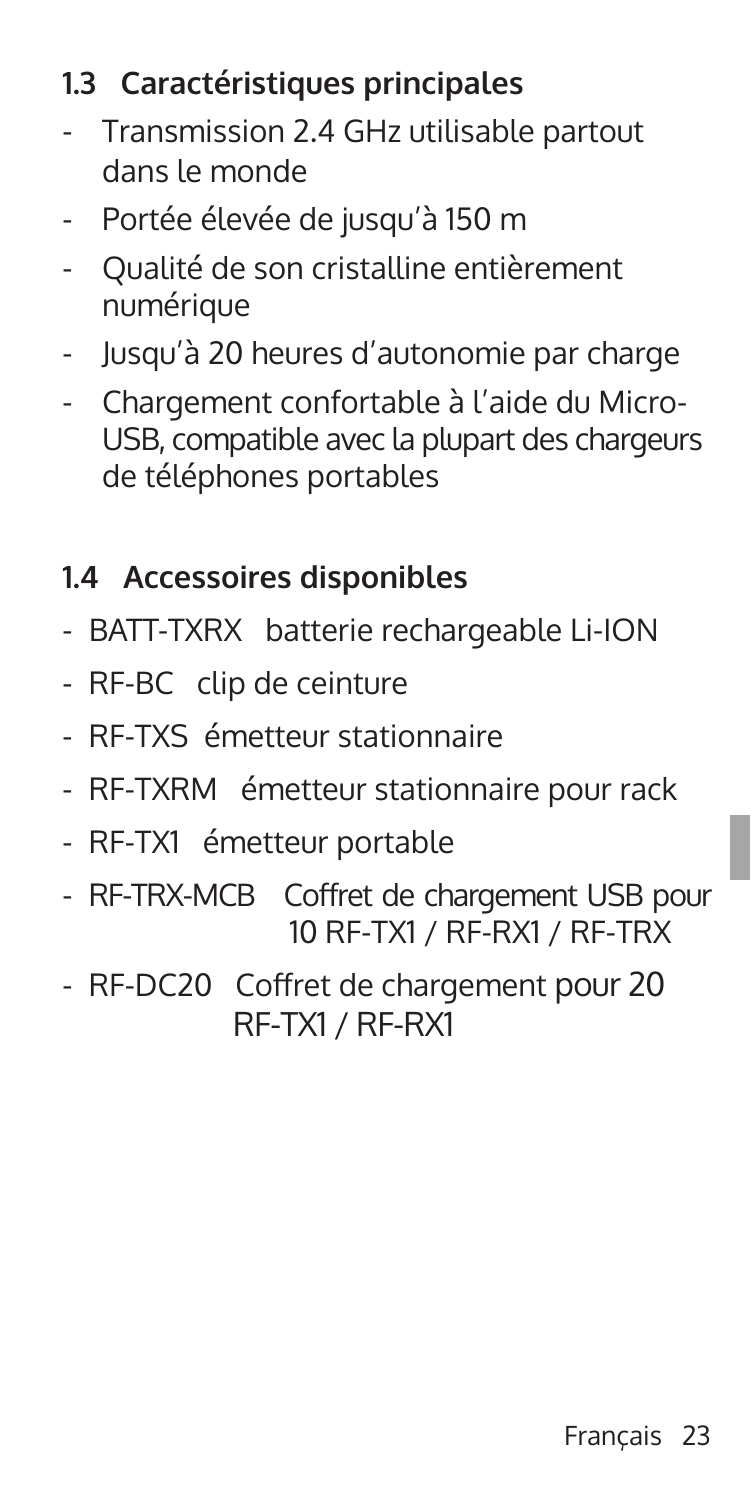# **2. Contacta RF-RX1 Récepteur**

# **2.1 Éléments et affichages**

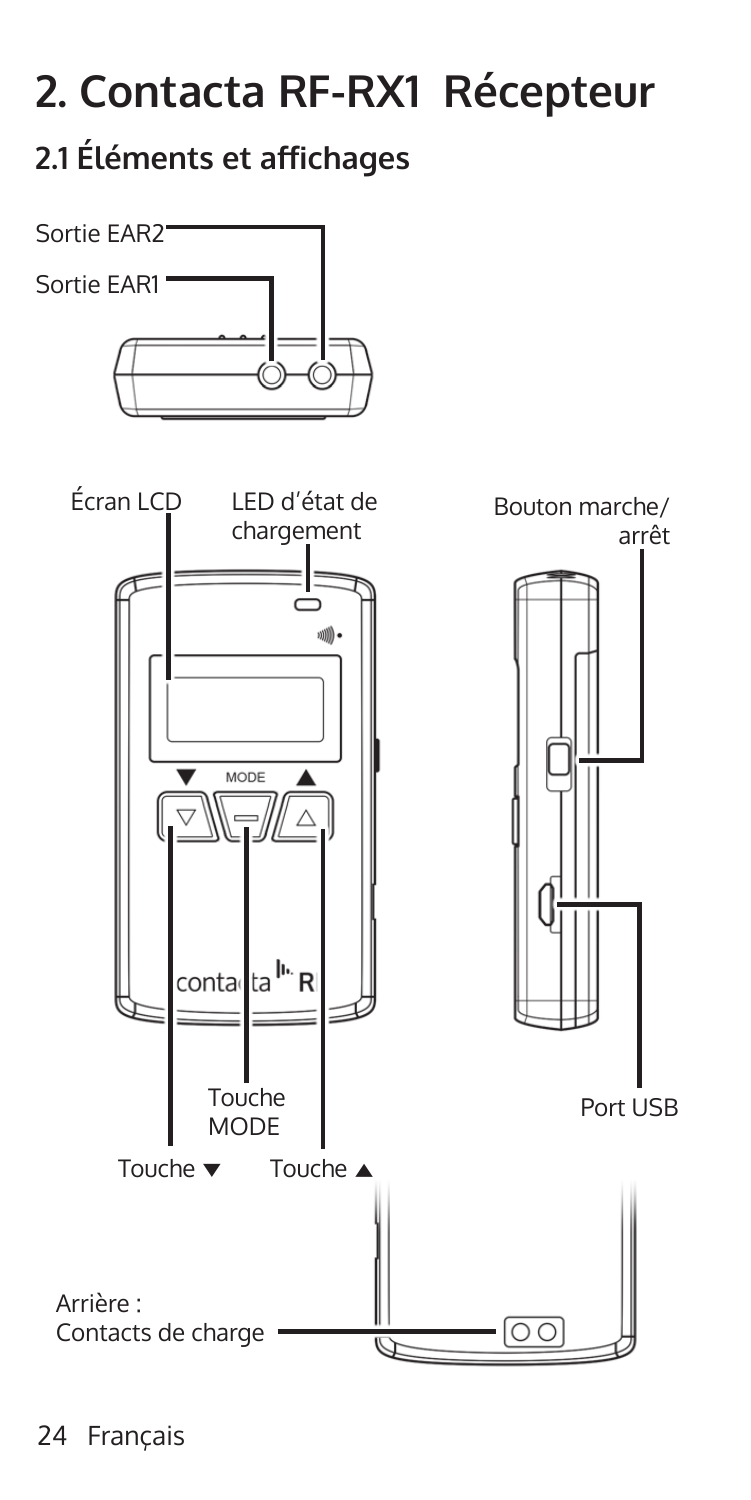### **Utilisation**

#### **2.2 Mise en marche et arrêt**

Poussez le bouton marche/arrêt vers le haut pour mettre l'appareil en marche.

L'écran LCD s'allume et le numéro de groupe actuel s'affiche. Pour arrêter l'appareil après l'utilisation : Poussez le bouton marche/arrêt vers le bas.

# **2.3 Réception**

Une fois mis en marche, l'appareil est immédiatement prêt à recevoir. Le symbole  $\P_{\text{null}}$  indique l'intensité du signal entrant.

# **2.4 Réglage du volume**

Le volume peut être réglé entre 00 (muet) et 09 (volume maximal).

Le symbole « VOL » s'affiche. Vous pouvez sélectionner le volume souhaité à l'aide des touches «» et «».

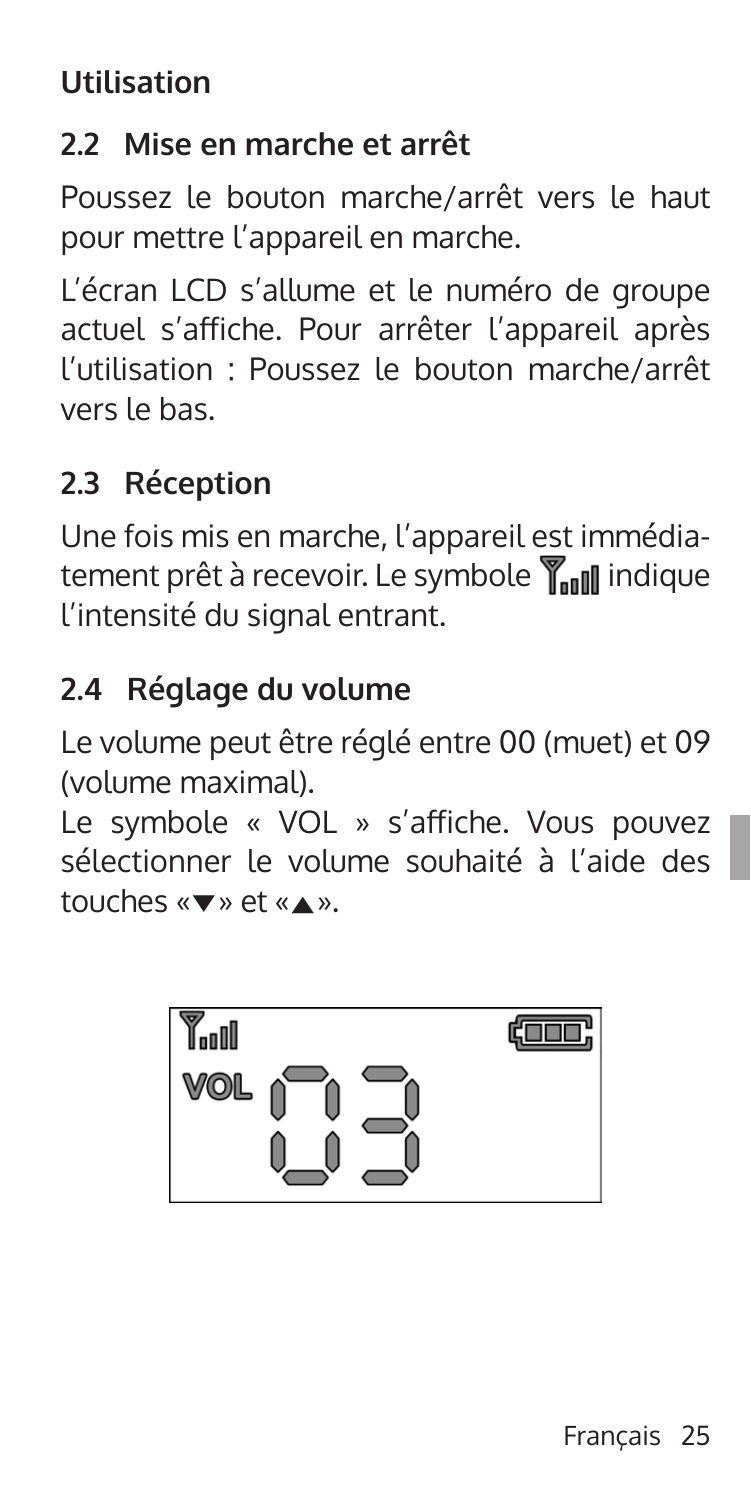### **2.5 Sorties EAR1 et EAR2**

Les écouteurs fournis peuvent être connectés au choix aux sorties EAR1 ou EAR2.

Le format de fiche de 3,5 mm permet le raccordement à différents appareils de transmission comme des écouteurs, des casques, des boucles magnétiques, mais également à des amplificateurs, etc.

Une affectation simultanée des deux sorties est possible, mais le volume des deux sorties ne peut pas être réglé séparément.

### **2.6 Sélectionner un groupe**

Lors de la mise en marche de l'appareil, maintenez simultanément les touches «» et «» appuyées.

Le symbole « GRP » clignote sur l'écran LCD. Sélectionnez un numéro de groupe de 00 à 39 en utilisant les touches «▼» et «▲». Après avoir sélectionné le groupe, attendez 5 secondes pour confirmer la sélection.

Le symbole « GRP » ne clignote plus et le numéro de groupe sélectionné s'affiche.



Remarque :

Le récepteur doit être réglé sur le même numéro de groupe que l'émetteur correspondant.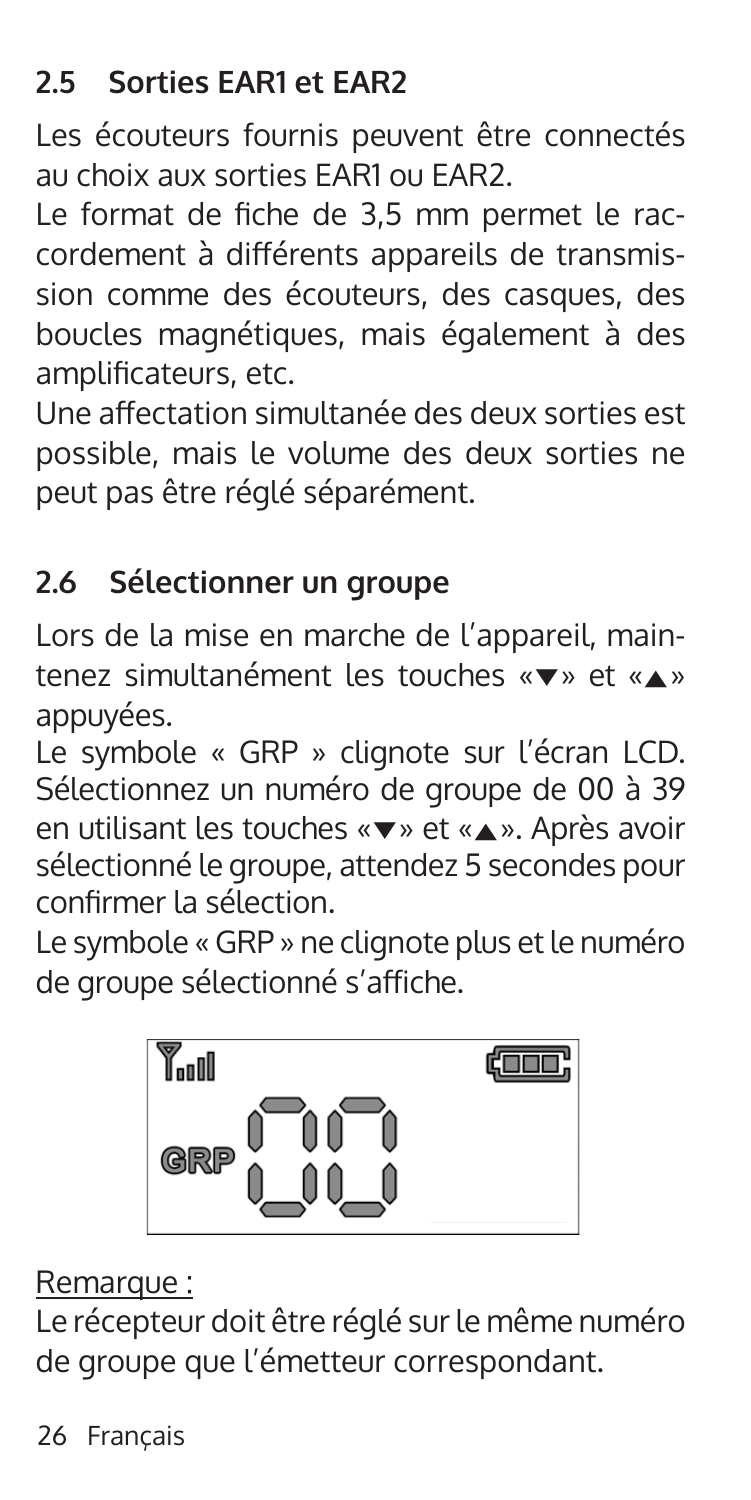### **2.7 Alimentation électrique / Chargement**

L'appareil est équipé d'un accu Lithium-Ion de 3,7 V / 1100 mAh.

Pour recharger l' accu, connectez le câble USB au connecteur USB du RF-RX1 et raccordez le câble à un port USB (PC, bloc d'alimentation USB). La LED rouge d'état de chargement clignote durant le chargement. Une fois le chargement terminé, la LED s'éteint.

Le coffret de charge RF-TRX-MCB est équipé de câbles USB.

Si une plus grande quantité de RF-RX1 et RF-TX1 doit être chargée, le coffret de charge RF-DC20 peut être utilisé. Pour ce faire, les appareils sont simplement placés dans les évidements de chargement de cette coffret.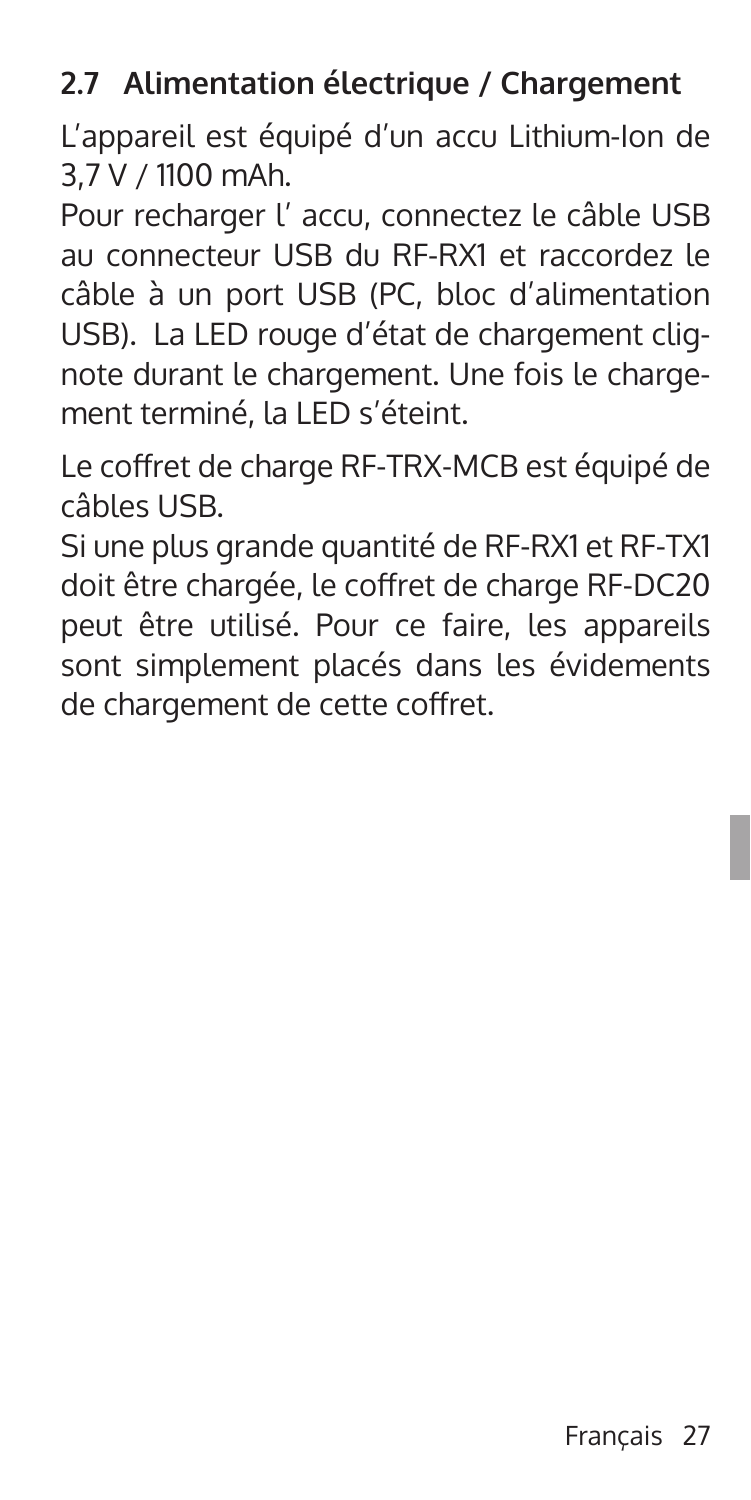# **2.8 Spécifications Contacta RF-RX1**

| Type d'appareil                              | Récepteur                                             |
|----------------------------------------------|-------------------------------------------------------|
| Dimensions                                   | $85 \times 50 \times 15$ mm (H $\times$ l $\times$ P) |
| Poids                                        | 66 q                                                  |
| Type de fréquence                            | ISM 2403 - 2480 MHz                                   |
| Type de transmission Modulation avec saut de | fréquence ISM 2.4 G FSK                               |
| Sensibilité RX                               | $-95$ dBm                                             |
| Temporisation                                | $<$ 30 ms                                             |
| Débit de transfert des données               | 2 Mbps                                                |
|                                              | Alimentation électrique LI-ION 3,7 V / 1100 mAh       |
| Durée d'émission                             | En moyenne 20 h                                       |

### **Conformité**

Cet appareil est conforme aux exigences des directives communautaires ci-dessous :

RED Directive 2014/53/CE EMC Directive 2014/30/CE LVD Directive 2014/35/CE RoHS Directive 2011/65/CE WEEE Directive 2012/19/CE



La conformité avec les directives ci-dessus est attestée par le logo CE apposé sur l'appareil.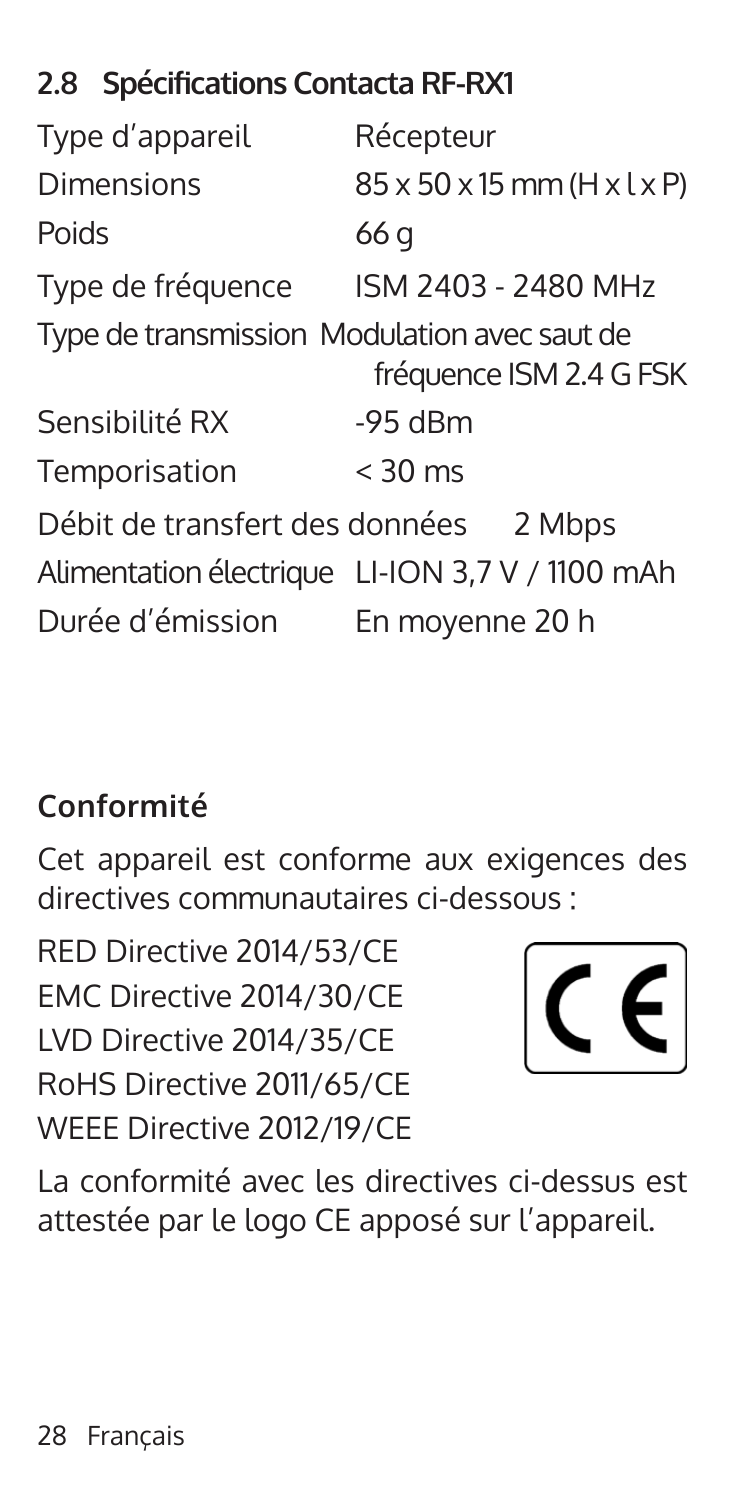### **Maintenance et entretien**

Tous les appareils « Contacta RF» sont exempts de maintenance. S´il est sale, nettoyez-le avec un chiffon doux et légèrement humide. N´utilisez jamais d´alcool, de diluant ni d´autres solvants organiques.

Veuillez s.v.p. ne pas exposer les appareils « Contacta RF» directement au soleil sur une période prolongée et les protéger en outre contre les températures élevées, l'humidité et les fortes vibrations mécaniques.

Les appareils n'est sont pas protégé contre les projections d'eau.

Ne pas poser d'objet rempli d'un liquide, par exemple un vase, près de l'appareil. De même, ne pas poser près de l'appareil une source de combustion comme par exemple une bougie allumée.

#### **Garantie**

Tous les appareils « Contacta RF» sont très fiables.

Si en dépit d'un montage et d'un em ploi corrects, des dysfonctionnements apparaissaient, veuillez contacter votre vendeur spécialisé ou vous adresser directement au fabricant.

La garantie comprend la réparation gratuite y compris la réexpédition. Nous recommandons de renvoyer l'appareil dans son emballage d'origine. Ne le jetez donc pas.

Cette garantie ne s'applique pas pour des dommages occasionnés par une mauvaise manipula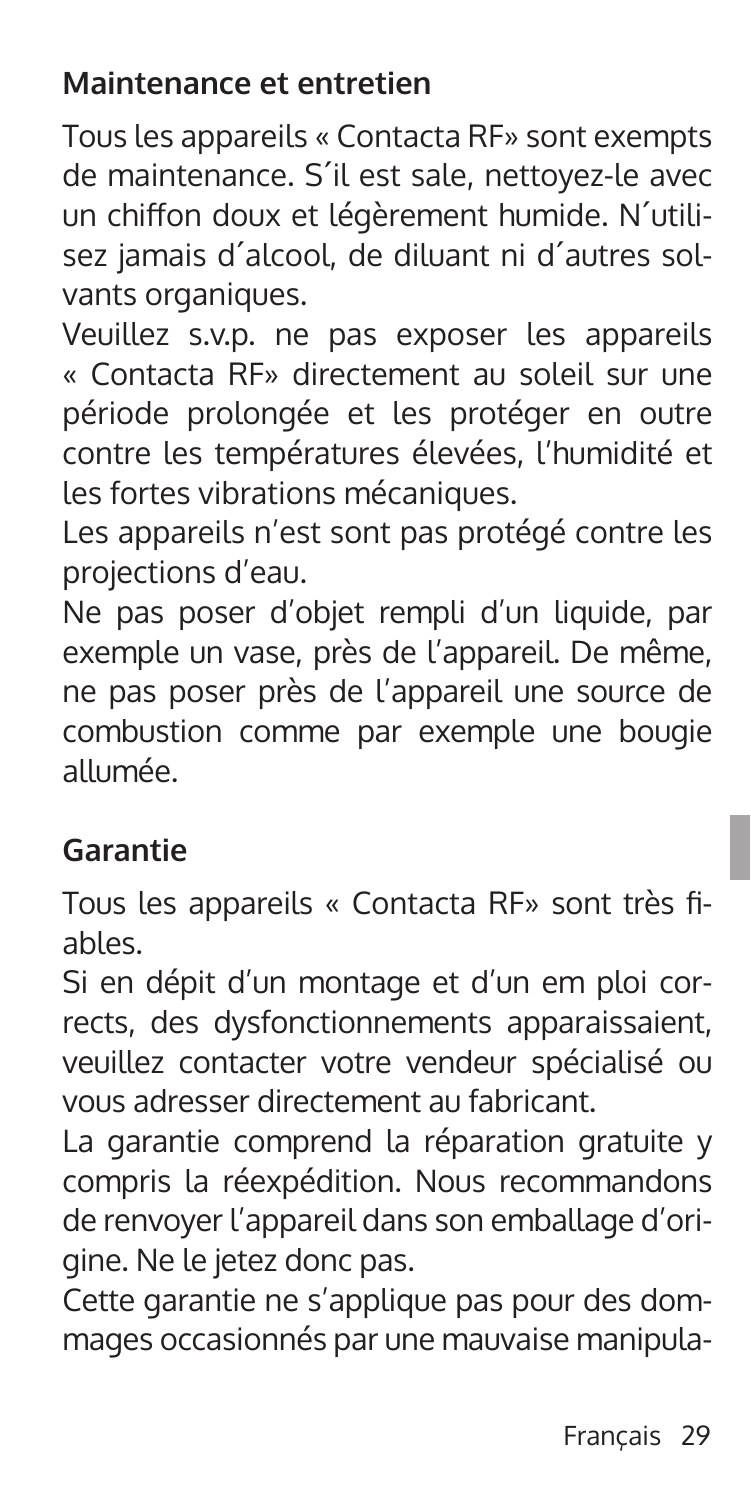tion ou encore des tentatives de réparation par des personnes non autorisées (endommagement du cachet signalétique de l'appareil).

Les réparations sous garantie ne sont exécutées qu'après réception du coupon de garantie dûment rempli ou d'une copie de la facture ou du ticket de caisse du revendeur.

**Le numéro de l'appareil doit être indiqué dans tous les cas.**

**Gestion** des déchets électriques et électroniques (dans les pays de l'Union européenne et dans les autres pays européens disposant d'un système de collecte distinct pour cette classe de déchets).

Le symbole sur le produit ou l'emballage indique que ce produit ne doit pas être jeté comme les déchets ménagers ordinaires, mais apporté à un point de collecte pour le recyclage des déchets électriques et électroniques. En respectant ces règles pour votre équipement usagé, vous apportez une contribution importante à la protection de l'environnement et de votre santé.

Le non-respect de ces règles pour votre équipement usagé constitue une atteinte à l'environnement et une menace pour votre santé. Le recyclage des matériaux contribue à réduire la quantité de matières premières utilisées.

Pour en savoir plus sur le recyclage de ce produit, veuillez contacter les autorités locales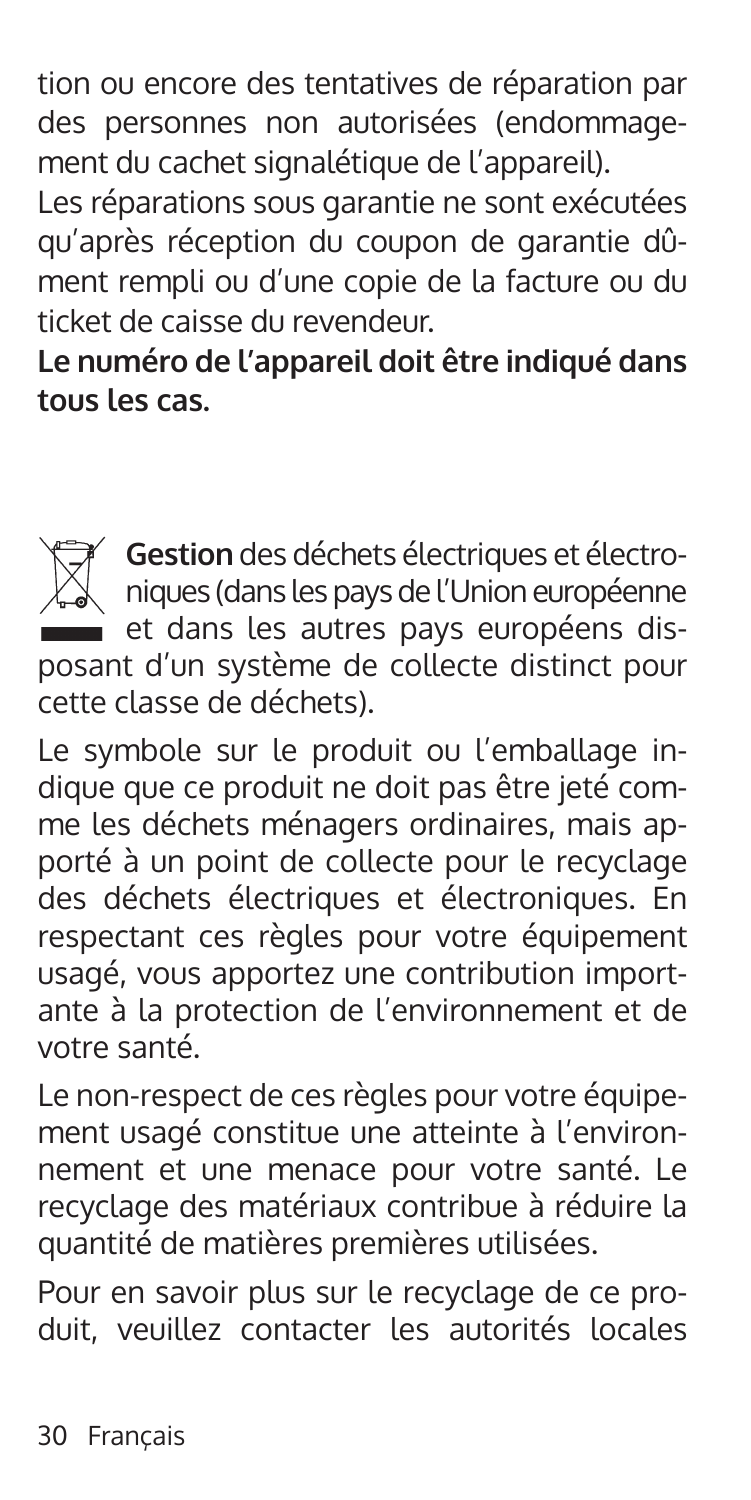compétentes, votre mairie ou le magasin où vous avez effectué votre achat.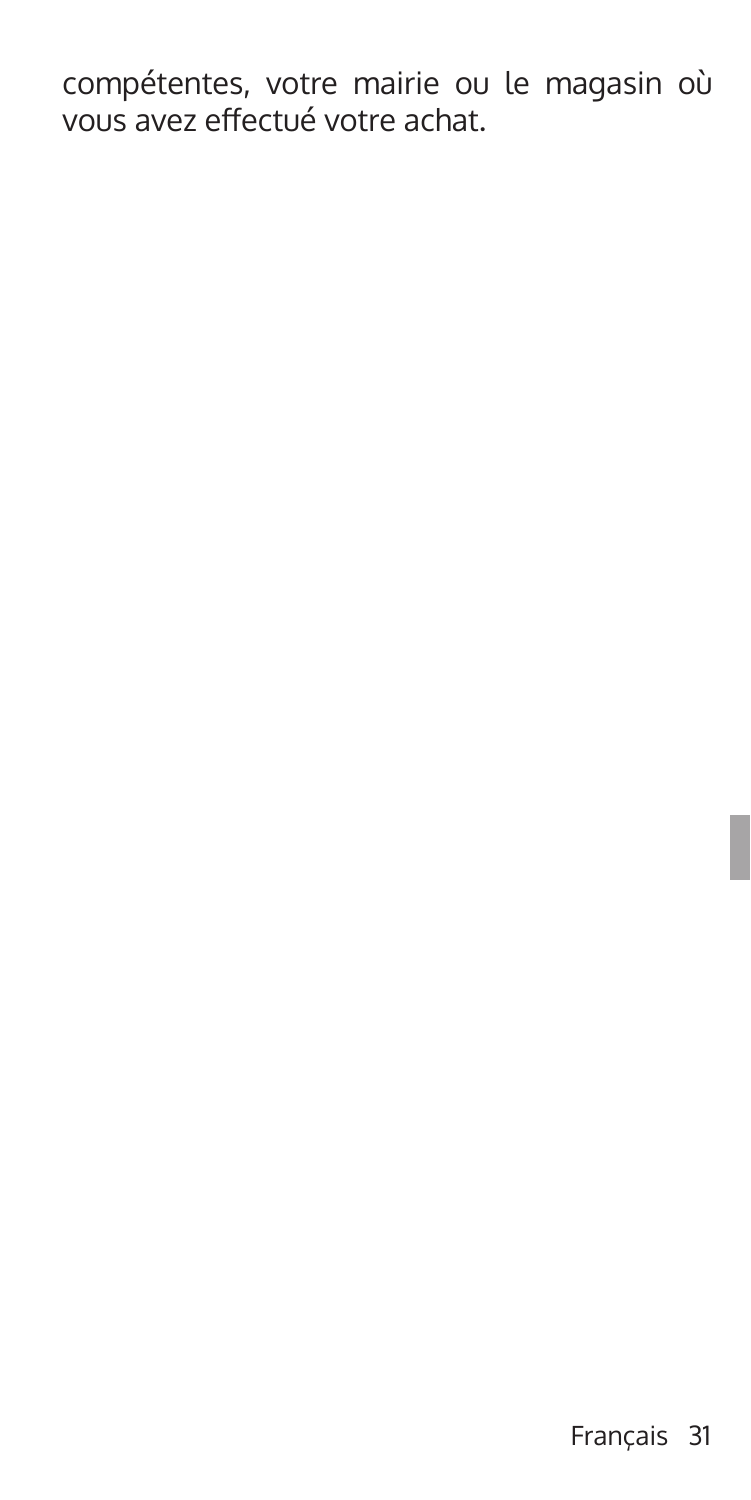# **1. Algemene informatie**

# **1.1 Inleiding**

Hartelijk dank voor uw aankoop van het »Contacta« communicatiesysteem! U heeft gekozen voor een modern en betrouwbaar systeem. Lees deze handleiding zorgvuldig door om het apparaat op de juiste wijze in te kunnen stellen en om bekend te geraken met alle functies van het systeem.

»Contacta« is een ideaal systeem voor groepstoepassingen – variërend van eenvoudige dialoogsystemen tot tolk-, cursus- en congressystemen.

Met zijn slanke en lichte ontwerp combineert het systeem kwaliteit en veelzijdigheid met gebruiksgemak en de modernste radiotechnologie.

# **1.2 Leveringsomvang** Contacta RF-RX1

Controleer of alle volgende onderdelen zijn biigesloten:

- Contacta RF-RX1
- Oortelefoons
- Riemclip RF-BC
- USB-laadkabel
- Nekband
- Gebruiksaanwijzing
- Garantiekaart

Neem indien er onderdelen ontbreken contact op met uw dealer of met de fabrikant.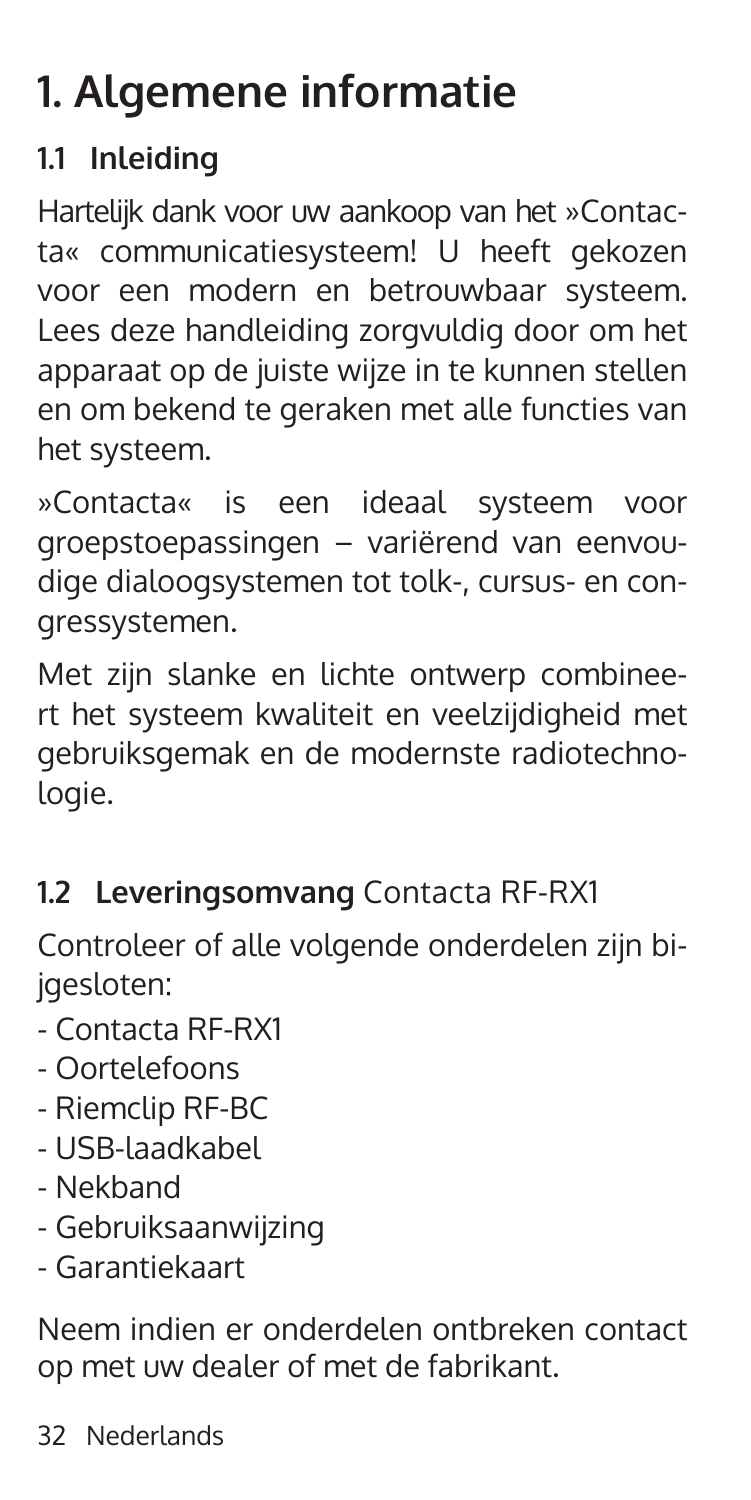### **1.3 Belangrijkste functies**

- Wereldwijd compatibel door restrictievrije 2.4 GHz transmissie
- Groot zendbereik tot 150 m
- Volledig gedigitaliseerde, kristalheldere geluidskwaliteit
- Tot 20 uren gebruik per batterijlading
- Gemakkelijk oplaadbaar met behulp van micro-USB, compatibel met de meeste laadadapters voor mobiele telefoons

### **1.4 Verkrijgbare toebehoren**

- BATT-TXRX oplaadbare Li-ION batterij
- RF-BC riemclip
- RF-TXS stationaire zender
- RF-TXRM stationaire zender voor rack
- RF-TX1 draagbare zender
- RF-TRX-MCB USB-laadkoffer voor 10 appa raten RF-TX1/RF-RX1/RF-TRX
- RF-DC20 laadkoffer voor 20 apparaten RF-TX1 / RF-RX1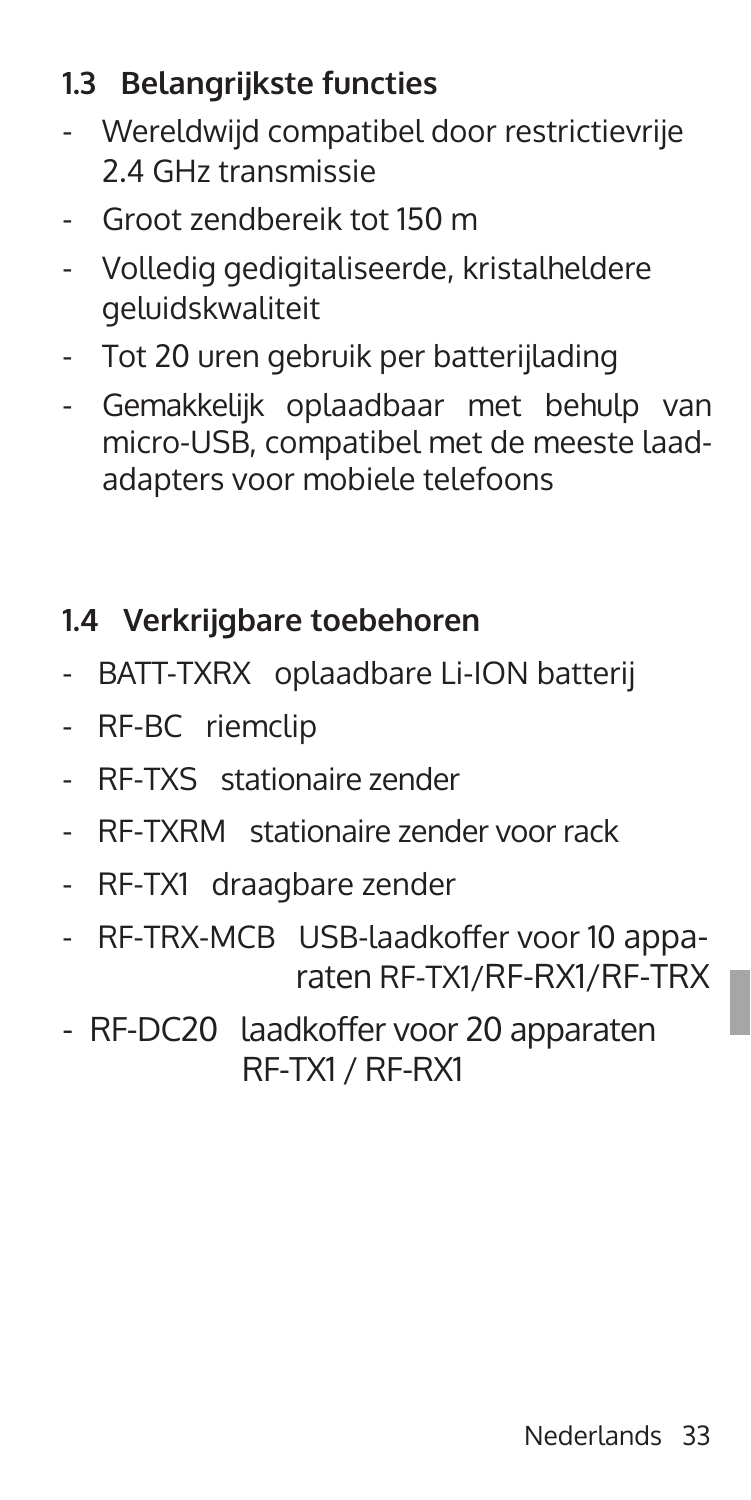# **2. Contacta RF-RX1 Ontvanger**

### **2.1 Bedieningsknoppen en displays**

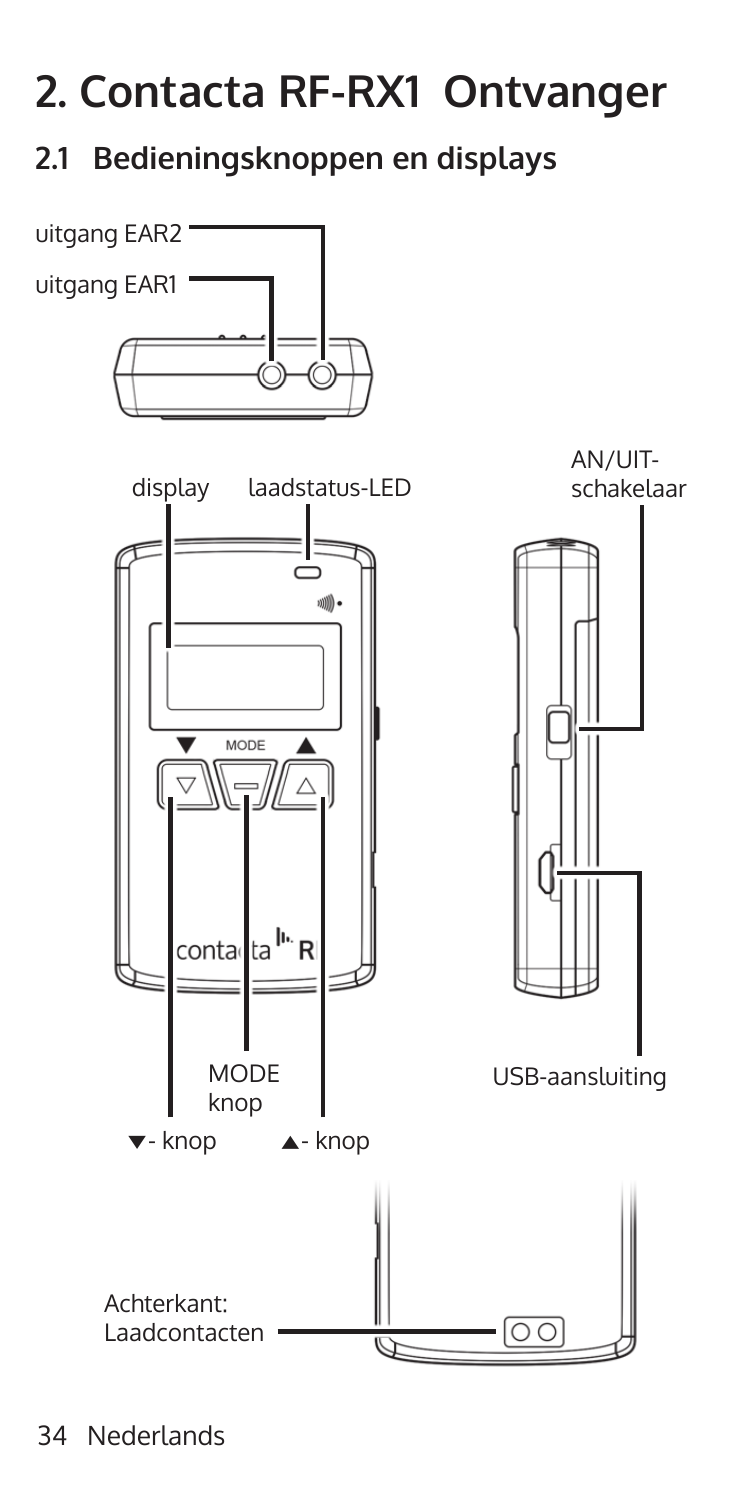### **Gebruiksaanwijzing**

### **2.2 AAN/UIT-knop**

Duw de aan/uit-schakelaar omhoog om het apparaat in te schakelen. De display wordt verlicht en het momenteel geselecteerde groepsnummer wordt weergegeven.

Doe het volgende om het apparaat na gebruik uit te schakelen: Duw de aan/uit-schakelaar weer omlaag.

### **2.3 Ontvangst**

Er wordt gestart met de ontvangst zodra het apparaat wordt ingeschakeld. Het symbool **Toul** duidt de binnenkomende signaalsterkte aan.

### **2.4 Volume omhoog / omlaag**

Het volume kan worden ingesteld van niveau 00 (Gedempt) tot 09 (maximaal volume).

Het »VOL«-symbool wordt weergegeven op de display. Gebruik de »« en »« knoppen om het gewenste volume in te stellen.

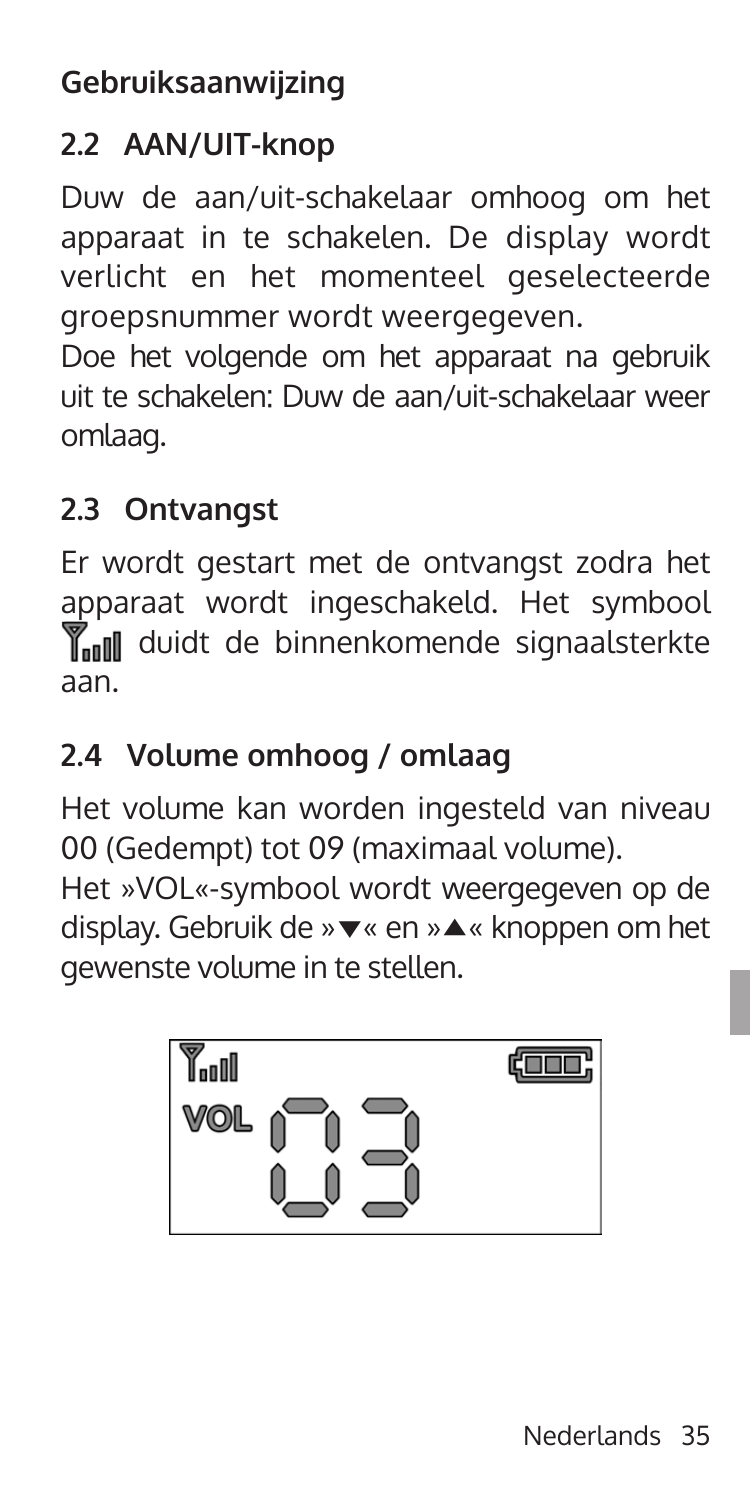# **2.5 Uitgangen EAR1 en EAR2**

De oortelefoons (inbegrepen) kunnen worden aangesloten op de uitgangen EAR1 of EAR2. De 3,5 mm audio-aansluiting maakt het mogelijk diverse geluidsweergave-apparaten aan te sluiten, zoals oortelefoons, hoofdtelefoons, neklussen, maar ook audioversterkers en meer.

Gelijktijdig gebruik van beide uitgangen is mogelijk, maar het volume kan niet afzonderlijk worden geregeld.

### **2.6 Groepsselectie**

Schakel het apparaat uit. Houd vervolgens de »« en »« knoppen tegelijk ingedrukt terwijl u het apparaat inschakelt.

Het symbool »GRP« op de display begint te knipperen. Selecteer een groepsnummer van uw keuze tussen 00 en 39 door te drukken op de knoppen »« en »« Wacht na het maken van een keuze 5 seconden om het gekozen groepsnummer in te stellen.

Het »GRP«-symbool stopt met knipperen en het geselecteerde groepsnummer wordt weergegeven.



### Let op:

Ontvangers moeten worden ingesteld op hetzelfde groepsnummer als de zender die moet worden ontvangen.

36 Nederlands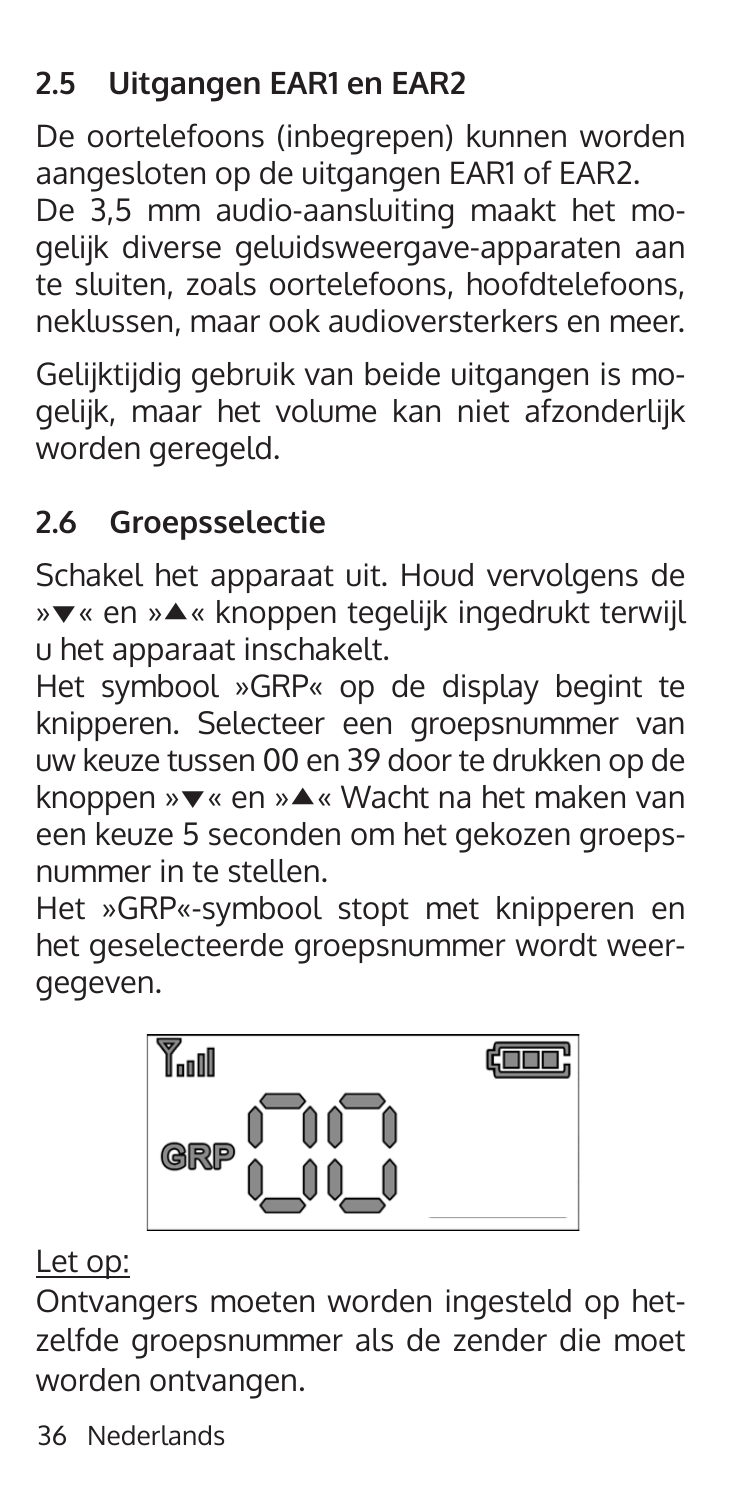### **2.7 Voeding / opladen**

Het apparaat bevat een oplaadbare lithium-ion batterij van 3,7 V / 1100 mAh.

Sluit om de batterij te laden de USB-laadkabel aan in de USB-aansluiting van de RF-RX1 en sluit hem aan op een reguliere USB-poort (computer, laptop, USB-voeding).

De rode laadstatus-LED brandt tijdens het opladen. De LED wordt uitgeschakeld wanneer de batterij volledig geladen is.

De laadkoffer RF-TRX-MCB is uitgerust met USB-kabels. Als een grotere hoeveelheid RF-RX1 en RF-TX1 moet worden opgeladen, kan de RF-DC20 laadkoffer worden gebruikt. Hiervoor worden de apparaten eenvoudigweg in de laadschachten van de koffer geplaatst.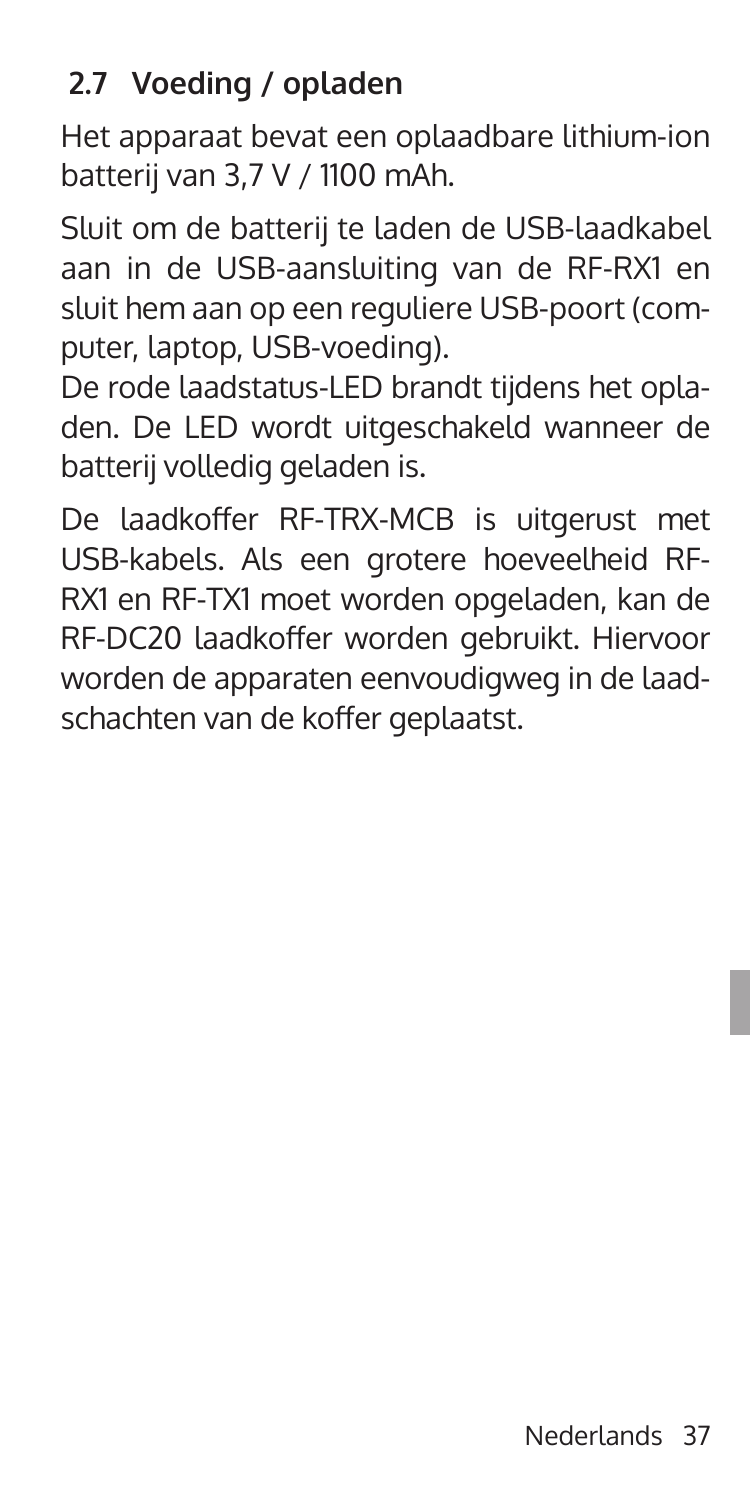# **2.8 Specificaties Contacta RF-RX1**

| Type apparaat            | Ontvanger                                             |
|--------------------------|-------------------------------------------------------|
| Afmetingen               | $85 \times 50 \times 15$ mm (H $\times$ B $\times$ D) |
| Gewicht                  | 66 q                                                  |
| Type frequentie          | ISM 2403 - 2480 MHz                                   |
| Zendmodus                | ISM 2.4 GHz FSK modulatie<br>met frequentiesprongen   |
| RX-gevoeligheid -95 dBm  |                                                       |
| Vertraging               | $<$ 30 ms                                             |
| Data-overdrachtssnelheid | 2 Mbps                                                |
| Vermogen                 | LI-ION 3,7 V / 1100 mAh                               |
| Luistertijd              | kenmerkend 20 uur                                     |

### **Conformiteit**

Dit apparaat voldoet aan de eisen van de volgende EU-richtlijnen:

RED Richtlijn 2014/53/EU EMC Richtlijn 2014/30/EU LVD Richtlijn 2014/35/EU RoHS Richtlijn 2011/65/EU WEEE Richtlijn 2012/19/EU



De conformiteit met de voornoemde richtlijnen wordt bevestigd door het CE-teken op het apparaat.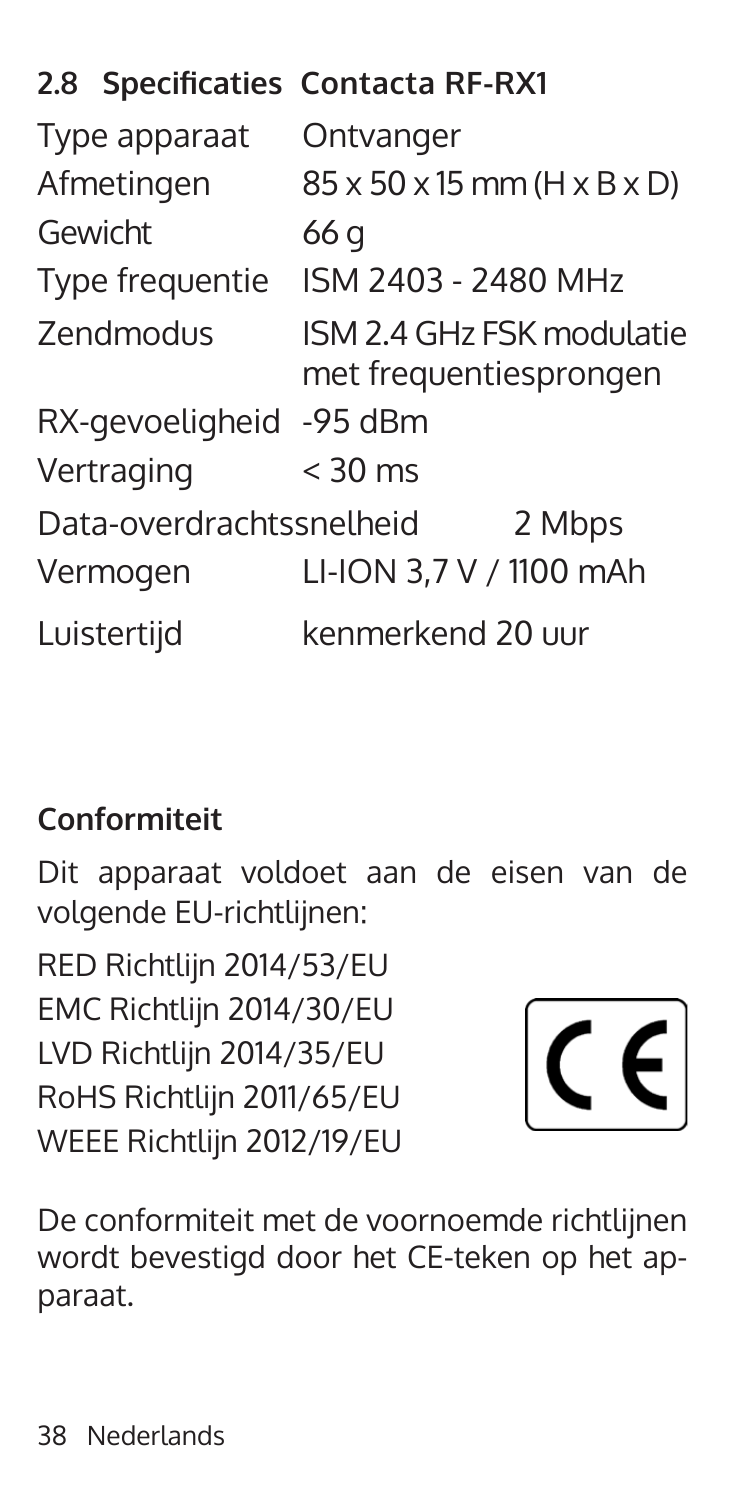### **Onderhoud en verzorging**

Alle »Contacta RF«-apparaten zijn onderhoudsvrij.

Wanneer het apparaat vuil is, hoeft u het enkel met een zachte, vochtige doek te reinigen. Gebruik nooit alcohol, verdunner of andere organische oplosmiddelen.

»Contacta RF«-apparaten mogen niet gedurende langere tijd blootgesteld worden aan directe zonnestralen en moeten daarnaast beschermd worden tegen grote hitte, vocht of sterke mechanische schokken.

Het »Contacta RF«-systeem is niet beschermd tegen spatwater (met uitzondering van RF-TRX). Plaats geen met vloeistof gevulde voorwerpen, bijv. vazen over het systeem.

### **Garantie**

De »Contacta RF«-systeem is zeer betrouwbaar en veilig. Mochten er ondanks correcte bediening storingen optreden, neem dan contact op met uw audicien of rechtstreeks met de fabrikant. De garantie omvat de kostenloze reparatie en het gratis terugsturen van defecte apparaten. Het wordt aanbevolen dat u het product in de originele verpakking verzendt, dus bewaar de verpakking voor de duur van de garantieperiode. De garantie vervalt bij beschadigingen die veroorzaakt werden door onoordeelkundig gebruik of bij reparatiepogingen van niet erkende personen (verbreking van het garantiezegel op het apparaat).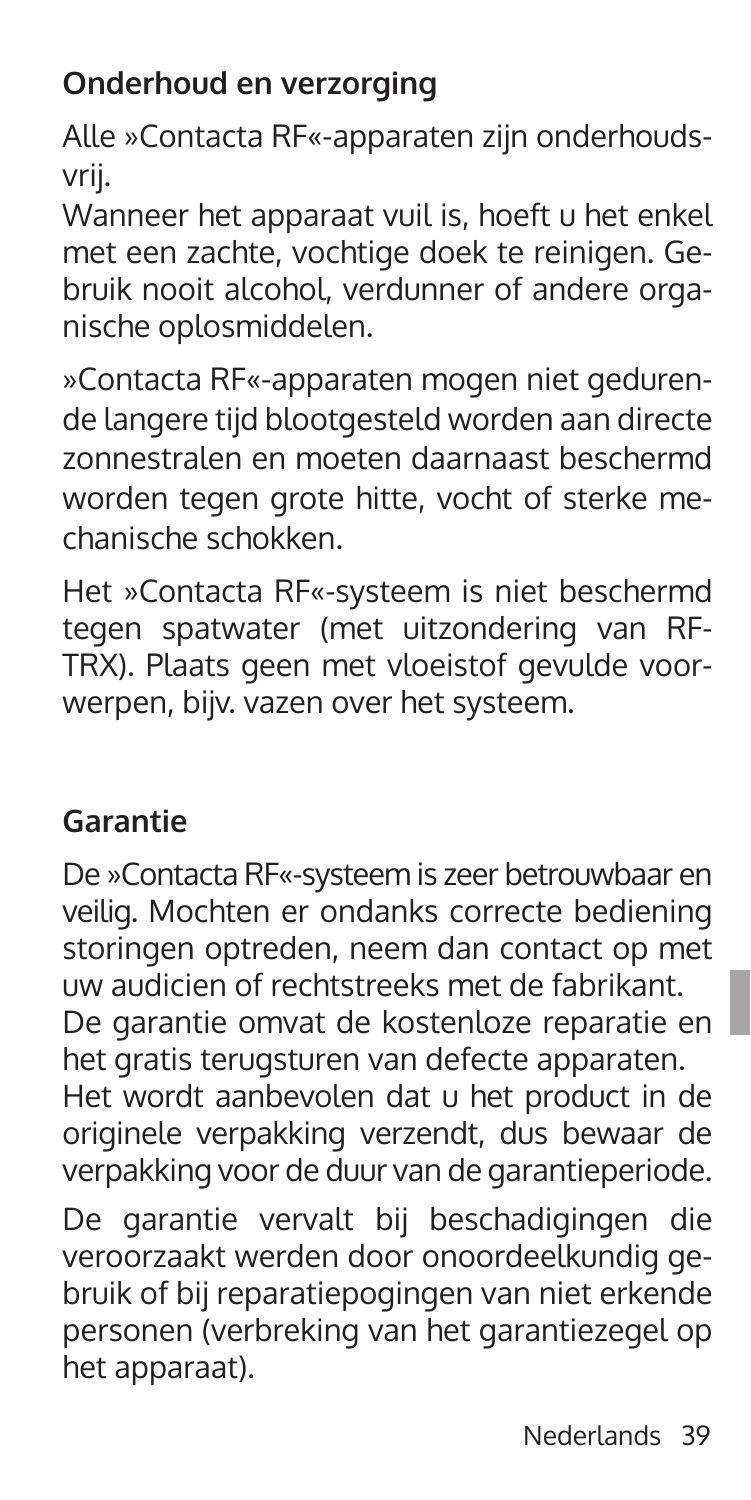Reparaties op garantie kunnen alleen worden uitgevoerd als de garantiekaart samen met een kopie van de rekening/bon van de handelaar wordt ingestuurd.

**Het serienummer van het apparaat moet steeds vermeld worden.**

**Verwijdering** van gebruikte elektrische en elektronische apparatuur (toe te passen in de landen van de Europese Unie en andere Europese landen met een eigen inzamelsysteem voor zulke apparaten).

Het symbool op het product en de verpakking wijst erop dat dit product niet als normaal huisafval mag worden behandeld maar op een verzamelpunt voor de recyclage van elektrisch en elektronisch moet worden afgegeven. Door uw bijdrage tot de correcte verwijdering van dit product, beschermt u de het milieu en de gezondheid van uw medemensen.

Milieu en gezondheid worden door foute verwijdering in gevaar gebracht.

Materiaalrecyclage helpt het verbruik van grondstoffen te reduceren. Meer informatie over de recyclage van dit product krijgt u bij uw gemeente, de communale afvalverwijderingsbedrijven of in de zaak waar u dit product heeft gekocht.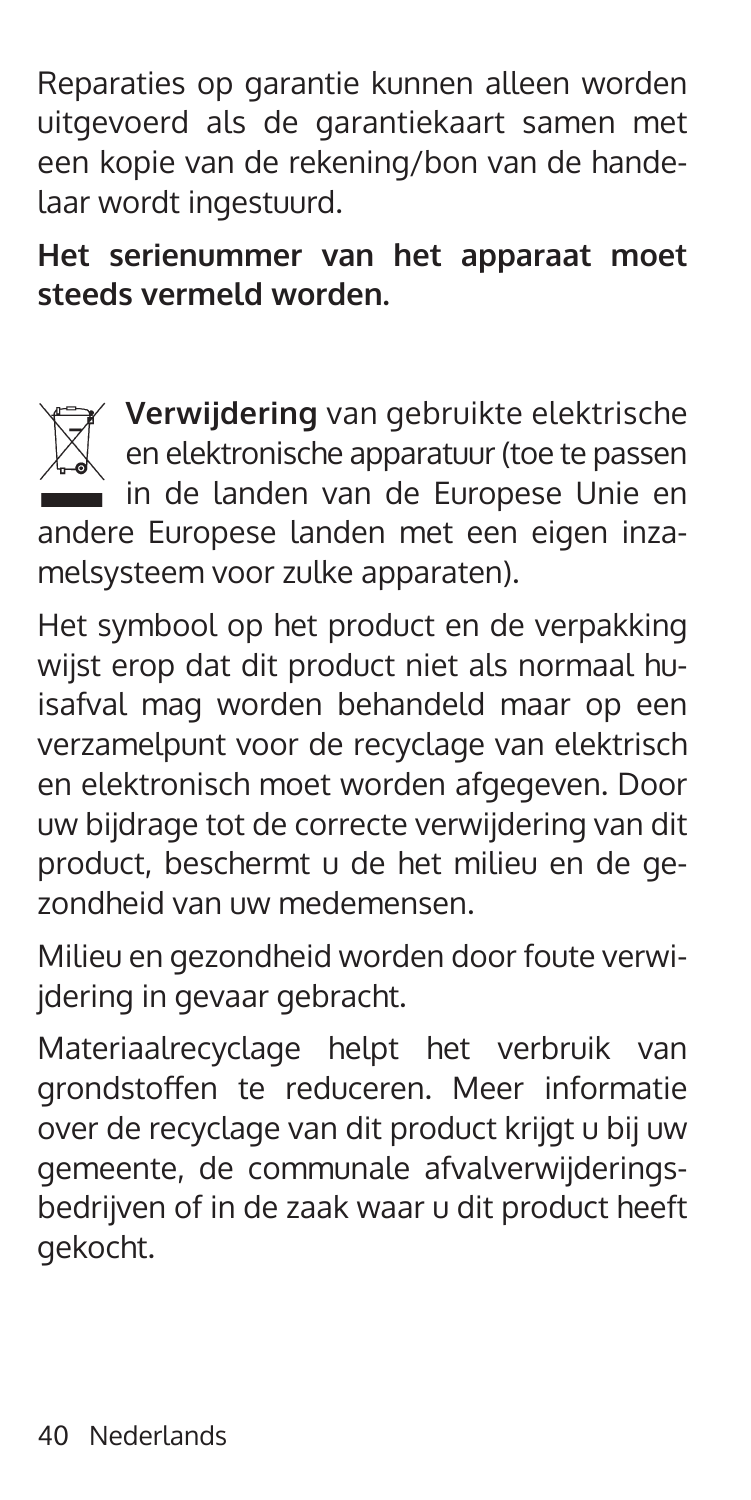Nederlands 41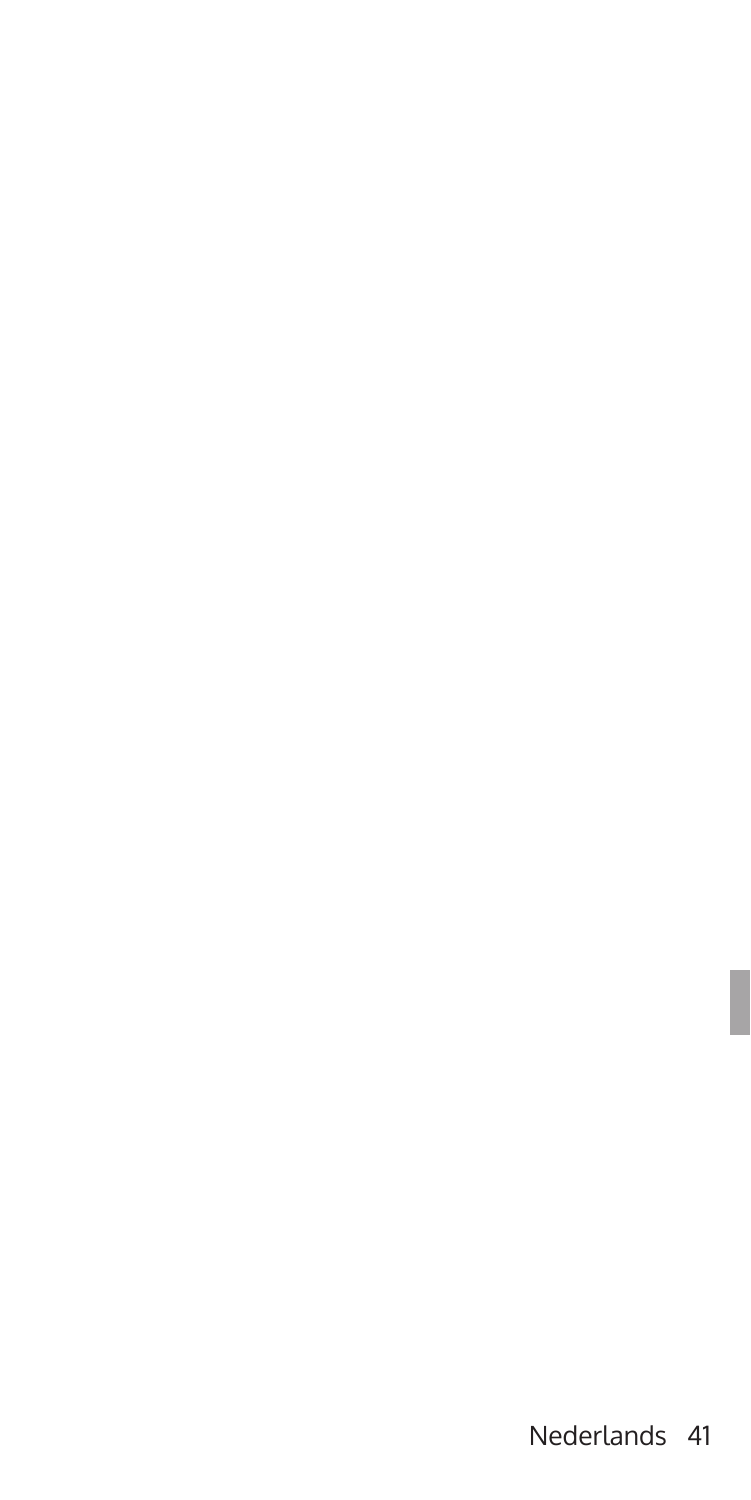# **1. Informazioni generali**

### **1.1 Introduzione**

Grazie per l'acquisto del sistema di comunicazione »Contacta RF«! Avete optato per un sistema moderno e affidabile. Leggere attentamente le istruzioni per l'uso per poter mettere correttamente in funzione i dispositivi e familiarizzarsi con tutte le possibilità del sistema.

»Contacta RF« è un sistema ideale per le applicazioni di gruppo, dal semplice dialogo ai sistemi di interpretariato, team-teaching e conferenza.

Con un design leggero e snello, combina qualità e versatilità alla facilità d'uso e ad una tecnologia wireless di ultima generazione.

### **1.2 Contenuto della scatola Contacta RF-RX1**

Verificare che tutti i pezzi elencati di seguito siano contenuti nel volume di consegna:

- Contacta RF-RX1
- auricolari
- clip da cintura RF-BC
- cavo di carica USB
- laccio da collo
- istruzioni per l'uso
- scheda di garanzia

In caso di pezzi mancanti, rivolgersi al rivenditore specializzato o direttamente al produttore.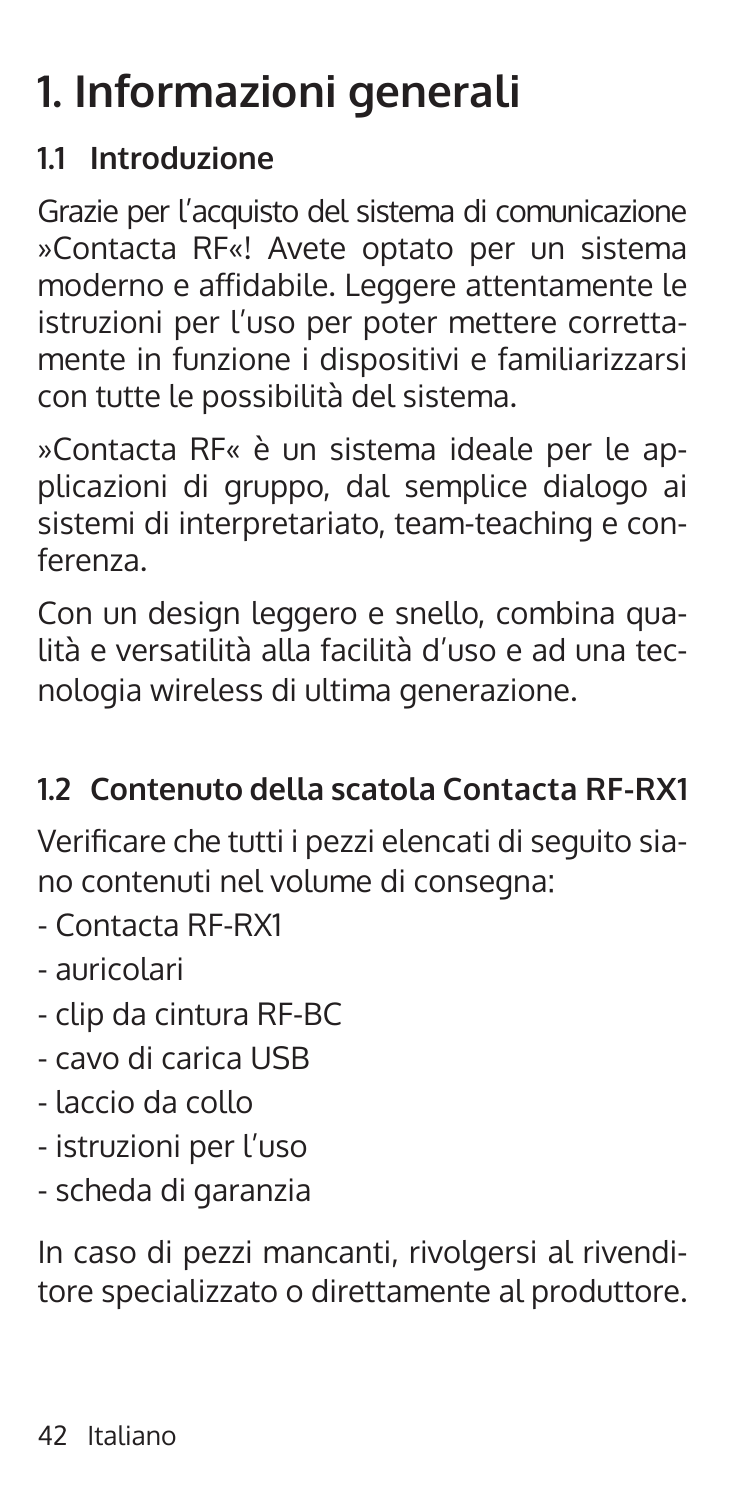### **1.3 Caratteristiche principali**

- Trasmissione 2.4 GHz utilizzabile in tutto il mondo
- Ampia portata fino a 150 m
- Qualità del suono completamente digitale e cristallina
- fino a 20 ore di esercizio per caricamento di batteria
- Carica confortevole mediante micro USB, compatibile con la maggior parte dei carica batterie per dispositivi mobili

### **1.4 Accessori disponibili**

- BATT-TXRX batteria ricaricabile Li-ION
- RF-BC clip da cintura
- RF-TXS trasmettitore fisso
- RF-TXRM trasmettitore fisso per rack
- RF-TX1 trasmettitore portatile
- RF-TRX-MCB Valigetta di carica USB a 10 vani per RF-TX1/RF-RX1/RF-TRX
- RF-DC20 Valigetta di carica per 20 RF-TX1 / RF-RX1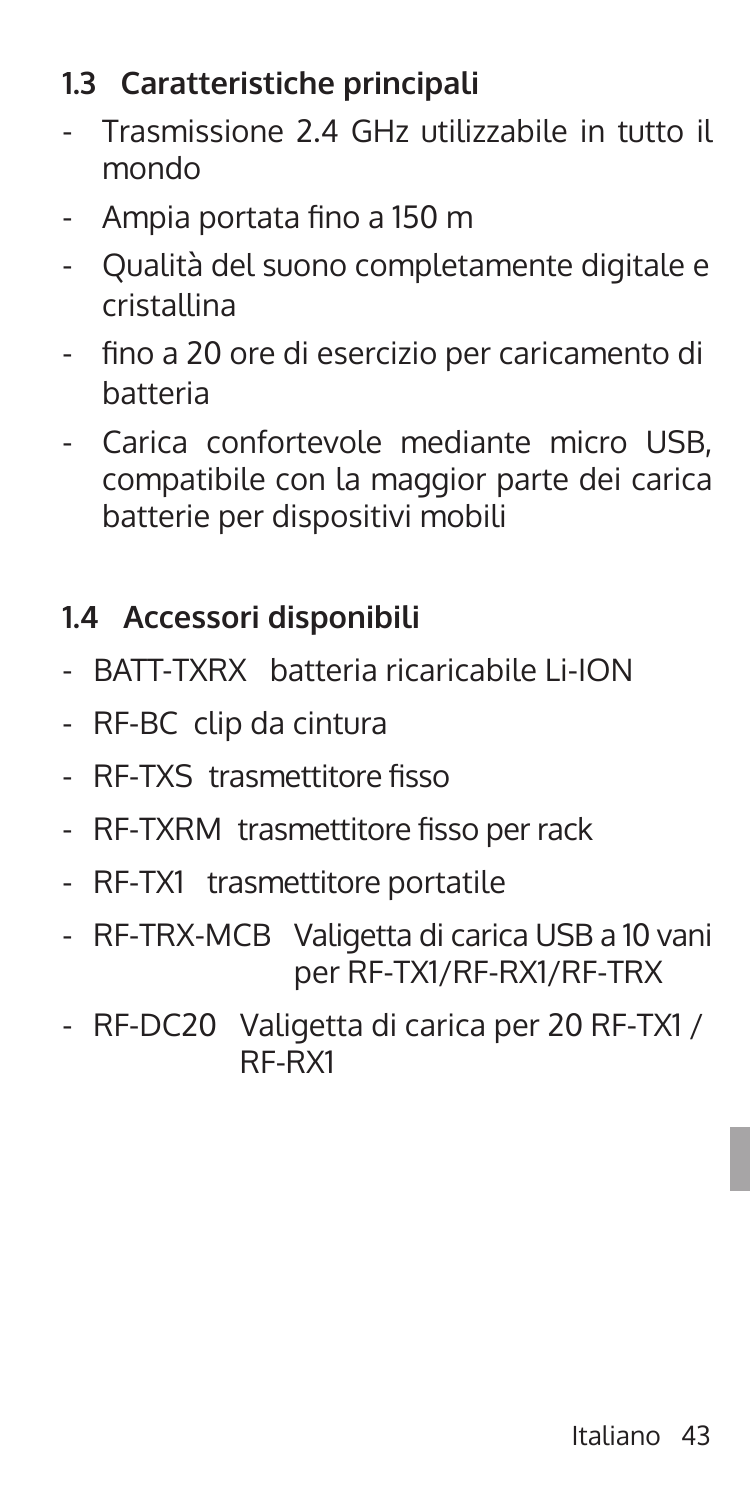# **2. Contacta RF-RX1 Ricevitore**

### **2.1 Elementi e indicatori**

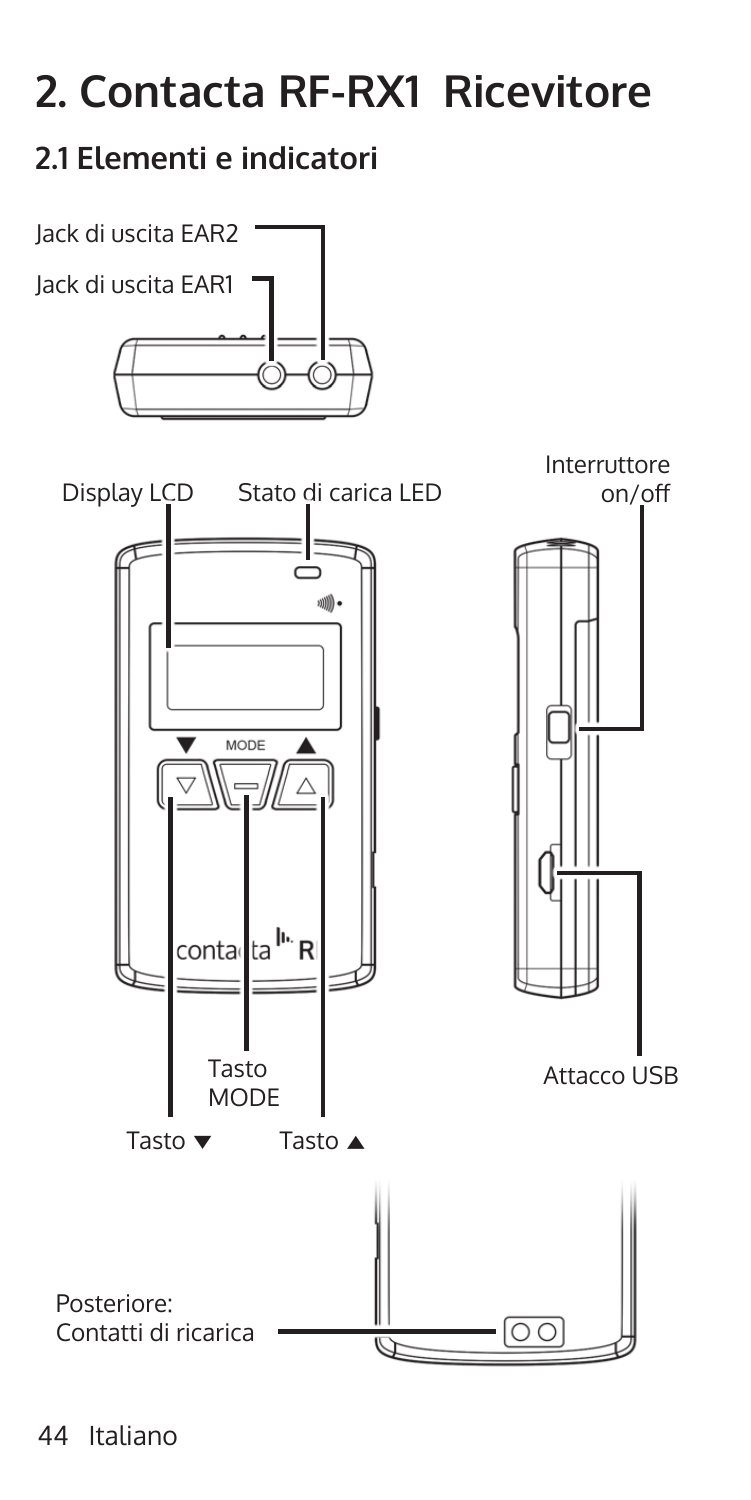### **Comando**

### **2.2 Accensione e spegnimento**

Spostare l'interruttore on/off in alto per accendere l'apparecchio. Il display LCD si illumina e il numero del gruppo attualmente impostato viene visualizzato.

Per spegnere l'apparecchio dopo l'uso: spostare l'interruttore on/off verso il basso.

### **2.3 Ricezione**

Dopo l'accensione, l'apparecchio è immediatamente pronto a ricevere. Il simbolo  $\sum_{n=1}^{\infty}$ mostra la potenza del segnale in ingresso.

### **2.4 Regolare il volume**

Il volume può essere regolato a livelli da 00 (muto) a 09 (volume massimo).

Viene visualizzato il simbolo »VOL«. Con i tasti »« e »« viene selezionato il livello di volume desiderato.

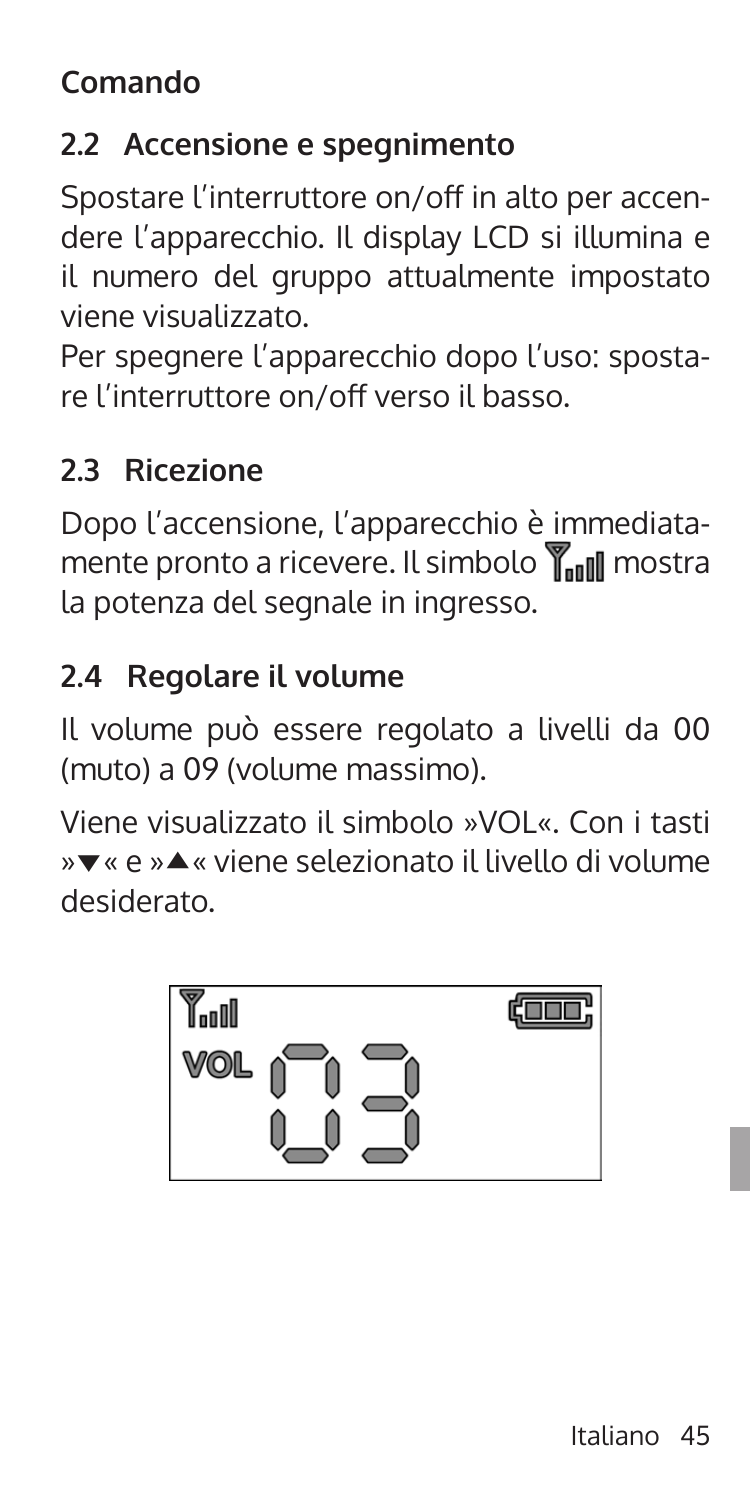# **2.5 Uscite EAR1 e EAR2**

Gli auricolari forniti in dotazione possono essere inseriti a scelta nelle uscite EAR1 o EAR2. Il formato clinker da 3,5 mm consente la connessione di diversi apparecchi di riproduzione, come auricolari, cuffie, lacci o anche un collegamento ad amplificatori, ecc.

È possibile impostare la disponibilità simultanea delle due uscite, ma il volume non può essere impostato separatamente dopo l'uscita.

### **2.6 Selezione del gruppo**

Nell'accendere l'apparecchio, tenere premuti in contemporanea i tasti »v« e »▲«.

Il simbolo »GRP« all'interno del display LCD lampeggia.

Selezionare un numero di gruppo da 00 a 39 utilizzando i tasti »« e »«. Attendere 5 secondi per consentire l'acquisizione della selezione.

Ora il simbolo »GRP« non lampeggia più e viene visualizzato il numero del gruppo selezionato.



#### Osservare:

il ricevitore deve essere impostato sullo stesso numero di gruppo del trasmettitore da ricevere.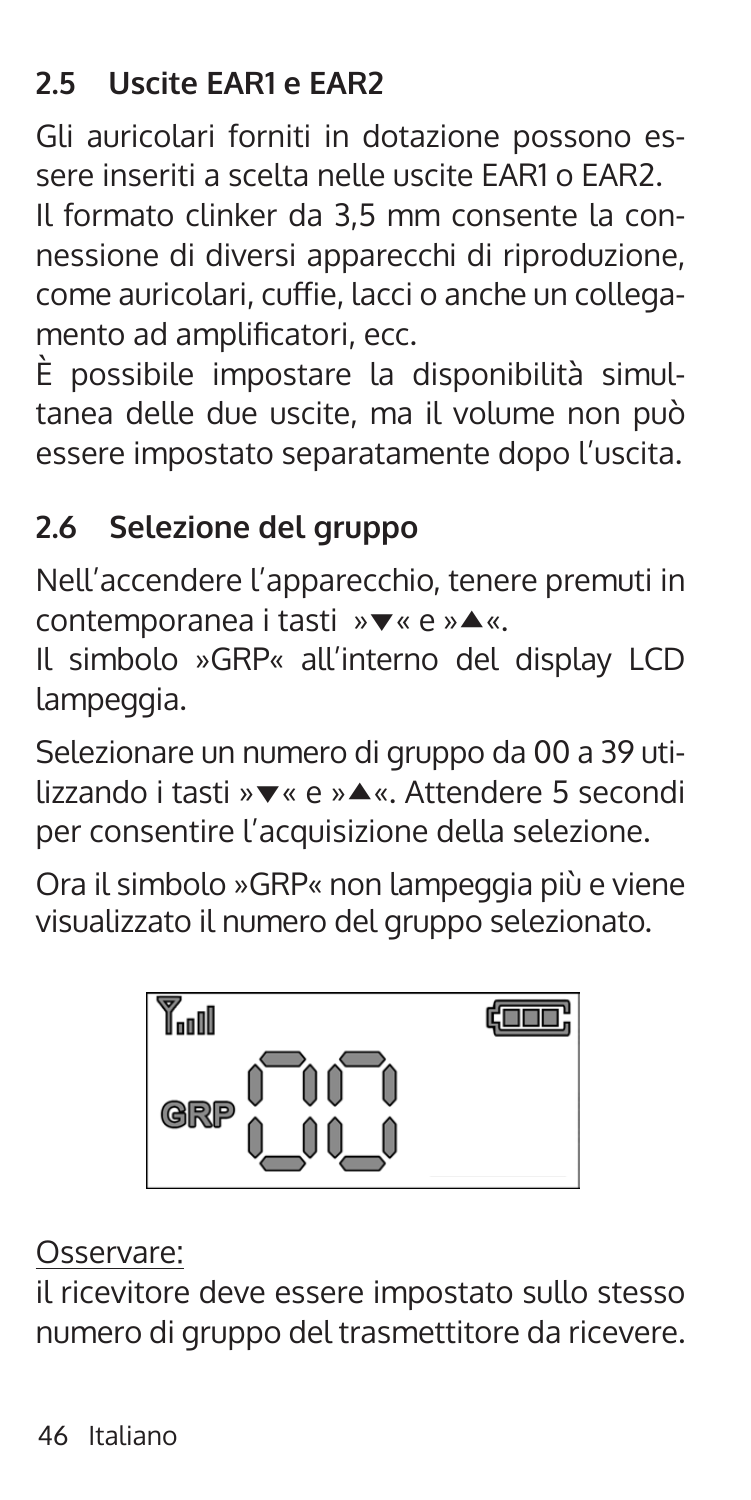### **2.7 Alimentazione elettrica / Caricamento Alimentazione elettrica / Caricamento**

L'apparecchio possiede una batteria agli ioni di litio da 3,7 V / 1100 mAh. Il LED rosso dello stato di carica s'illumina durante il processo di carica. In caso di caricamento di successo e completo, il LED si spegne.

Inserire il cavo USB nell'apposito jack del RF-RX1 per caricare la batteria e collegare il cavo con un attacco USB (PC, alimentatore USB). La valigetta di ricarica RF-TRX-MCB è dotata di cavi USB.

Se è necessario caricare una quantità maggiore di RF-RX1 e RF-TX1, è possibile utilizzare la valigetta di ricarica RF-DC20. A questo scopo, i dispositivi sono semplicemente collocati nelle prese di ricarica della valigetta.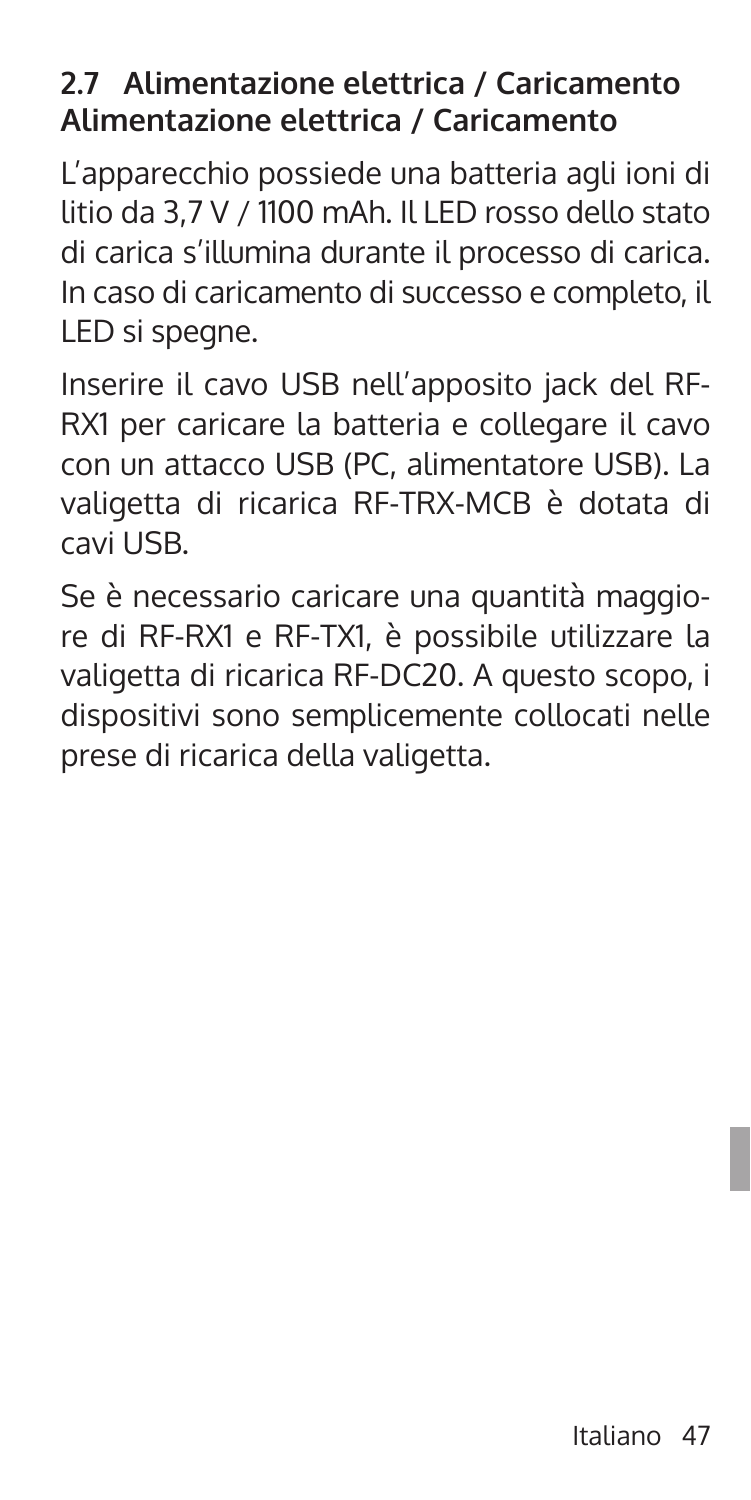# **2.8 Dati tecnici Contacta RF-RX1**

| Tipo di apparecchio                      | Ricevitore                                            |
|------------------------------------------|-------------------------------------------------------|
| Dimensioni                               | $85 \times 50 \times 15$ mm (H $\times$ L $\times$ P) |
| Peso                                     | 66 q                                                  |
| Tipo di freguenza                        | ISM 2403 - 2480 MHz                                   |
| Tipo di trasmissione                     | ISM 2.4 GHz FSK modula-                               |
|                                          | zione con salto di freguenza                          |
| Sensibilità RX                           | $-95$ dBm                                             |
| Ritardo                                  | $<$ 30 ms                                             |
| Velocità di trasmissione dei dati 2 Mbps |                                                       |
|                                          | Alimentazione elettrica LI-ION 3,7 V / 1100 mAh       |
| Tempo di ricezione in media 20 h         |                                                       |

### **Conformità**

Il presente apparecchio è conforme ai requisiti delle seguenti direttive UE:

RED Direttiva 2014/53/UE EMC Direttiva 2014/30/UE LVD Direttiva 2014/35/UE RoHS Direttiva 2011/65/UE WEEE Direttiva 2012/19/UE



La conformità con le direttive di cui sopra viene confermata dalla marcatura CE sull'apparecchio.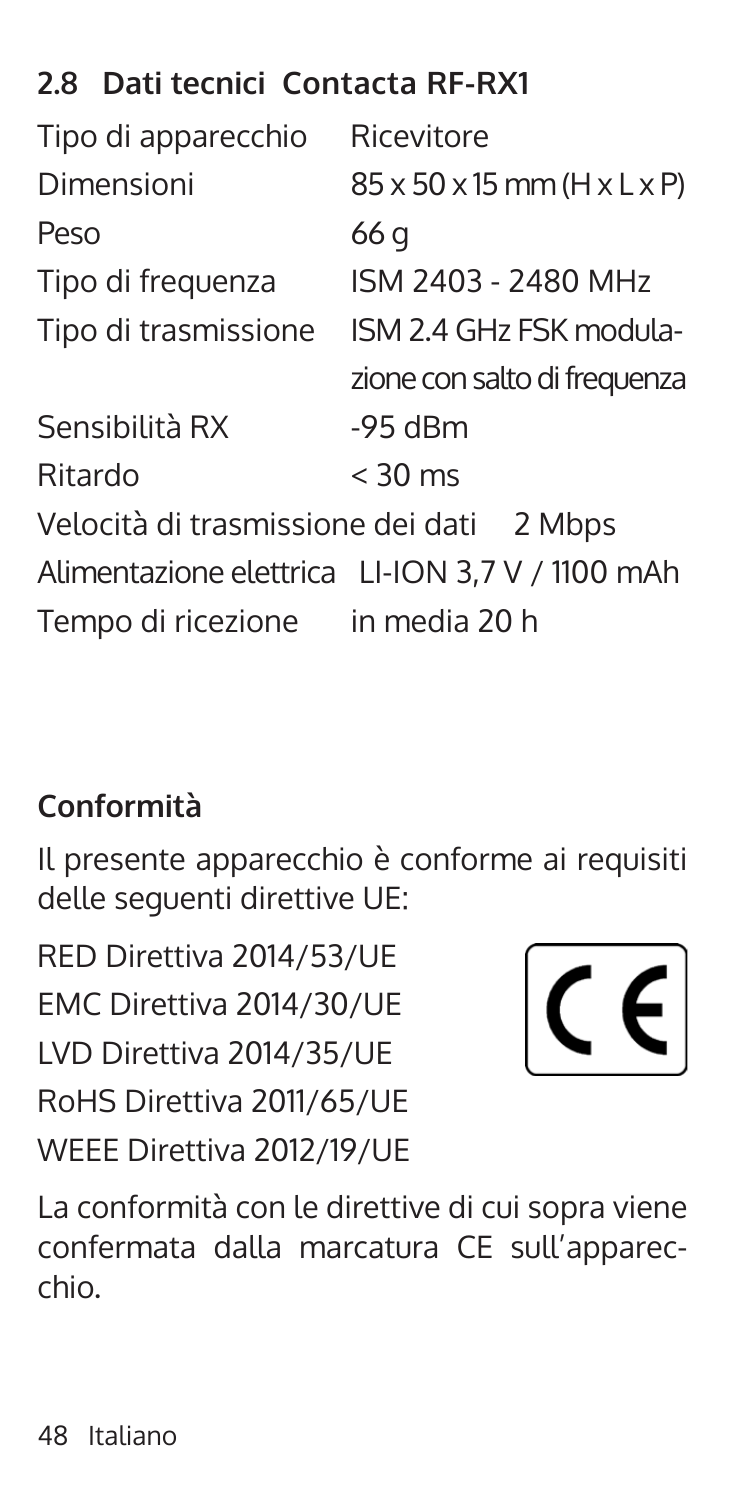### **Manutenzione**

Tutti gli apparecchi »Contacta RF« non necessitano di manutenzione.

Pulire le possibili impurità con un panno umido e morbido. Non utilizzare mai alcool, di luenti o altri solventi organici. Evitare una prolungata esposizione degli apparecchi ai raggi solari e proteggerli da eccessivo calore, umi dità elevata e da forti scosse meccaniche.

Questi prodotti non sono protetto dagli schizzi (ad eccezione di RF-TRX). Non appoggiare contenitori di liquidi (ad esem pio un vaso da fiori), né fiamme libere (ad esempio una candela) nelle vicinanze del prodotto.

#### **Garanzia**

La systema »Contacta RF« ha un funzionamento estremamente sicuro.

Se si dovessero però presentare dei guasti, nonostante la si sia montata ed utilizzata correttamente, contattare il rivenditore specializzato o rivolgersi direttamente al produttore.

La prestazione di garanzia comprende la riparazione gratuita e la spedizione di ritorno gratuita dopo che è stata inviata anche la confezione originale, che de ve pertanto essere conservata. La garanzia perde validità in caso di danni provocati da un utilizzo improprio o da tentativi di riparazione da parte di persone non autorizzate (distruzione del sigillo di garanzia).

Le riparazioni saranno eseguite solo durante il periodo di validità della garanzia, dietro invio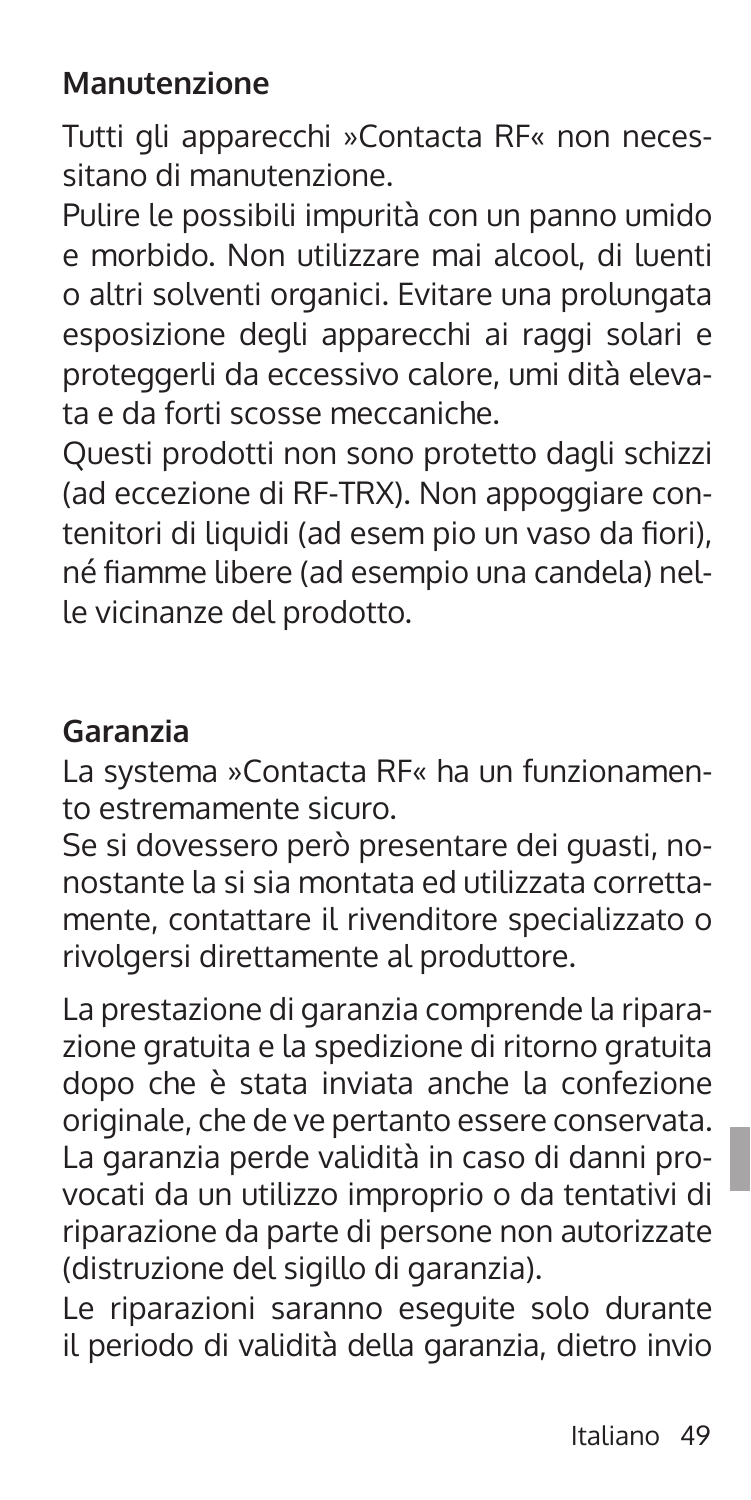della scheda di garanzia unitamente a una copia della fattura o dello scontrino di acquisto. **Deve in qualsiasi caso essere indicato anche il numero dell' apparecchio.** 

**Smaltimento** delle apparecchiature elettriche ed elettroniche (norme da osservare nei paesi dell'Unione Europea e in altri paesi europei nei quali sia prevista la raccolta separatadi questo tipo di apparecchiature).

Il simbolo riportato sul prodotto o sulla confezione indica che il'apparechio non deve essere smaltito attraverso i normali canali di smaltimento dei rifiuti domes tici ma portato a un centro di raccolta per il riciclo delle apparecchiature elettriche ed elettroniche.

Il corretto smaltimento dell'apparecchio rappresenta un contributo attivo alla protezione dell'ambiente e della sa lute dei cittadini.

Al contrario, uno smaltimento non corretto costituisce un pericolo per l'ambiente e la salute dei cittadini. Il riciclaggio dei materiali contribuisce a ridurre l'utilizzo delle materie prime.

Per ulteriori informazioni sul riciclaggio di questo prodotto rivolgersi alle autorità locali, al comune o al negozio presso il quale è stato effettuato l'acquisto.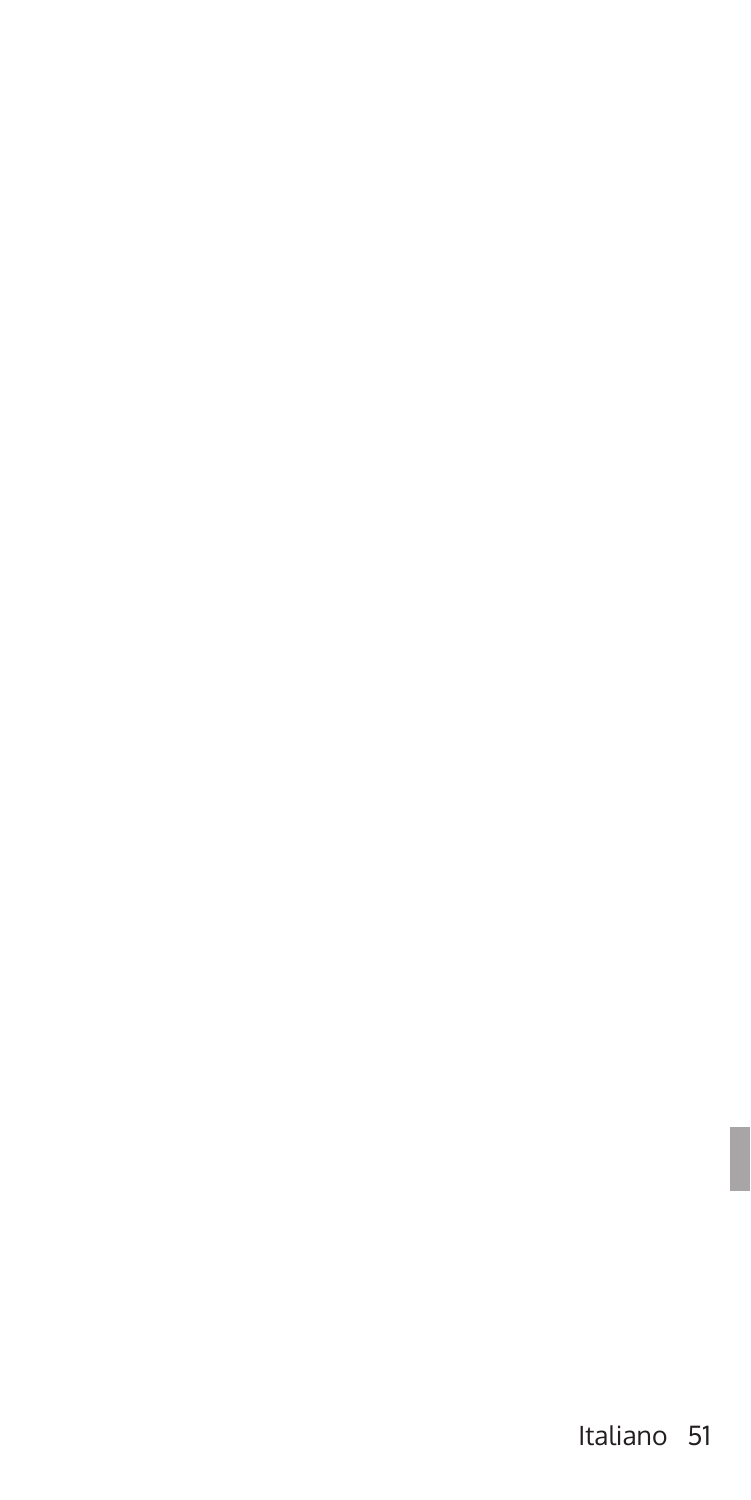# **1. Información general**

# **1.1 Introducción**

¡Muchas gracias por la compra del sistema de comunicaciones »Contacta RF«! Usted se ha decidido por un sistema moderno y fiable. Por favor lea detenidamente estas instrucciones de servicio para poner los dispositivos correctamente en servicio y familiarizarse con todas las posibilidades del sistema.

»Contacta RF« es un sistema ideal para aplicaciones en grupos; desde el simple diálogo hasta sistemas de intérpretes, programación en equipo y de conferencias.

Ligero y delgado en su diseño, reúne calidad y multifuncionalidad con facilidad de manejo y el más actualizado estado de la tecnología radioeléctrica.

# **1.2 Volumen de suministro Contacta RF-RX1**

Compruebe por favor si todas las piezas indicadas a continuación están incluidas:

- Contacta RF-RX1
- Auriculares de oído
- Clip para cinturón RF-BC
- Cable cargador USB
- Correa de transporte
- Instrucciones de manejo
- Tarjeta de garantía

En caso de que falten piezas, diríjase por favor a su revendedor especializado o directamente al fabricante.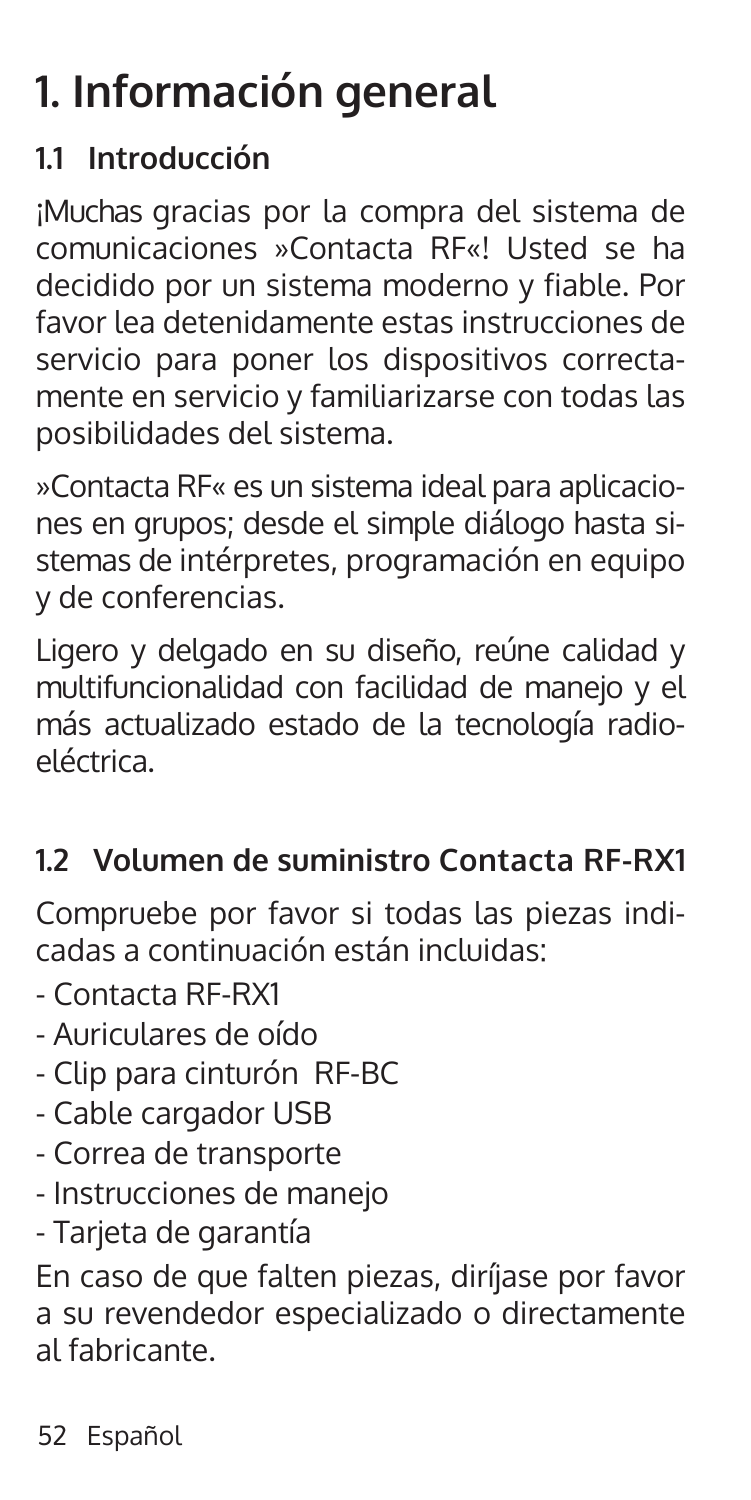### **1.3 Características principales**

- Utilizable en todo el mundo, transmisión en 2.4 GHz
- Elevado alcance de hasta 150 m
- Calidad de sonido digital limpia completo
- Hasta 20 horas de servicio por carga de batería
- Carga confortable a través de micro USB, compatible con la mayoría de cargadores de telefonía móvil

### **1.4 Accesorios disponibles**

- BATT-TXRX batería recargable Li-ION
- RF-BC clip para cinturón
- RF-TXS transmisor estacionario
- RF-TXRM transmisor estacionario para montaje

en rack

- RF-TX1 transmisor portatil
- RF-TRX-MCB maletín de carga USB de 10 compartimientos para RF-TX1/RF-RX1/RF-TRX
- RF-DC20 Maletín de carga de 20 comparti mientos para RF-TX1/RF-RX1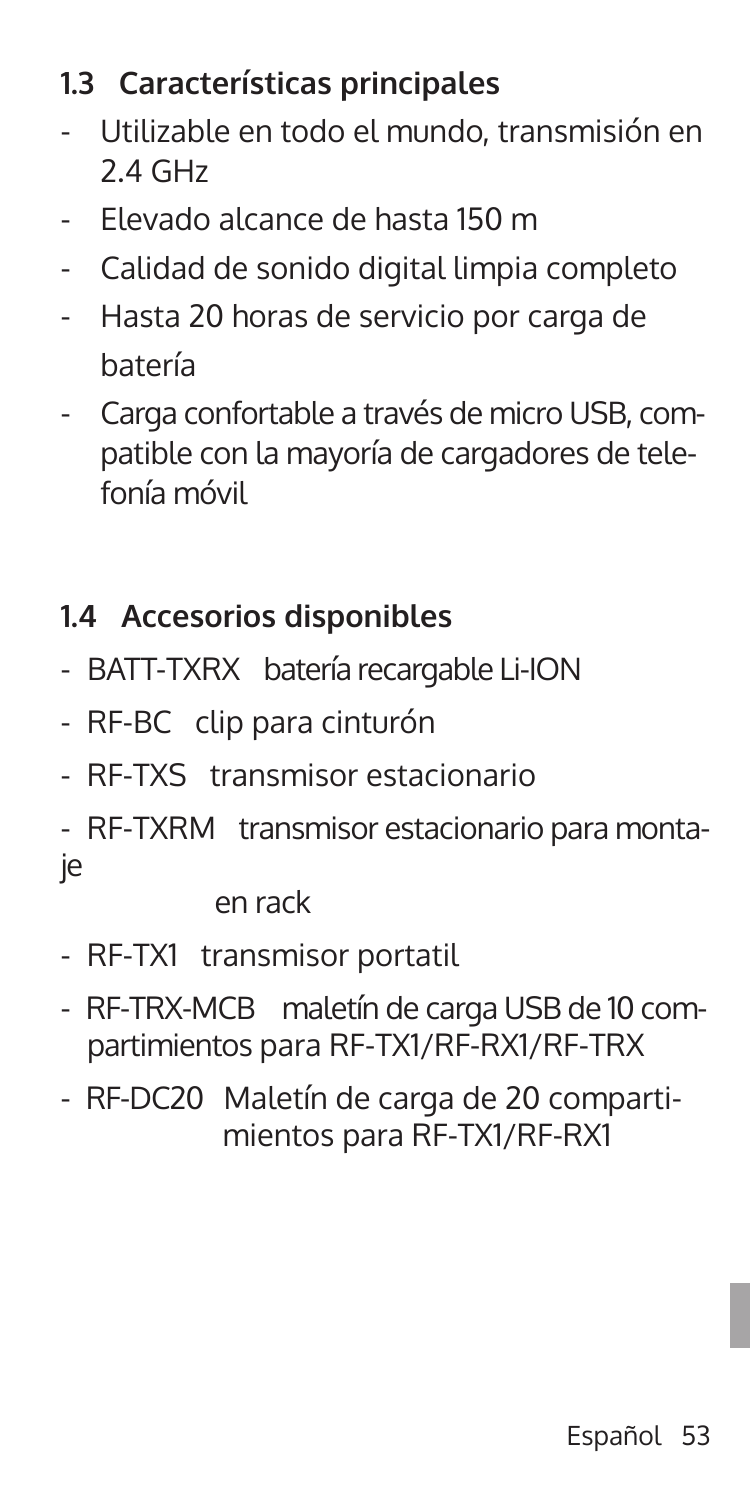# **2. Contacta RF-RX1 Receptor**

### **2.1 Elementos e indicaciones**



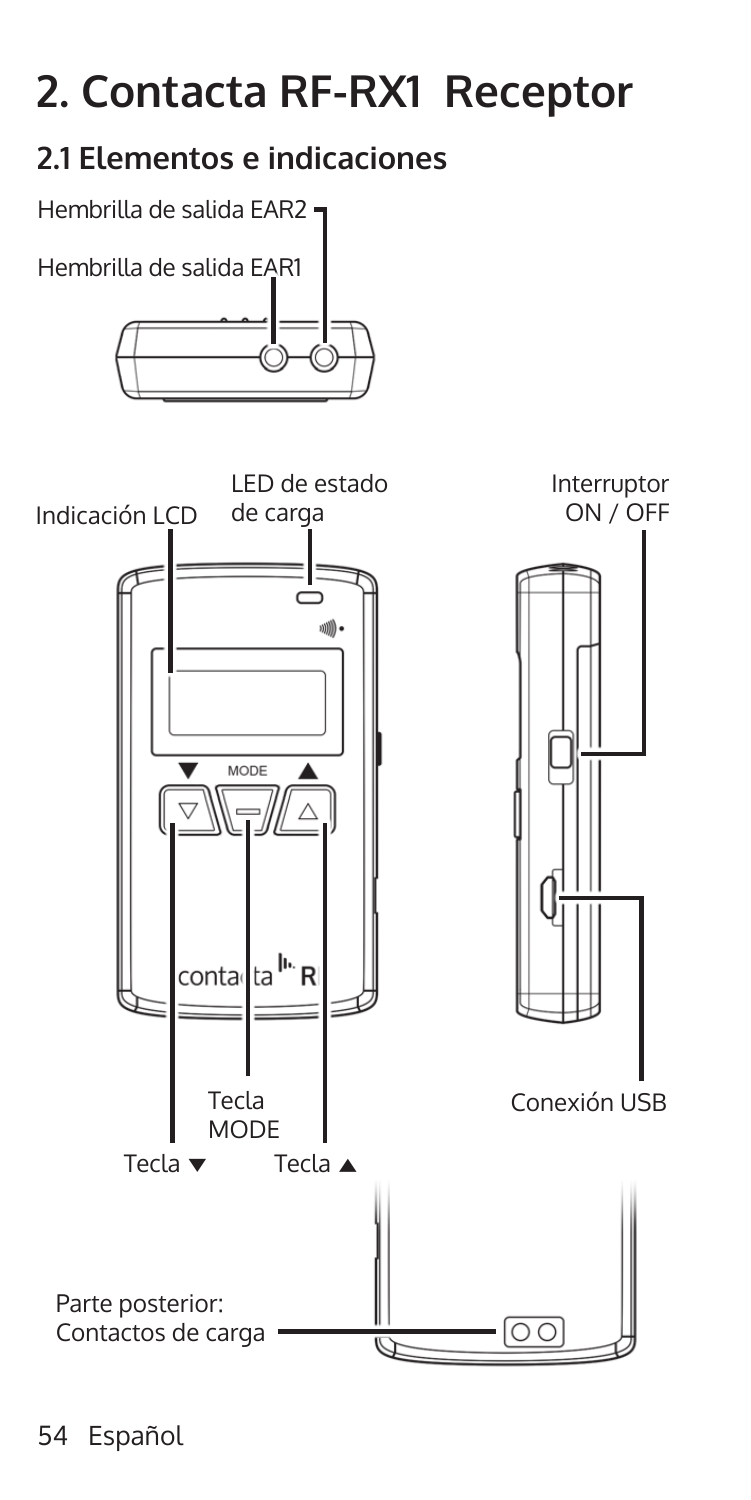### **Manejo**

### **2.2 Conexión y desconexión**

Deslice el interruptor On/Off hacia arriba para conectar el dispositivo.

La indicación LCD se enciende e indica el número de grupo actualmente configurado.

Para desconectar el dispositivo tras su empleo: Deslice el interruptor On/Off hacia abajo.

# **2.3 Recepción**

Tras la conexión, el dispositivo está inmediatamente disponible para la recepción. El símbolo **T**ul indica la intensidad de la señal entrante.

# **2.4 Ajustar el volumen**

El volumen puede ser ajustado entre los niveles 00 (conmutación de silencio) hasta 09 (volumen máximo).

Se indica el símbolo »VOL«. Con la teclas »v« y »« se selecciona el nivel de volumen deseado.

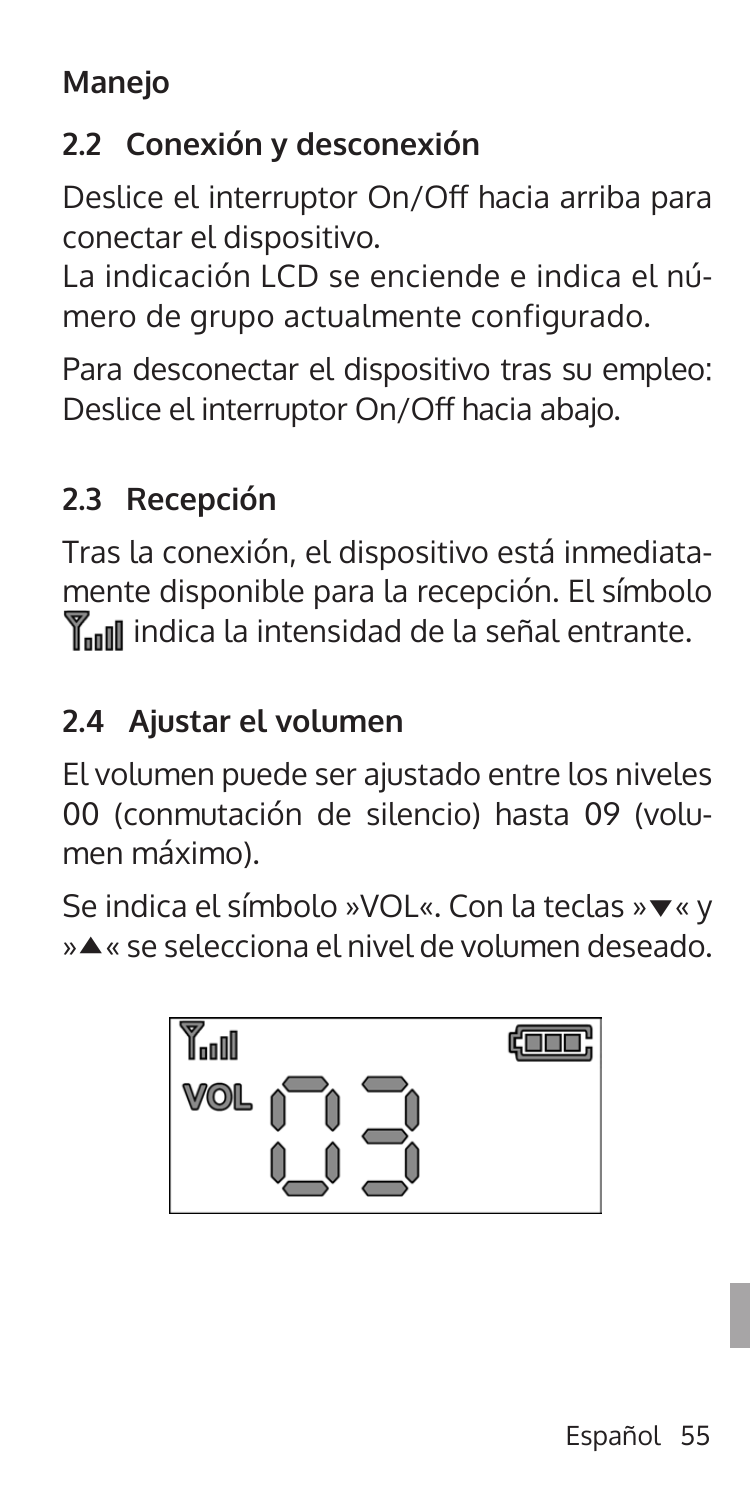# **2.5 Salidas EAR1 y EAR2**

Los auriculares de oído pueden ser enchufados selectivamente en las salidas EAR1 o EAR2. El formato de enchufe de 3,5 mm permite la conexión de los más diversos dispositivos reproductores, como auriculares de oído, auriculares de cabeza, bucles telefónicos pero también una conexión a amplificadores etc.

Una ocupación simultánea de ambas salidas es posible, sin embargo no se puede ajustar el volumen hacia la salida de forma independiente.

### **2.6 Seleccionar grupo**

Al conectar el dispositivo mantenga oprimidas simultáneamente las teclas » v « y » ▲ «.

El símbolo »GRP« dentro de la indicación LCD parpadea. Seleccione un número de grupo de 0 - 39 mediante el empleo de las teclas »« y »«. Tras la selección aguarde 5 segundos para aceptarla.

El símbolo »GRP« ahora ya no parpadea y se indica el número de grupo seleccionado.



Por favor, observe:

El receptor tiene que estar configurado al mismo número de grupo que el receptor de recepción.

56 Español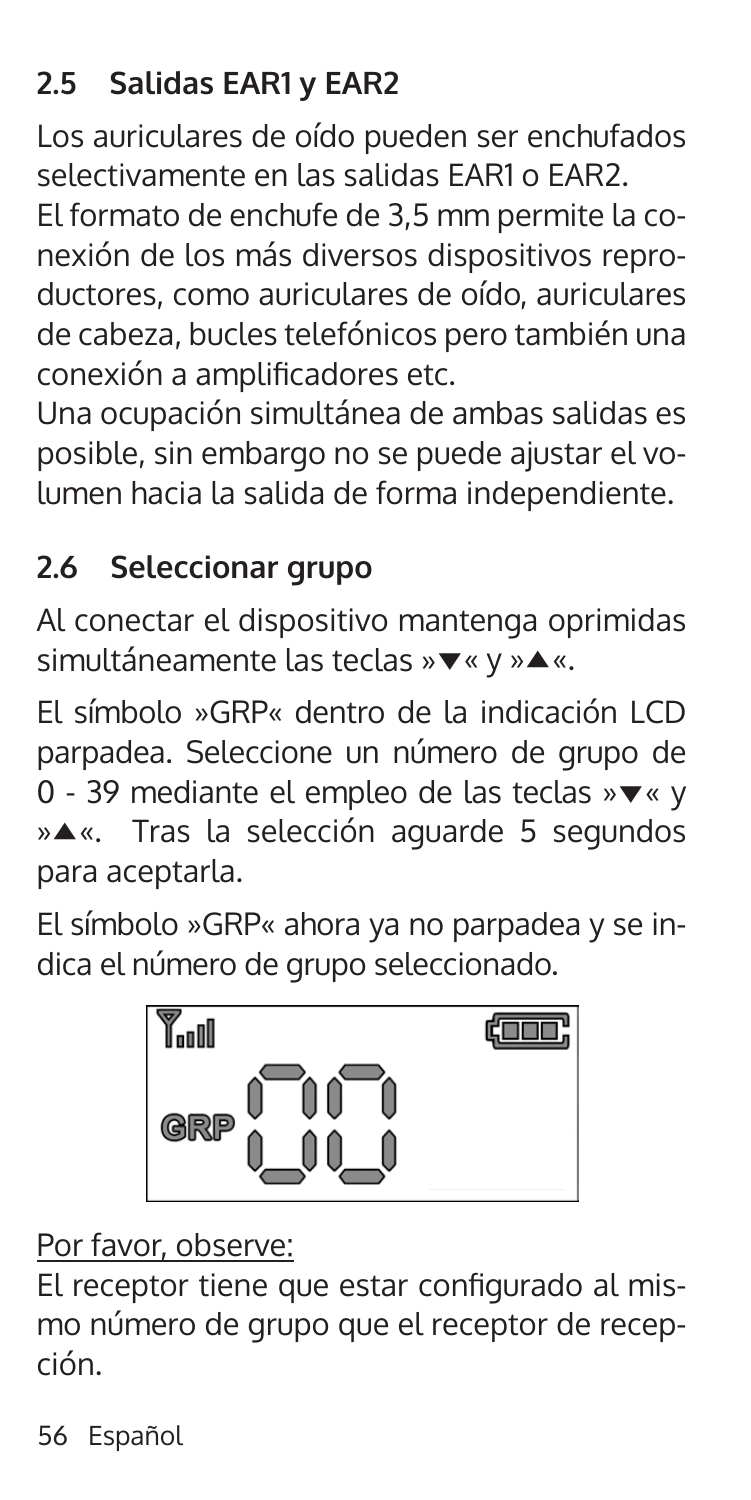### **2.6 Suministro de corriente / Carga**

El dispositivo posee una batería recargable de iones de litio de 3,7 V / 1100 mAh.

Para cargar la batería enchufe el cable USB en la hembrilla USB del RF-RX1 y conecte el cable con una conexión USB regular (PC, fuente de alimentación USB).

El LED rojo de estado de carga parpadea durante este procedimiento. Con la carga completa realizada el LED se apaga.

El maletín de carga RF-TRX-MCB está equipado con cables USB.

Si se tiene que cargar una cantidad mayor de RF-RX1 y RF-TX1, se puede utilizar el maletín de carga RF-DC20. Para ello, los dispositivos se colocan simplemente en las tomas de carga de la maletín.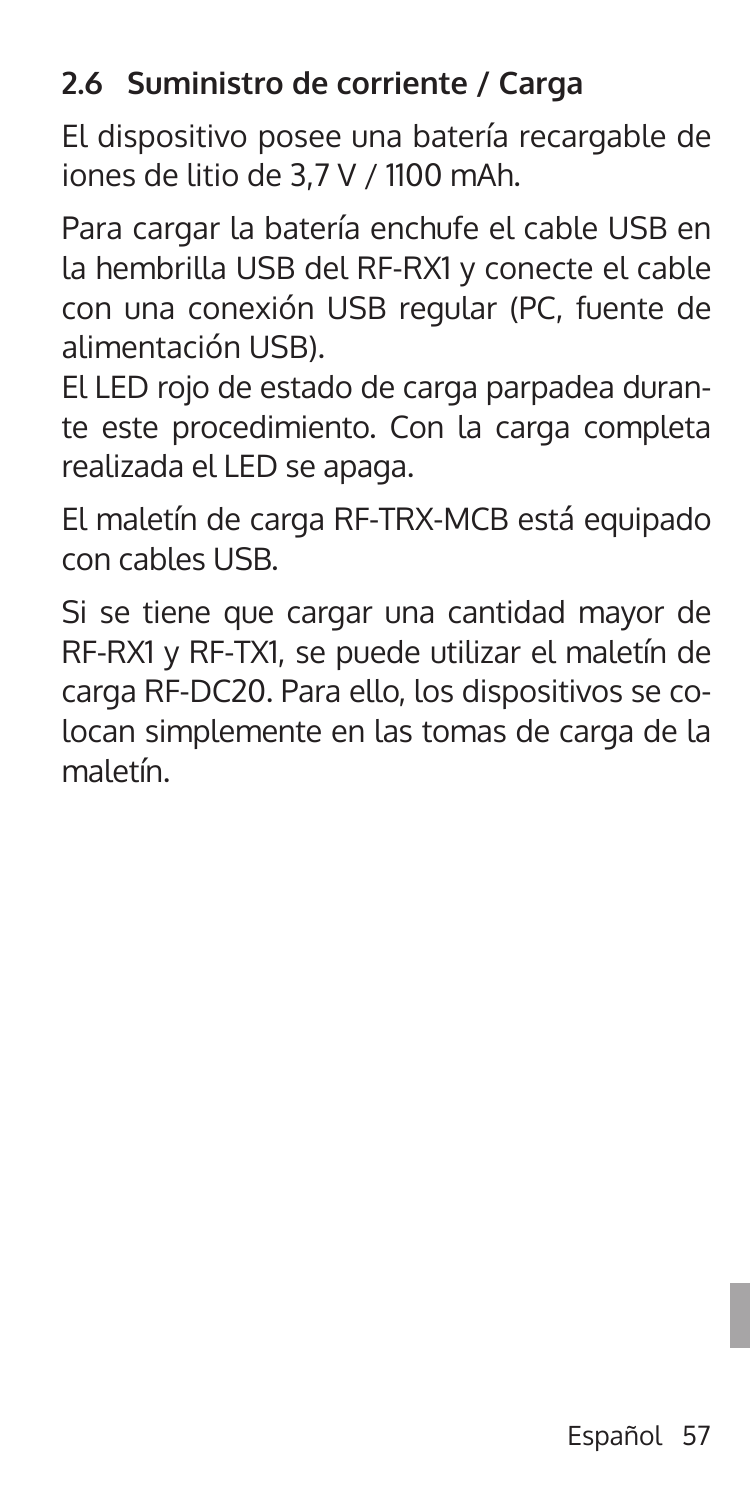# **2.8 Datos técnicos Contacta RF-RX1**

| Tipo de dispositivo                             | Receptor                                              |  |
|-------------------------------------------------|-------------------------------------------------------|--|
| Dimensiones                                     | $85 \times 50 \times 15$ mm (H $\times$ A $\times$ P) |  |
| Peso                                            | 66 q                                                  |  |
| Tipo de frecuencia                              | ISM 2403 - 2480 MHz                                   |  |
|                                                 | Tipo de transmisión ISM 2.4 GHz FSK Modula-           |  |
|                                                 | ción con salto de frecuencia                          |  |
| Sensibilidad RX                                 | $-95$ dBm                                             |  |
| Retardo                                         | $<$ 30 ms                                             |  |
| Velocidad de datos 2 Mbps                       |                                                       |  |
| Suministro de corriente LI-ION 3,7 V / 1100 mAh |                                                       |  |
|                                                 |                                                       |  |

Tiempo de transmisión Promedio 20 h

### **Conformidad**

Este aparato cumple los requisitos de las siguientes Directivas de la UE:

RED Directiva 2014/53/UE

EMC Directiva 2014/30/UE

LVD Directiva 2014/35/UE

RoHS Directiva 2011/65/UE

WEEE Directiva 2012/19/UE



La conformidad con las directivas anteriores está avalada por la marca CE que lleva el aparato.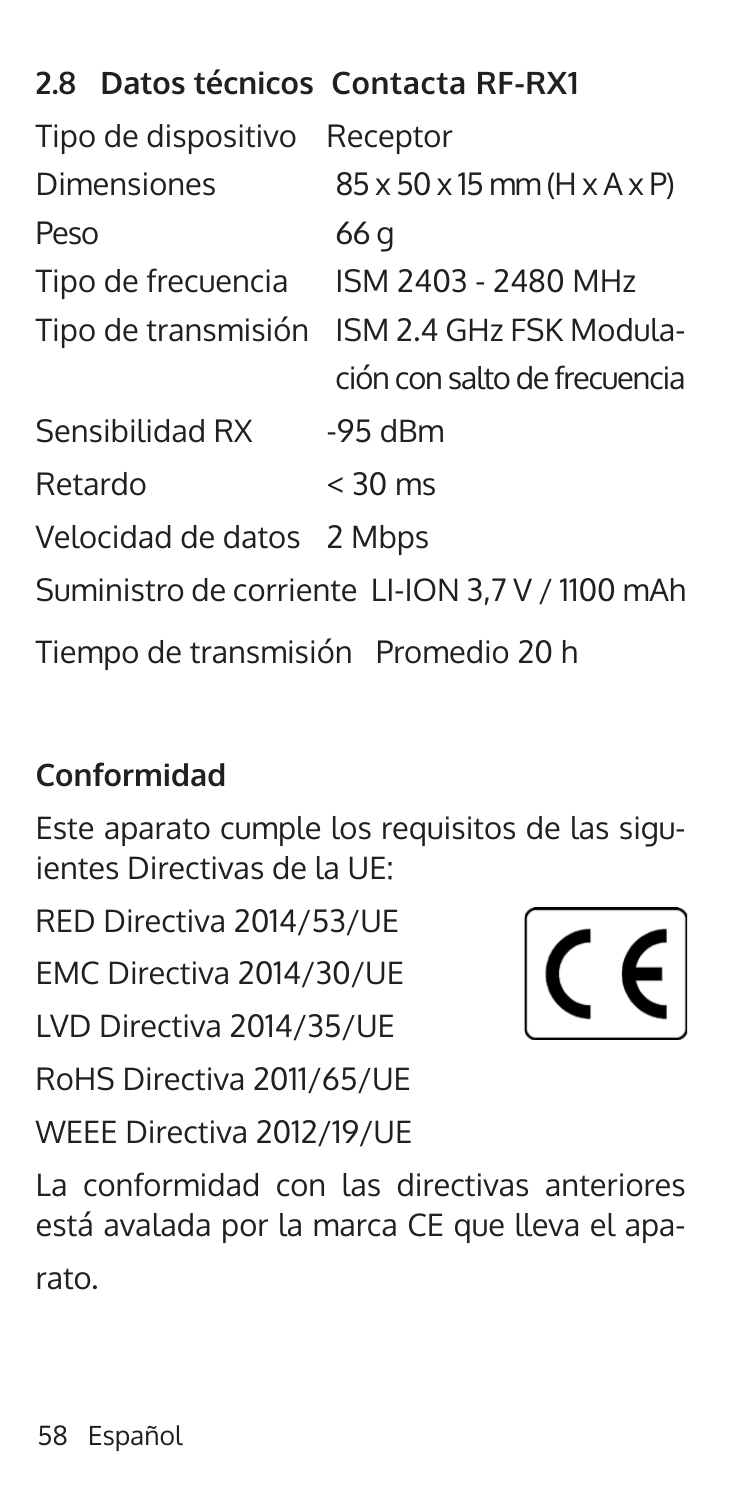### **Mantenimiento y cuidado**

Todos los aparatos »Contacta RF« son libres de mantenimiento. De haberse ensuciado el aparato, éste se debería limpiar ocasionalmente con un trapo suave y húmedo.

Nunca se deberán utilizar alcohol, diluyentes u otros disolventes orgánicos. El aparato no debería exponerse por tiempos prolongados a irradiación solar directa, y además debería protegerse contra calor intenso, humedad o fuertes sacudidas mecánicas.

Este producto no está protegido contra derrames o salpicaduras accidentales de agua (con excepción de RF-TRX). No coloque recipientes con agua (como por ejemplo floreros) ni objetos que produzcan una llama viva (tales como velas encendidas) encima o cerca del producto.

#### **Garantie**

Todos los equipos »Contacta RF« presentan una alta seguridad de funcionamiento. En caso de que, a pesar de haberse montado y operado de forma adecuada, se presenten fallos, le rogamos contactar su establecimiento especializado o directamente el fabricante.

La prestación bajo garantía incluye la reparación gratuita al igual que la expedición de retorno. Si es posible, envíe el producto en su embalaje original. La garantía expira con daños causados por tratamiento incorrecto o intentos de reparación por personas no autorizadas (de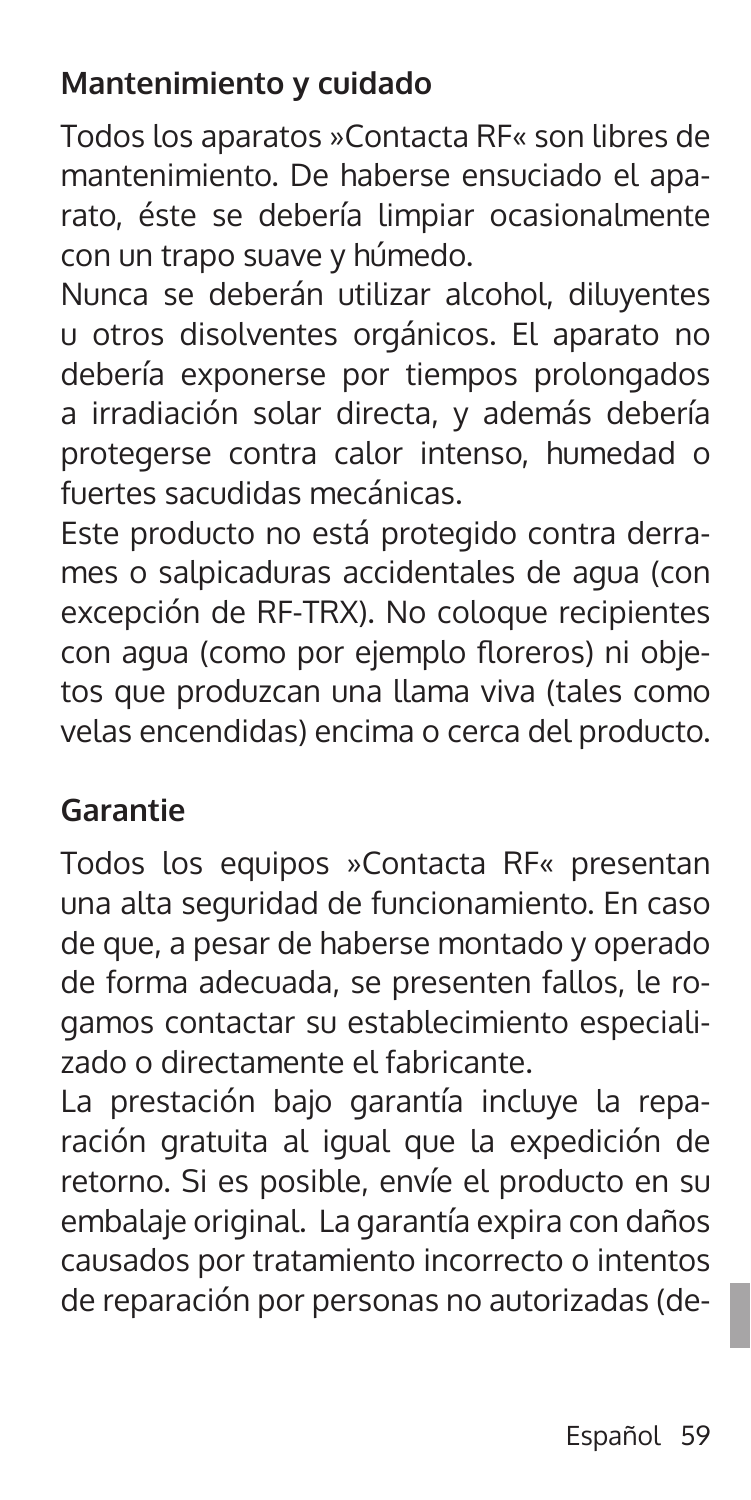strucción del sello del aparato).

Las reparaciones en garantía solo se llevan a cabo si se remite la tarjeta de garantía debidamente cumplimentada y una copia de la factura/resguardo de compra del distribuidor técnico.

### **En todo caso se deberá indicar el número de aparato.**

**Eliminación** de equipos eléctricos y electrónicos usados (a respetar en los países de la Unión Europea y otros países europeos con un sistema de recogida independiente de este tipo de equipos).

El símbolo que aparece en el producto o en su embalaje indica que este producto no debe eliminar junto con el resto de desechos, sino que debe llevarse a un centro de recogida de residuos para el reciclado de equipos eléctricos y electrónicos.

Desechando estos equipos correctamente contribuye de manera importante a la protección del medio ambiente y a su salud. Desechar estos equipos incorrectamente pone en peligro el medio ambiente y su salud.

El reciclaje del material ayuda a reducir la cantidad de materias primas utilizadas. Para más información sobre el reciclaje de este producto, póngase en contacto con las autoridades locales, su ayuntamiento o la tienda en la que compró el producto.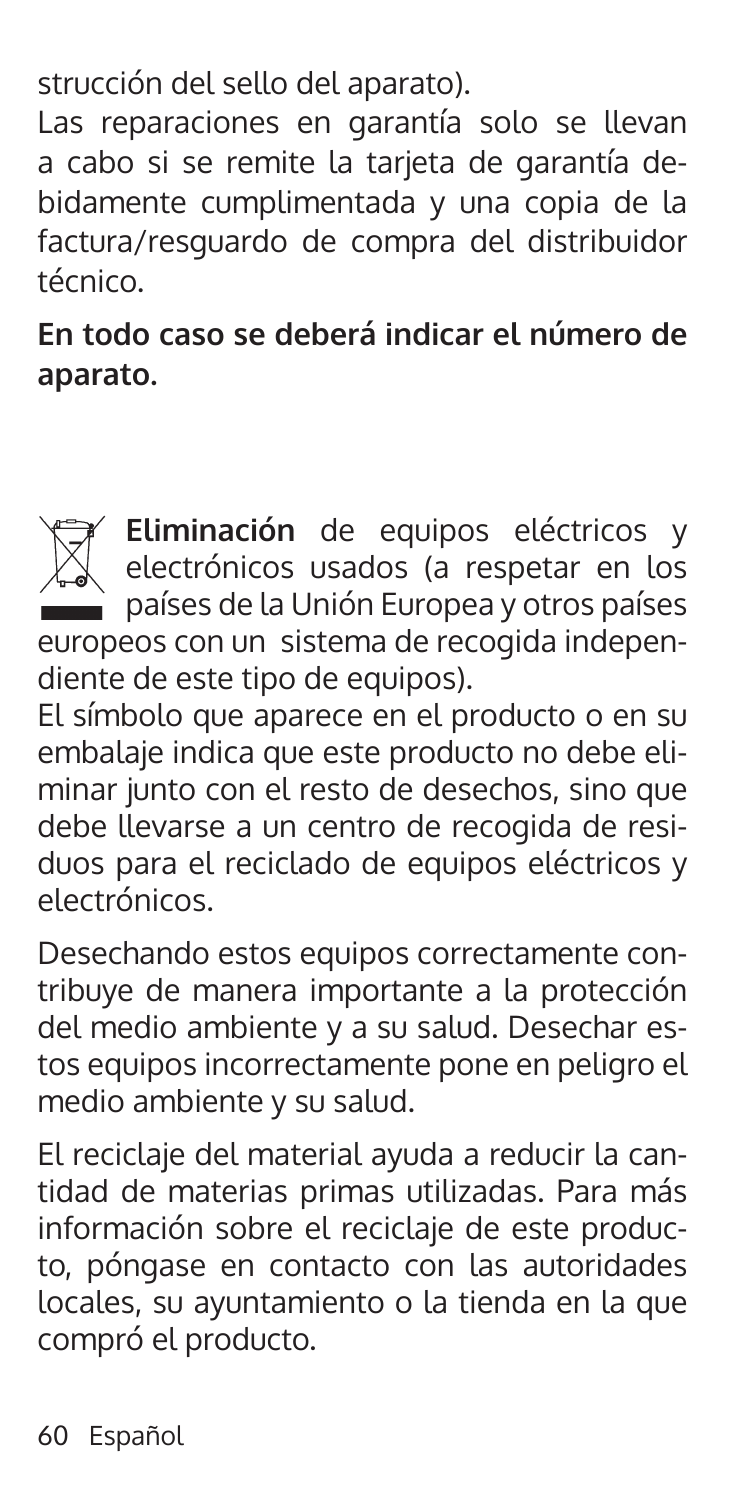Español 61

l